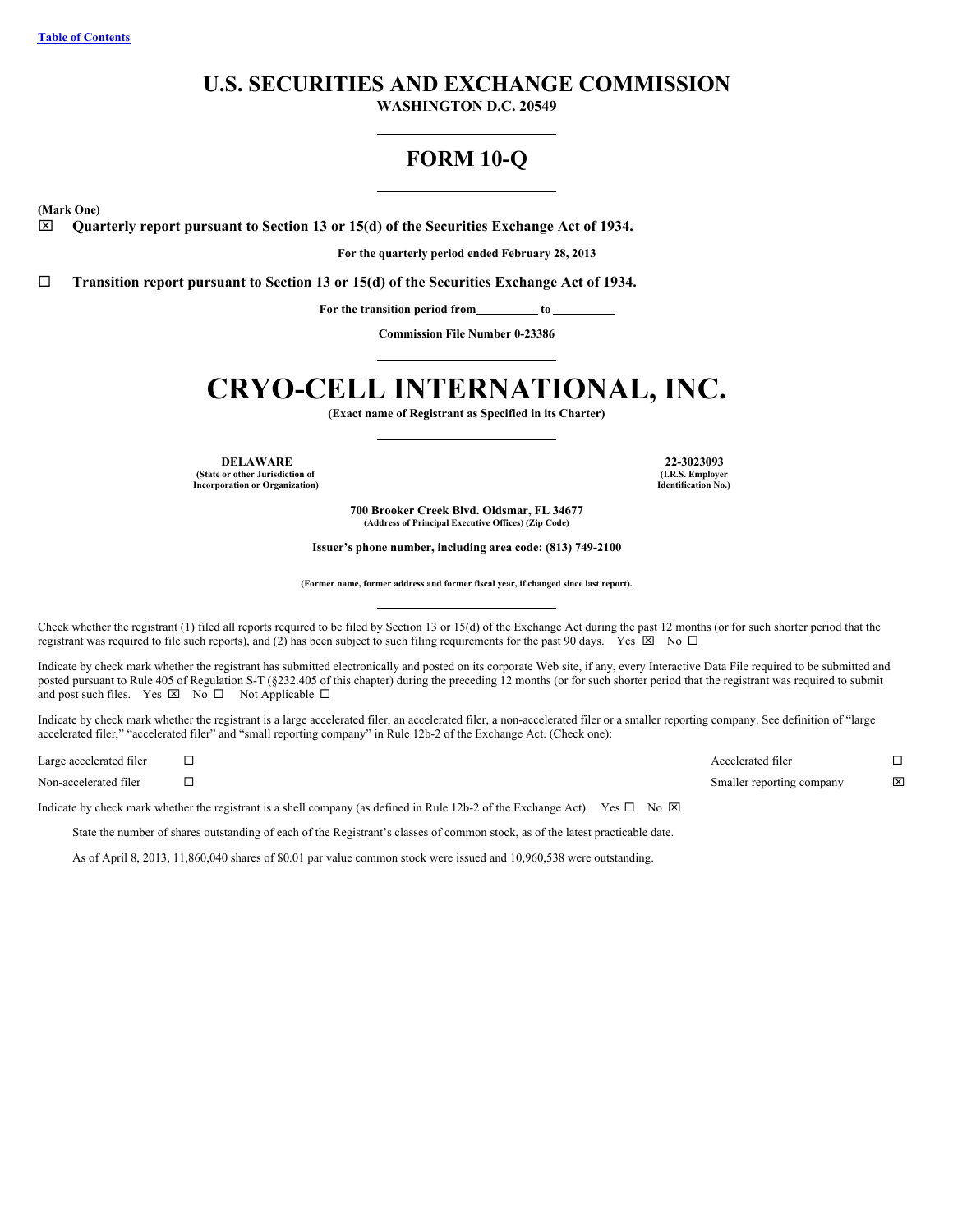### **TABLE OF CONTENTS**

<span id="page-1-0"></span>

|                                                                                                      | PAGE |
|------------------------------------------------------------------------------------------------------|------|
| <b>PART I - FINANCIAL INFORMATION (UNAUDITED)</b>                                                    |      |
| <b>Item 1. Financial Statements</b>                                                                  |      |
| <b>Consolidated Balance Sheets</b>                                                                   | 3    |
| <b>Consolidated Statements of Operations</b>                                                         | 4    |
| <b>Consolidated Statements of Cash Flows</b>                                                         | 5    |
| <b>Notes to Consolidated Financial Statements</b>                                                    | 6    |
| <u>Item 2. Management's Discussion and Analysis of Financial Condition and Results of Operations</u> | 21   |
| <b>Item 3. Quantitative and Qualitative Disclosures about Market Risk</b>                            | 28   |
| <b>Item 4. Controls and Procedures</b>                                                               | 28   |
| <b>PART II - OTHER INFORMATION</b>                                                                   |      |
| <b>Item 1. Legal Proceedings</b>                                                                     | 29   |
| <b>Item 1A. Risk Factors</b>                                                                         | 30   |
| <b>Item 2. Unregistered Sales of Equity Securities and Use of Proceeds</b>                           | 31   |
| <b>Item 3. Defaults Upon Senior Securities</b>                                                       | 31   |
| <b>Item 4. Mine Safety Disclosures</b>                                                               | 31   |
| <b>Item 5. Other Information</b>                                                                     | 31   |
| <b>Item 6. Exhibits</b>                                                                              | 32   |
| <b>SIGNATURES</b>                                                                                    | 33   |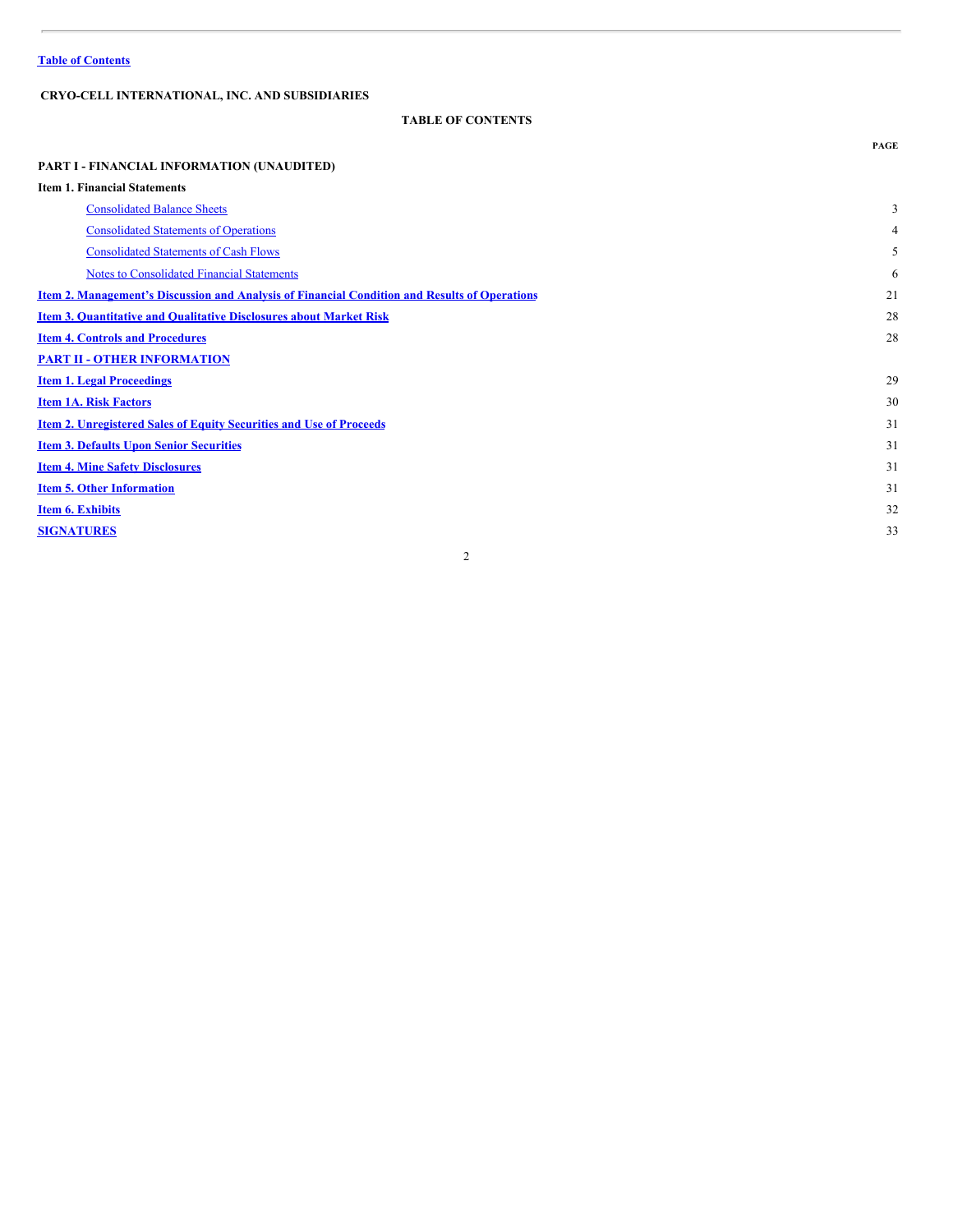<span id="page-2-0"></span>CONSOLIDATED BALANCE SHEETS

|                                                                                                                                | February 28,<br>2013<br>(unaudited) | November 30.<br>2012 |
|--------------------------------------------------------------------------------------------------------------------------------|-------------------------------------|----------------------|
| <b>ASSETS</b>                                                                                                                  |                                     |                      |
| <b>Current Assets</b>                                                                                                          |                                     |                      |
| Cash and cash equivalents                                                                                                      | \$2,859,056                         | \$2,677,382          |
| Restricted cash                                                                                                                | 2,548,125                           | 2,576,844            |
| Accounts receivable (net of allowance for doubtful accounts of \$1,471,430 and \$1,367,465, respectively)                      | 3,358,171                           | 3,401,597            |
| Prepaid expenses and other current assets                                                                                      | 550,575                             | 659,179              |
| Total current assets                                                                                                           | 9,315,927                           | 9,315,002            |
| <b>Property and Equipment-net</b>                                                                                              | 1,259,958                           | 1,281,075            |
| <b>Other Assets</b>                                                                                                            |                                     |                      |
| Marketable securities and other investments                                                                                    | 14,040                              | 13,660               |
| Investment in Saneron CCEL Therapeutics, Inc.                                                                                  | 684,000                             | 684,000              |
| Long-term note receivable, net of current portion                                                                              | 405,696                             | 550,697              |
| Deposits and other assets, net                                                                                                 | 499,852                             | 486,225              |
| Total other assets                                                                                                             | 1,603,588                           | 1,734,582            |
| <b>Total</b> assets                                                                                                            | \$12,179,473                        | \$12,330,659         |
| <b>LIABILITIES AND STOCKHOLDERS' DEFICIT</b>                                                                                   |                                     |                      |
| <b>Current Liabilities</b>                                                                                                     |                                     |                      |
| Accounts payable                                                                                                               | \$1,444,967                         | \$1,209,973          |
| Accrued expenses                                                                                                               | 2,597,357                           | 2,917,758            |
| Deferred revenue                                                                                                               | 6,367,593                           | 6,536,160            |
| Total current liabilities                                                                                                      | 10,409,917                          | 10,663,891           |
| <b>Other Liabilities</b>                                                                                                       |                                     |                      |
| Deferred revenue, net of current portion                                                                                       | 8,341,962                           | 8,364,533            |
| Long-term liability - revenue sharing agreements                                                                               | 2,300,000                           | 2,300,000            |
| Total other liabilities                                                                                                        | 10.641.962                          | 10,664,533           |
| Commitments and Contingencies (Note 7)                                                                                         |                                     |                      |
| <b>Stockholders' Deficit</b>                                                                                                   |                                     |                      |
| Preferred stock (\$.01 par value, 500,000 authorized and none issued)                                                          |                                     |                      |
| Common stock (\$.01 par value, 20,000,000 authorized; 11,860,040 issued and 10,960,538 outstanding as of February 28, 2013 and |                                     |                      |
| 11,860,040 issued and 11,067,666 outstanding as of November 30, 2012)                                                          | 118,600                             | 118,600              |
| Additional paid-in capital                                                                                                     | 26,952,876                          | 26,824,478           |
| Treasury stock, at cost                                                                                                        | (2,434,550)                         | (2,187,505)          |
| Accumulated deficit                                                                                                            | (33,509,332)                        | (33,753,338)         |
| Total stockholders' deficit                                                                                                    | (8,872,406)                         | (8,997,765)          |

Total liabilities and stockholders' deficit  $\frac{\$ 12,179,473}{\$ 12,330,659}$ 

The accompanying notes are an integral part of these consolidated financial statements.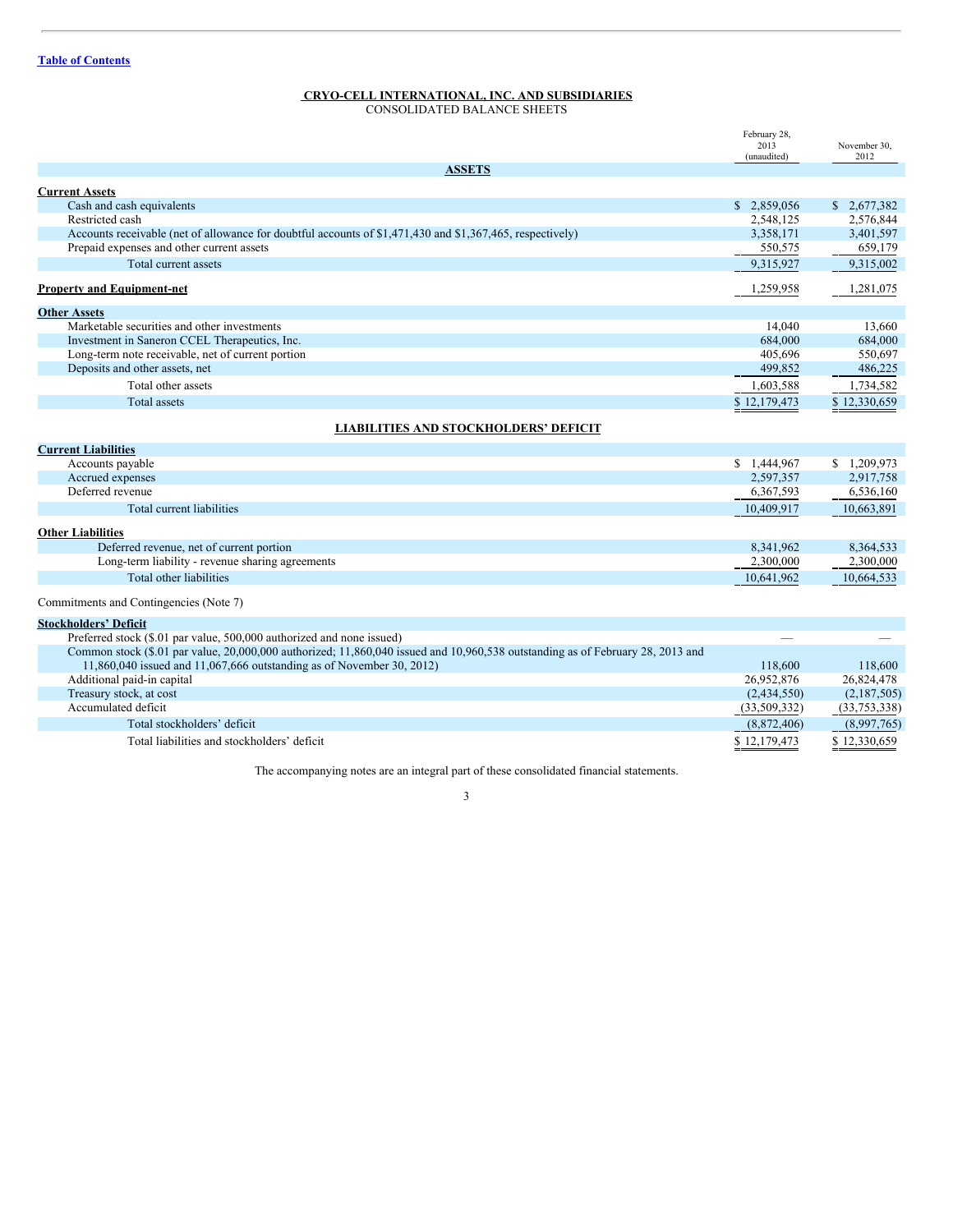<span id="page-3-0"></span>CONSOLIDATED STATEMENTS OF OPERATIONS (Unaudited)

|                                                                           |                     | For the Three Months Ended |
|---------------------------------------------------------------------------|---------------------|----------------------------|
|                                                                           | February 28,        | February 29,               |
|                                                                           | 2013                | 2012                       |
| <b>Revenue:</b>                                                           |                     |                            |
| Processing and storage fees                                               | \$4,276,553         | \$3,836,847                |
| Licensee income                                                           | 323,534             | 341,742                    |
| Total revenue                                                             | 4,600,087           | 4,178,589                  |
| <b>Costs and Expenses:</b>                                                |                     |                            |
| Cost of sales                                                             | 1,279,813           | 1,026,903                  |
| Selling, general and administrative expenses                              | 2,695,278           | 3,160,797                  |
| Research, development and related engineering                             | 10.921              | 14,579                     |
| Depreciation and amortization                                             | 51,014              | 56,255                     |
| Total costs and expenses                                                  | 4,037,026           | 4,258,534                  |
| <b>Operating Income (Loss)</b>                                            | 563,061             | (79, 945)                  |
| Other Income (Expense):                                                   |                     |                            |
| Other income                                                              | 12,257              | 20,414                     |
| Extinguishment of revenue sharing agreements                              |                     | (1,227,390)                |
| Interest expense                                                          | (250, 538)          | (299, 165)                 |
| Total other expense                                                       | (238, 281)          | (1,506,141)                |
| Income (Loss) before equity in losses of affiliate and income tax expense | 324,780             | (1,586,086)                |
| Equity in losses of affiliate                                             | (38, 450)           | (38, 832)                  |
| Income (Loss) before income tax expense                                   | 286,330             | (1,624,918)                |
| Income tax expense                                                        | (42, 324)           | (57, 145)                  |
| <b>Net Income (Loss)</b>                                                  | <b>S</b><br>244,006 | \$(1,682,063)              |
| Net income (loss) per common share - basic                                | 0.02                | (0.15)                     |
| Weighted average common shares outstanding - basic                        | 10,982,389          | 11,488,980                 |
| Net income (loss) per common share - diluted                              | 0.02                | (0.15)                     |
| Weighted average common shares outstanding - diluted                      | 11,105,094          | 11,488,980                 |

The accompanying notes are an integral part of these consolidated financial statements.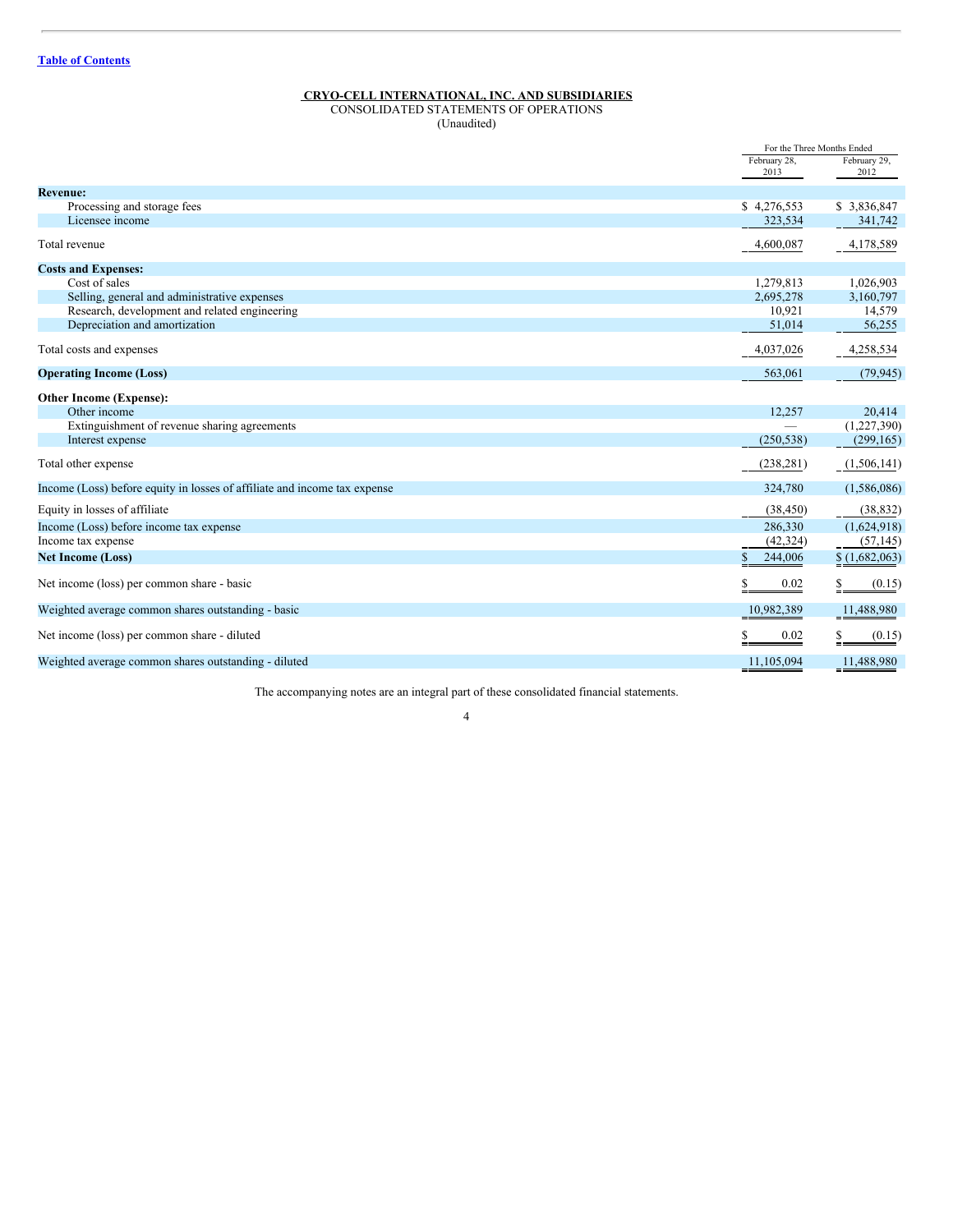# <span id="page-4-0"></span>CONSOLIDATED STATEMENTS OF CASH FLOWS

(Unaudited)

|                                                                                          |              | For the Three Months Ended |
|------------------------------------------------------------------------------------------|--------------|----------------------------|
|                                                                                          | February 28, | February 29,               |
|                                                                                          | 2013         | 2012                       |
| Cash flows from operating activities:                                                    |              |                            |
| Net income (loss)                                                                        | \$244,006    | \$(1,682,063)              |
| Adjustments to reconcile net income (loss) to net cash provided by operating activities: |              |                            |
| Depreciation and amortization expense                                                    | 104,786      | 110,204                    |
| Compensatory element of stock options                                                    | 89,948       | 259,421                    |
| Provision for doubtful accounts                                                          | 86,135       | 135,491                    |
| Equity in losses of affiliate                                                            | 38,450       | 38,832                     |
| Loss on extinguishment of revenue sharing agreements                                     |              | 1,227,390                  |
| Changes in assets and liabilities:                                                       |              |                            |
| Accounts and notes receivable                                                            | 102,292      | (142, 967)                 |
| Prepaid expenses and other current assets                                                | 108,604      | (24, 747)                  |
| Deposits and other assets, net                                                           | 7,999        | 5,000                      |
| Accounts payable                                                                         | 234,994      | 402,304                    |
| Accrued expenses                                                                         | (320, 401)   | 93,264                     |
| Deferred consulting obligation                                                           |              | (26,705)                   |
| Deferred revenue                                                                         | (191, 138)   | (237,517)                  |
| Net cash provided by operating activities                                                | 505,675      | 157,907                    |
| Cash flows from investing activities:                                                    |              |                            |
| Restricted cash held in escrow                                                           | 28,719       |                            |
| Purchases of property and equipment                                                      | (77, 293)    | (79, 241)                  |
| Proceeds from sale of marketable securities and other investments                        |              | 1,002,000                  |
| Investments in patents                                                                   | (28, 382)    | (12, 177)                  |
| Net cash (used in) provided by investing activities                                      | (76, 956)    | 910.582                    |
| Cash flows from financing activities:                                                    |              |                            |
| Long-term liability-revenue sharing agreements                                           |              | (2,300,000)                |
| Treasury stock purchases                                                                 | (247, 045)   | (753, 511)                 |
| Net cash used in financing activities                                                    | (247, 045)   | (3,053,511)                |
| Increase (decrease) in cash and cash equivalents                                         | 181,674      | (1,985,022)                |
| Cash and cash equivalents - beginning of period                                          | 2,677,382    | 6,305,095                  |
| Cash and cash equivalents - end of period                                                | \$2,859,056  | \$4,320,073                |

The accompanying notes are an integral part of these consolidated financial statements.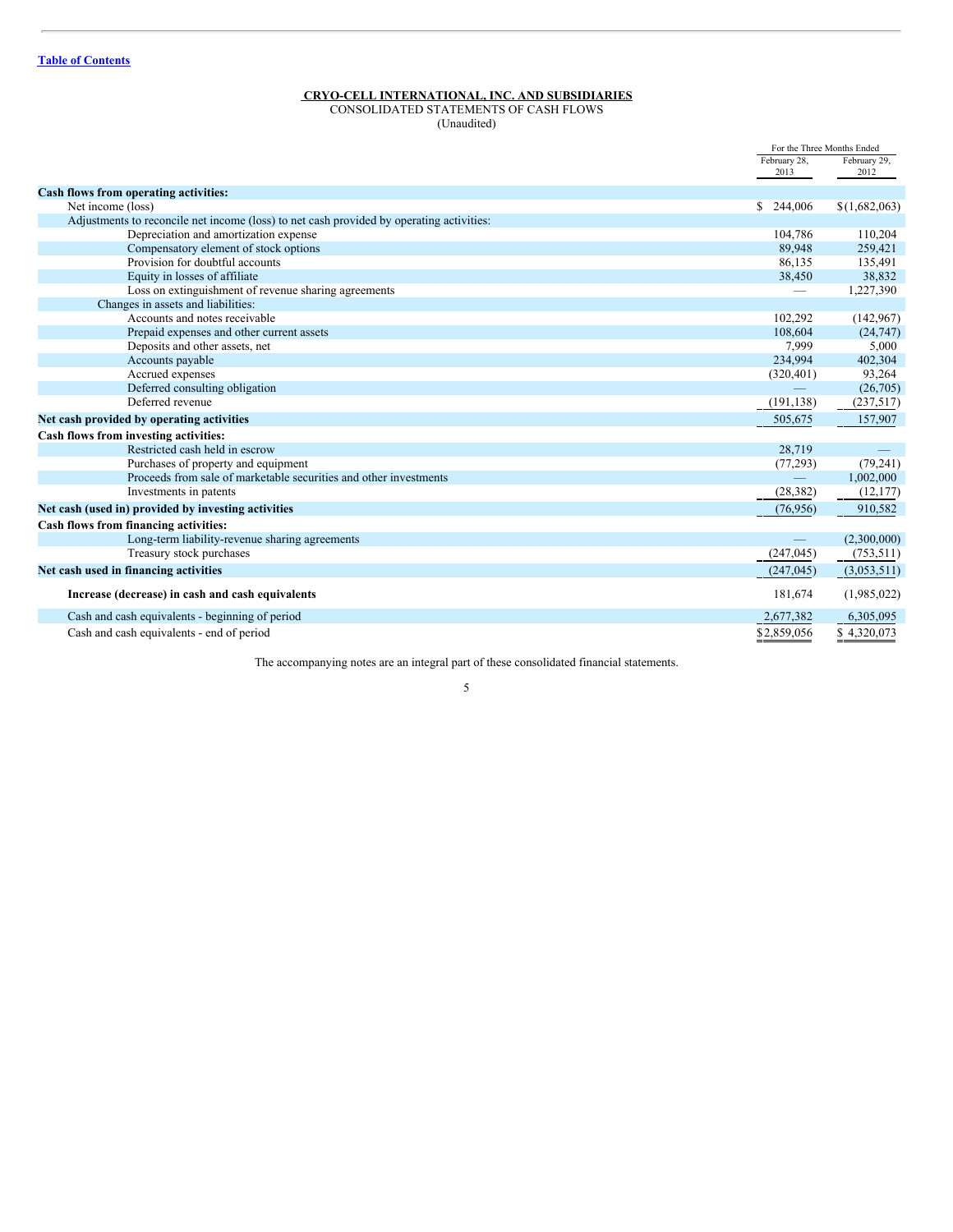### <span id="page-5-0"></span>**CRYO-CELL INTERNATIONAL, INC. AND SUBSIDIARIES NOTES TO CONSOLIDATED FINANCIAL STATEMENTS February 28, 2013 (Unaudited)**

#### **Note 1 – Basis of Presentation and Significant Accounting Policies**

The unaudited consolidated financial statements including the Consolidated Balance Sheets as of February 28, 2013 and November 30, 2012 and the related Consolidated Statements of Operations and Cash Flows for the three months ended February 28, 2013 and February 29, 2012 have been prepared by Cryo-Cell International, Inc. and its subsidiaries ("the Company" or "Cryo-Cell") pursuant to the rules and regulations of the Securities and Exchange Commission for interim financial reporting. Certain financial information and note disclosures, which are normally included in annual financial statements prepared in accordance with accounting principles generally accepted in the United States of America, have been condensed or omitted pursuant to those rules and regulations. It is suggested that these consolidated financial statements be read in conjunction with the financial statements and notes thereto included in the Company's November 30, 2012 Annual Report on Form 10-K. In the opinion of management, all adjustments (which include only normal recurring adjustments) necessary to present fairly the financial position, results of operations, and changes in cash flows for all periods presented have been made. The results of operations for the three months ended February 28, 2013 are not necessarily indicative of the results expected for any interim period in the future or the fiscal year ending November 30, 2013.

#### **Revenue Recognition**

#### *Revenue Recognition for Arrangements with Multiple Deliverables*

For multi-element arrangements, the Company allocates revenue to all deliverables based on their relative selling prices. In such circumstances, accounting principles establish a hierarchy to determine the selling price to be used for allocating revenue to deliverables as follows: (i) vendor-specific objective evidence of fair value ("VSOE"), (ii) third-party evidence of selling price ("TPE"), and (iii) best estimate of the selling price ("ESP"). VSOE generally exists only when the Company sells the deliverable separately and it is the price actually charged by the Company for that deliverable.

The Company has identified two deliverables generally contained in the arrangements involving the sale of its umbilical cord blood product. The first deliverable is the processing of a specimen. The second deliverable is either the annual storage of a specimen or the 21 year storage fee charged for a specimen. The Company has allocated revenue between these deliverables using the relative selling price method. The Company has VSOE for its annual storage fees as the Company renews storage fees annually with its customers on a standalone basis. Because the Company has neither VSOE nor TPE for the processing and 21 year storage deliverables, the allocation of revenue has been based on the Company's ESPs. Amounts allocated to processing a specimen are recognized at the time of sale. Amounts allocated to the storage of a specimen are recognized ratably over the contractual storage period. Any discounts given to the customer are recognized by applying the relative selling price method whereby after the Company determines the selling price to be allocated to each deliverable (processing and storage), the sum of the prices of the deliverables is then compared to the arrangement consideration, and any difference is applied to the separate deliverables ratably.

The Company's process for determining its ESP for deliverables without VSOE or TPE considers multiple factors that may vary depending upon the unique facts and circumstances related to each deliverable. Key factors considered by the Company in developing the ESPs for its processing and 21 year storage fee include the Company's historical pricing practices as well as expected profit margins.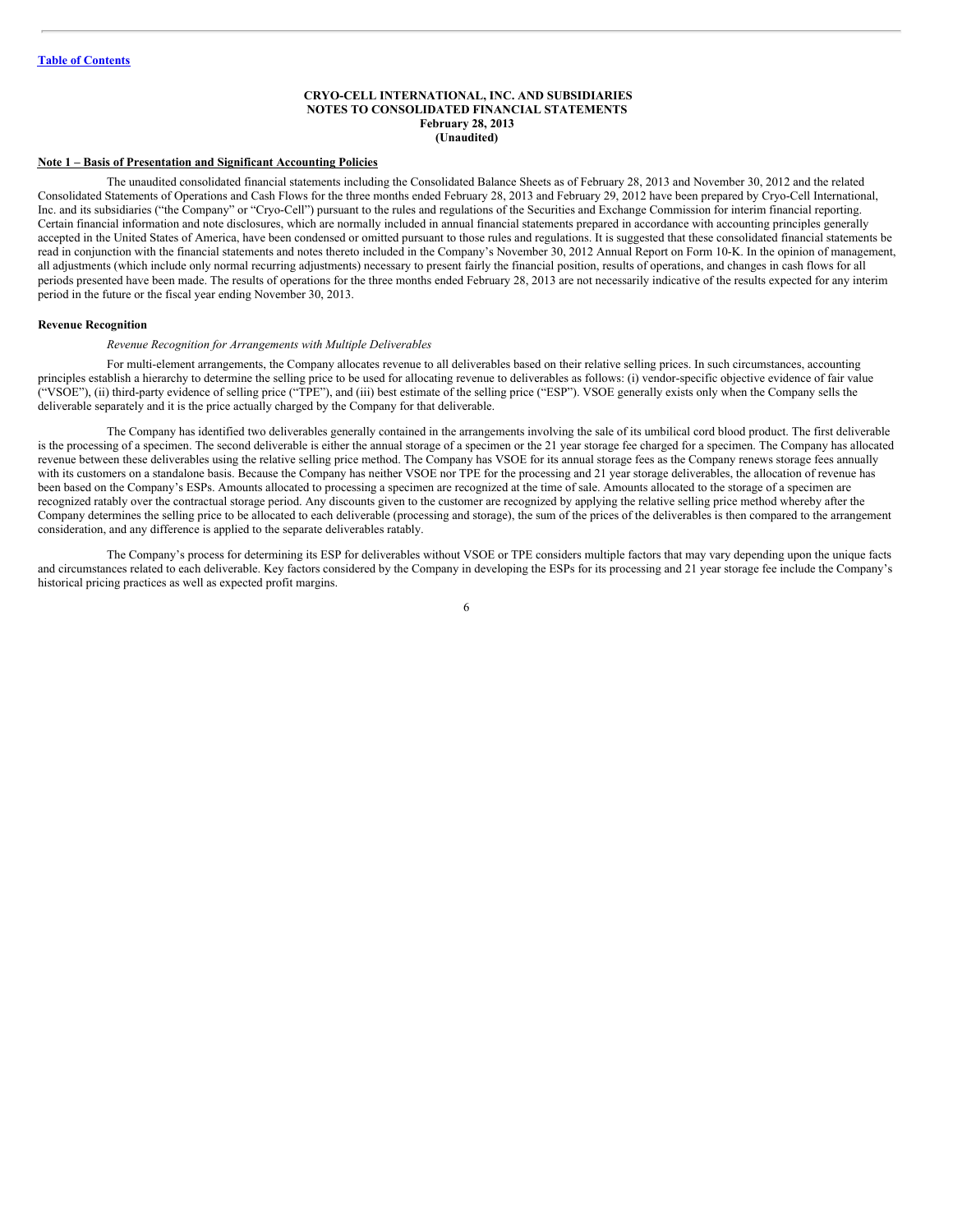The Company records revenue from processing and storage of specimens and pursuant to agreements with licensees. The Company recognizes revenue from processing fees upon completion of processing and recognizes storage fees ratably over the contractual storage period, as well as, other income from royalties paid by licensees related to long-term storage contracts which the Company has under license agreements. Contracted storage periods can range from one to twenty-one years. Deferred revenue on the accompanying consolidated balance sheets includes the portion of the annual storage fee and the twenty-one year storage fee that is being recognized over the contractual storage period as well as royalties received from foreign licensees related to long-term storage contracts in which the Company has future obligations under the license agreement. The Company classifies deferred revenue as current if the Company expects to recognize the related revenue over the next 12 months. The Company also records revenue within processing and storage fees from shipping and handling billed to customers when earned. Shipping and handling costs that the Company incurs are expensed and included in cost of sales.

The Company has not had a third party conduct a physical inventory count of all specimens stored; however, the Company from time to time will perform a physical inventory count of specimens stored to ensure that all records are accurate.

### **Income Taxes**

Deferred income tax assets and liabilities are recognized for the estimated future tax consequences attributable to differences between financial statement carrying amounts of existing assets and liabilities and their respective tax bases. Deferred income tax assets and liabilities are measured using enacted tax rates expected to be recovered or settled. The Company has recorded a valuation allowance of \$10,812,000 and \$10,947,000 as of February 28, 2013 and November 30, 2012, respectively, as the Company does not believe it is "more likely than not" that all future income tax benefits will be realized. When the Company changes its determination as to the amount of deferred income tax assets that can be realized, the valuation allowance is adjusted with a corresponding impact to income tax expense in the period in which such determination is made. The ultimate realization of the Company's deferred income tax assets depends upon generating sufficient taxable income prior to the expiration of the tax attributes. In assessing the need for a valuation allowance, the Company projects future levels of taxable income. This assessment requires significant judgment. The Company examines the evidence related to the recent history of income or losses, the economic conditions in which the Company operates and forecasts and projections to make that determination.

There was no U.S. income tax expense for the three months ended February 28, 2013 and February 29, 2012 due to the utilization of net operating losses and foreign tax credit carryforwards, which were not previously benefited in the Company's financial statements.

The Company records foreign income taxes withheld from installment payments of non-refundable up-front license fees and royalty income earned on the processing and storage of cord blood stem cell specimens in geographic areas where the Company has license agreements. The Company recognized approximately \$42,000 and \$57,000 for the three months ended February 28, 2013 and February 29, 2012, respectively, of foreign income tax expense. Foreign income tax expense is included in income tax expense in the accompanying consolidated statements of operations.

The Company recognizes the financial statement benefit of a tax position only after determining that the relevant tax authority would more likely than not sustain the position following an audit. For tax positions meeting the more-likely-than-not threshold, the amount recognized in the financial statements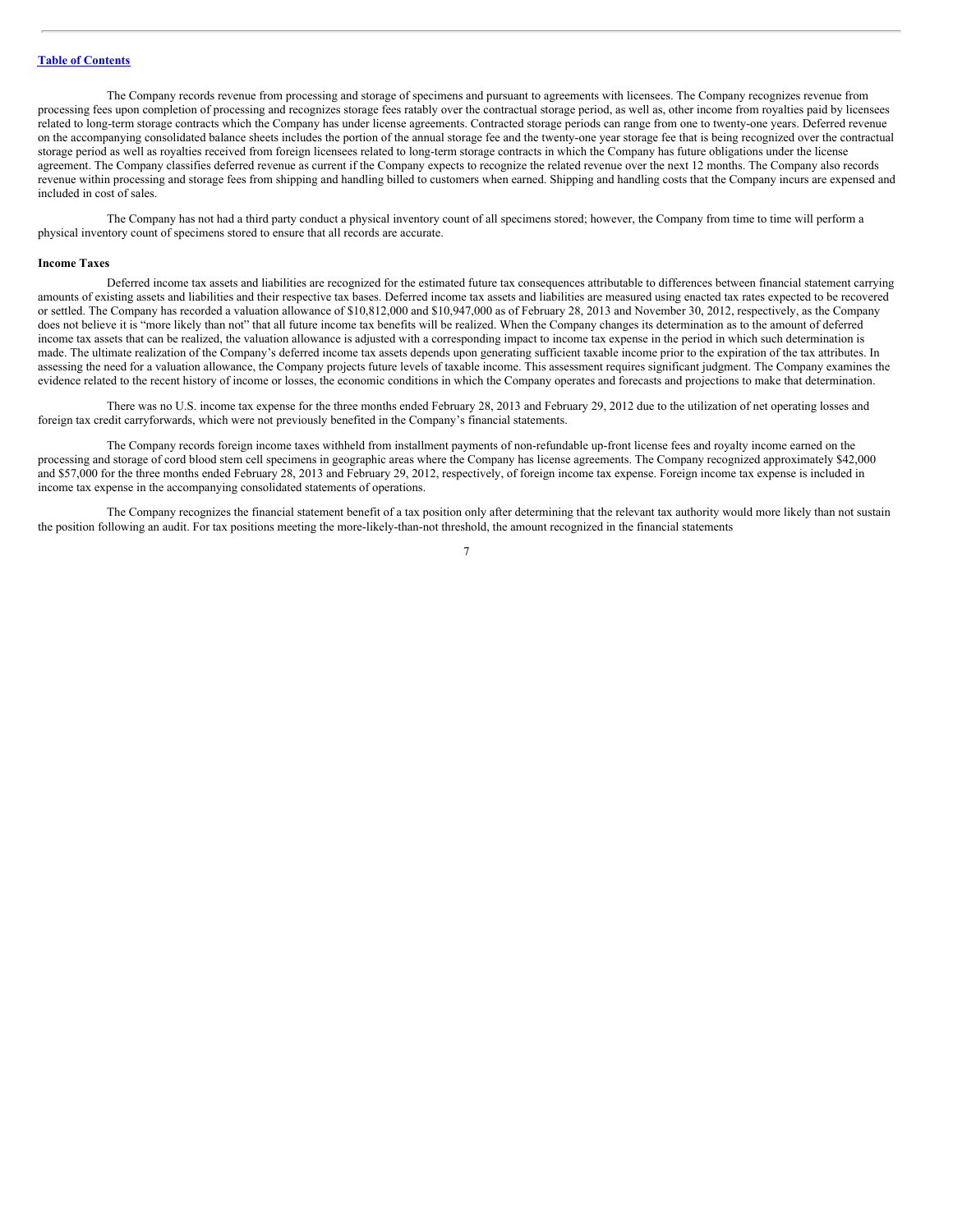is the largest benefit that has a greater than 50 percent likelihood of being realized upon ultimate settlement with the relevant tax authority. Increases or decreases to the unrecognized tax benefits could result from management's belief that a position can or cannot be sustained upon examination based on subsequent information or potential lapse of the applicable statute of limitation for certain tax positions.

The Company recognizes interest and penalties related to uncertain tax positions in income tax expense. For the three months ended February 28, 2013 and February 29, 2012, the Company had no provisions for interest or penalties related to uncertain tax positions.

#### **Long-Lived Assets**

The Company evaluates the realizability of its long-lived assets, which requires impairment losses to be recorded on long-lived assets used in operations when indicators of impairment, such as reductions in demand or when significant economic slowdowns are present. Reviews are performed to determine whether the carrying value of an asset is impaired, based on comparisons to undiscounted expected future cash flows. If this comparison indicates that there is impairment and carrying value is in excess of fair value, the impaired asset is written down to fair value, which is typically calculated using: (i) quoted market prices or (ii) discounted expected future cash flows utilizing a discount rate. The Company did not note any impairment for the three months ended February 28, 2013.

#### **Stock Compensation**

As of February 28, 2013, the Company has three stock-based compensation plans, which are described in Note 4. The Company recognized approximately \$90,000 and \$259,000 for the three months ended February 28, 2013 and February 29, 2012, respectively, of stock compensation expense.

The Company recognizes stock-based compensation based on the fair value of the related awards. Under the fair value recognition guidance of stock-based compensation accounting rules, stock-based compensation expense is estimated at the grant date based on the fair value of the award and is recognized as expense over the requisite service period of the award. The fair value of service-based vesting condition and performance-based vesting condition stock option awards is determined using the Black-Scholes valuation model. The Company estimates the fair value of stock option awards as of the grant date by applying the Black-Scholes option pricing model. For stock option awards with only service-based vesting conditions and graded vesting features, the Company recognizes stock compensation expense based on the graded-vesting method. To value awards with market-based vesting conditions the Company uses a binomial valuation model. The Company recognizes compensation cost for awards with market-based vesting conditions on a graded-vesting basis over the derived service period. The use of these valuation models involve assumptions that are judgmental and highly sensitive in the determination of compensation expense and include the expected life of the option, stock price volatility, risk-free interest rate, dividend yield, exercise price, and forfeiture rate. Forfeitures are estimated at the time of valuation and reduce expense ratably over the vesting period.

The estimation of stock awards that will ultimately vest requires judgment and to the extent that actual results or updated estimates differ from current estimates, such amounts will be recorded as a cumulative adjustment in the period they become known. The Company considered many factors when estimating forfeitures, including the recipient groups and historical experience. Actual results and future changes in estimates may differ substantially from current estimates.

The Company issues performance-based equity awards which vest upon the achievement of certain financial performance goals, including revenue and income targets. Determining the appropriate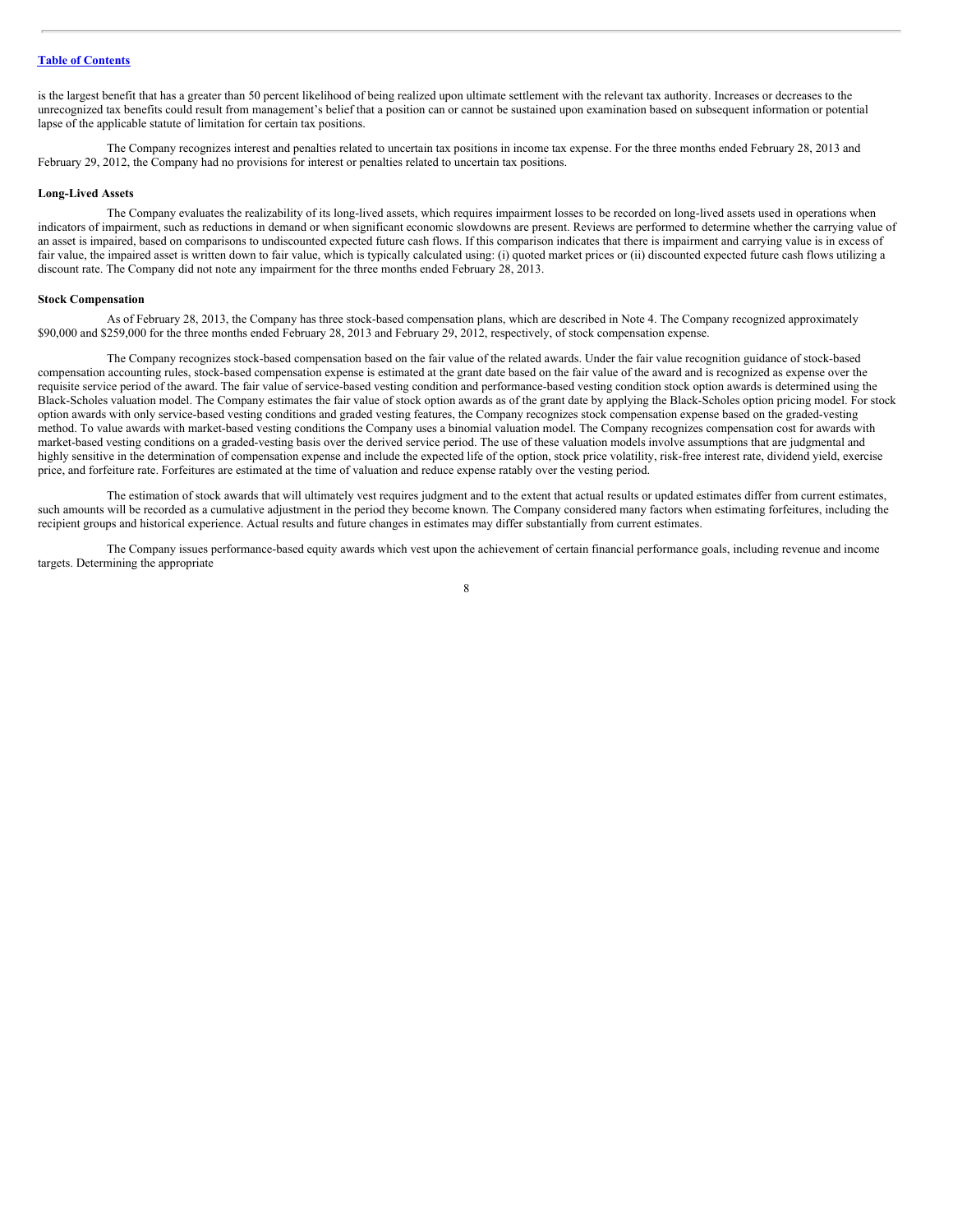amount to expense based on the anticipated achievement of the stated goals requires judgment, including forecasting future financial results. The estimate of the timing of the expense recognition is revised periodically based on the probability of achieving the required performance targets and adjustments are made as appropriate. The cumulative impact of any revision is reflected in the period of the change. If the financial performance goals are not met, the award does not vest, so no compensation cost is recognized and any previously recognized stock-based compensation expense is reversed.

The Company issues equity awards with market-based vesting conditions which vest upon the achievement of certain stock price targets. If the awards are forfeited prior to the completion of the derived service period, any recognized compensation is reversed. If the awards are forfeited after the completion of the derived service period, the compensation cost is not reversed, even if the awards never vest.

### **Fair Value of Financial Instruments**

Management uses a fair value hierarchy, which gives the highest priority to quoted prices in active markets. The fair value of financial instruments is estimated based on market trading information, where available. Absent published market values for an instrument or other assets, management uses observable market data to arrive at its estimates of fair value. Management believes that the carrying amount of cash and cash equivalents, accounts receivable, notes receivable, accounts payable and accrued expenses approximate fair value. The Company believes that the fair value of its revenue sharing agreement's liability recorded on the balance sheet is between the recorded book value and up to the Company's recent settlement experience as discussed in Note 8, due to the various terms and conditions associated with each Revenue Sharing Agreement.

The Company uses an accounting standard that defines fair value as an exit price, representing the amount that would be received to sell an asset or paid to transfer a liability in an orderly transaction between market participants at the measurement date. As such, fair value is a market-based measurement that should be determined based on assumptions that market participants would use in pricing an asset or liability. As a basis for considering such assumptions, the standard establishes a three-level fair value hierarchy that prioritizes the inputs used to measure fair value. The three levels of inputs used to measure fair value are as follows:

- Level 1 Quoted prices in active markets for identical assets or liabilities.
- Level 2 Observable inputs other than quoted prices included in Level 1, such as quoted prices for similar assets and liabilities in active markets; quoted prices for identical or similar assets and liabilities in markets that are not active; or other inputs that are observable or can be corroborated by observable market data.
- Level 3 Unobservable inputs that are supported by little or no market activity and that are significant to the fair value of the assets or liabilities. This includes certain pricing models, discounted cash flow methodologies and similar techniques that use significant unobservable inputs.

 $\overline{Q}$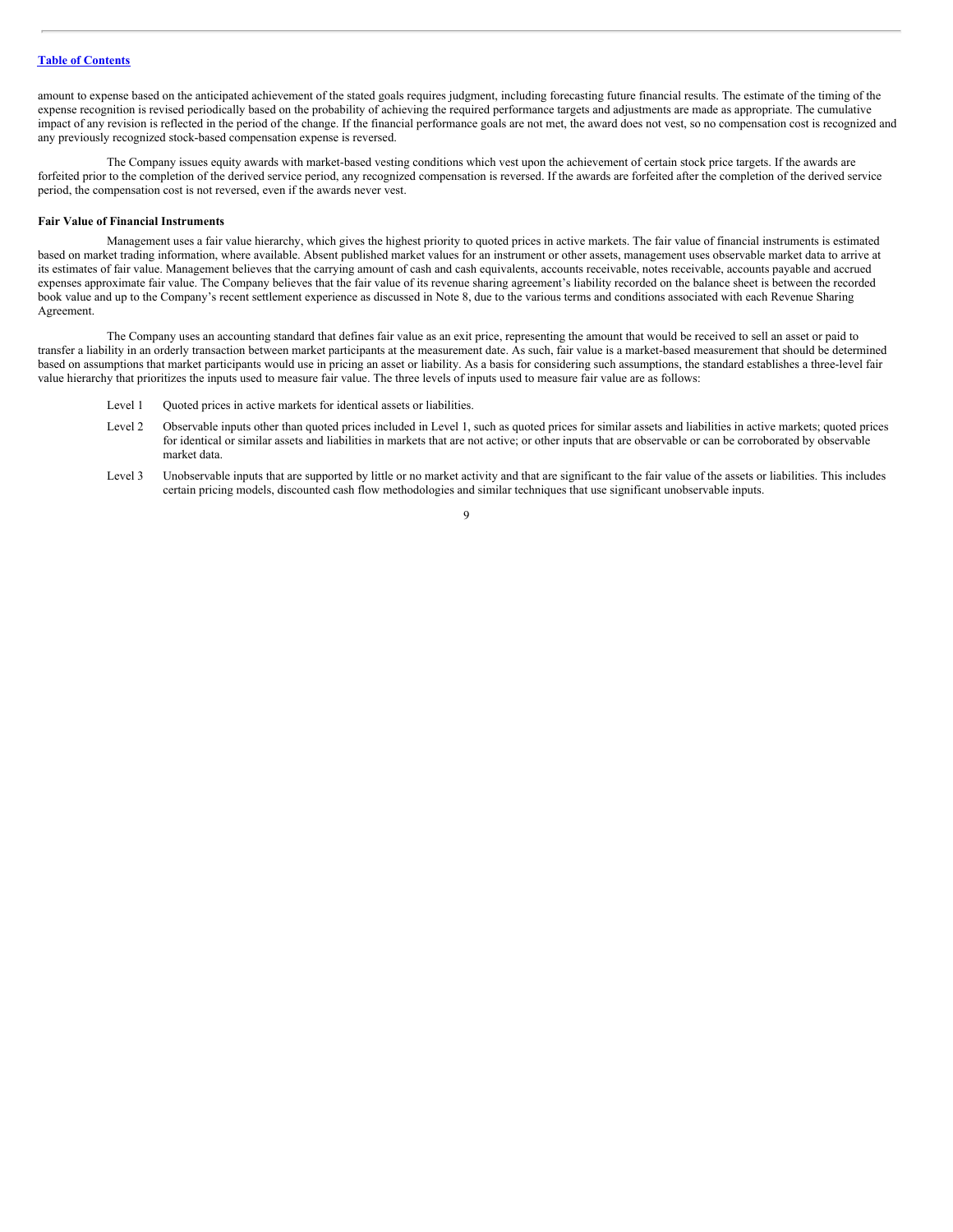The following table summarizes the financial assets and liabilities measured at fair value on a recurring basis as of February 28, 2013 and November 30, 2012, respectively, segregated among the appropriate levels within the fair value hierarchy:

|                           | Fair Value at             | Fair Value Measurements<br>at February 28, 2013 Using |                                                       |         |
|---------------------------|---------------------------|-------------------------------------------------------|-------------------------------------------------------|---------|
| Description<br>Assets:    | February 28,<br>2013      | Level 1                                               | Level 2                                               | Level 3 |
| <b>Trading Securities</b> | \$14,040                  | \$14,040                                              | __                                                    |         |
|                           | Fair Value at<br>November |                                                       | Fair Value Measurements<br>at November 30, 2012 Using |         |
| Description               | 30,<br>2012               | Level 1                                               | Level 2                                               | Level 3 |
| Assets:                   |                           |                                                       |                                                       |         |
| <b>Trading Securities</b> | \$13,660                  | \$13,660                                              |                                                       |         |

The following is a description of the valuation techniques used for these items, as well as the general classification of such items pursuant to the fair value hierarchy:

*Trading securities –* The Company purchased trading securities of \$20,760 during the year ended November 30, 2012. None were purchased during the quarter ended February 28, 2013. Fair values for these investments are based on quoted prices in active markets and are therefore classified within Level 1 of the fair value hierarchy.

The Company is permitted to make an election to carry certain eligible financial assets and liabilities at fair value, even if fair value measurement has not historically been required for such assets and liabilities under U.S. GAAP. The Company made no elections to record any such assets and or liabilities at fair value.

#### **Product Warranty and Cryo-Cell Cares<sup>TM</sup> Program**

In December 2005, the Company began providing its customers that enrolled after December 2005 a payment warranty under which the Company agrees to pay \$50,000 to its client if the umbilical cord blood product retrieved is used for a stem cell transplant for the donor or an immediate family member and fails to engraft, subject to various restrictions. Effective February 1, 2012, the Company increased the \$50,000 payment warranty to a \$75,000 payment warranty to all of its new clients. Additionally, under the Cryo-Cell Cares<sup>TM</sup> program, the Company will pay \$10,000 to the client to offset personal expenses if the umbilical cord blood product is used for bone marrow reconstitution in a myeloblative transplant procedure. The product warranty and the Cryo-Cell Cares program are available to clients who enroll under this structure for as long as the specimen is stored with the Company. The Company has not experienced any claims under the warranty program nor has it incurred costs related to these warranties. The Company does not maintain insurance for this warranty program and therefore maintains reserves to cover any estimated potential liabilities. The Company's reserve balance is based on the \$75,000 or \$50,000 (as applicable) maximum payment and the \$10,000 maximum expense reimbursement multiplied by formulas to determine the projected number of units requiring a payout. The Company determined the estimated expected usage and engraftment failure rates based on an analysis of the historical usage and failure rates and the historical usage and failure rates in other private and public cord blood banks based on published data. The Company's estimates of expected usage and engraftment failure could change as a result of changes in actual usage rates or failure rates and such changes would require an adjustment to the established reserves. The historical usage and failure rates have been very low and a small increase in the number of transplants or engraftment failures could cause a significant increase in the estimated rates used in determining the Company's reserve. In addition, the reserve will increase as additional umbilical cord blood specimens are stored which are subject to the warranty. As of February 28, 2013 and November 30, 2012 the Company recorded reserves under these programs in the amounts of \$14,756 and \$14,485, respectively, which are included in accrued expenses in the accompanying consolidated balance sheets.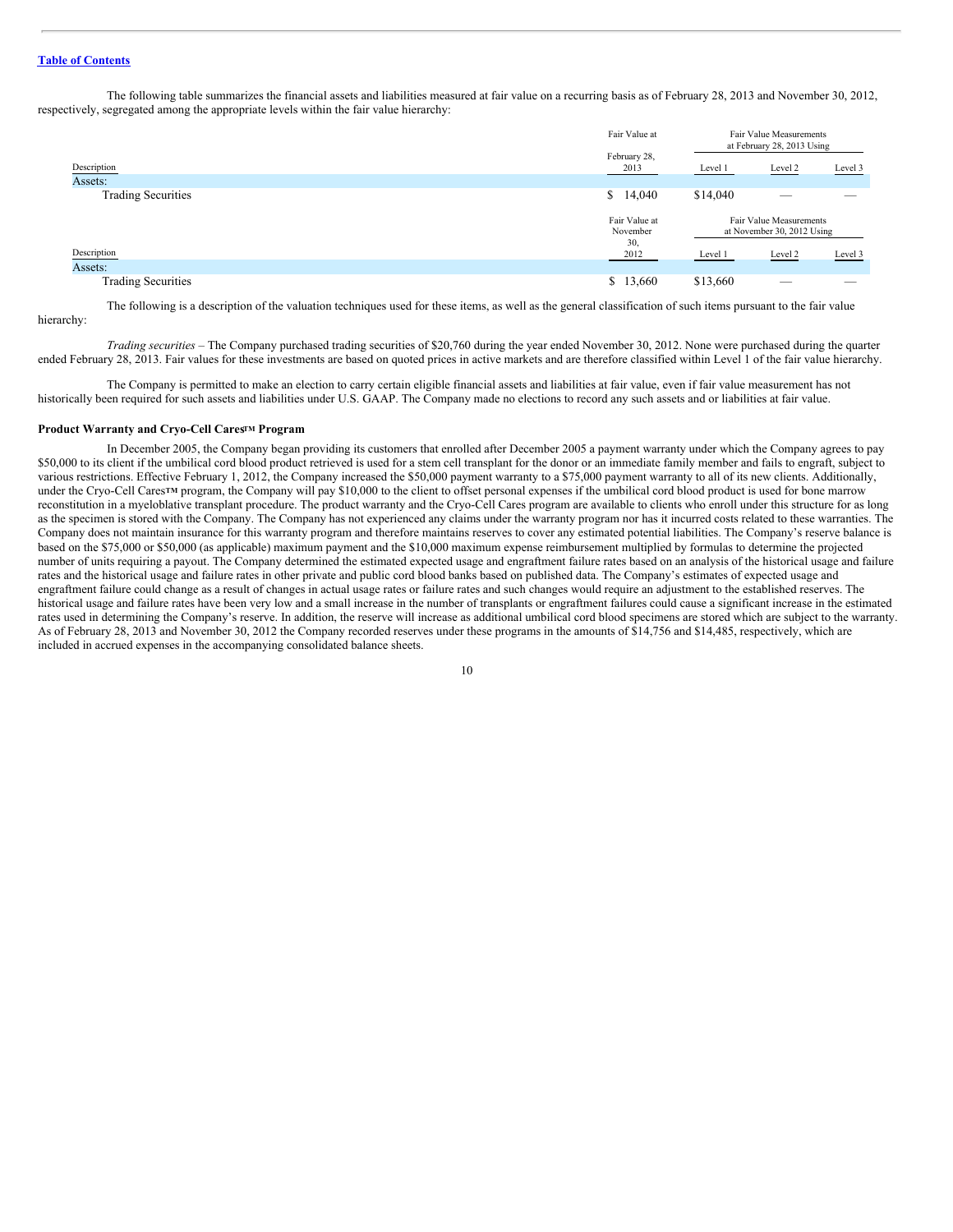### **Recently Issued Accounting Pronouncements**

In February 2013, the FASB issued Accounting Standards Update No. 2013-02,*Comprehensive Income (Topic 220): Reporting of Amounts Reclassified Out of Accumulated Other Comprehensive Income* ("ASU 2013-02"). This update will require companies to present information about amounts reclassified out of accumulated other comprehensive income and their corresponding effect on net income in one place and reference the amounts to the related footnote disclosures. Current accounting standards present this information in different places throughout the financial statements. ASU 2013-02 is effective for interim and annual periods beginning after December 15, 2012, with early adoption permitted. The adoption of ASU 2013-02 will only impact disclosure requirements and will not have any effect on the Company's consolidated financial statements or on its financial condition.

#### **Note 2 – Income (Loss) per Common Share**

Net income (loss) per common share data are based on net income (loss). The following table sets forth the calculation of basic and diluted earnings (loss) per share:

|                                                        |   | For the three months ended<br>February 28, 2013 |     | For the three months ended<br>February 29, 2012 |
|--------------------------------------------------------|---|-------------------------------------------------|-----|-------------------------------------------------|
| Numerator:                                             |   |                                                 |     |                                                 |
| Net Income (Loss)                                      | S | 244,006                                         | (\$ | 1,682,063                                       |
| Denominator:                                           |   |                                                 |     |                                                 |
| Weighted-average shares outstanding-basic              |   | 10,982,389                                      |     | 11,488,980                                      |
| Dilutive common shares issuable upon exercise of stock |   |                                                 |     |                                                 |
| options                                                |   | 122,705                                         |     |                                                 |
| Weighted-average shares-diluted                        |   | 11,105,094                                      |     | 11,488,980                                      |
| Earnings (Loss) per share:                             |   |                                                 |     |                                                 |
| Basic                                                  |   | 0.02                                            |     | 0.15)                                           |
| Diluted                                                |   | 0.02                                            |     | 0.15)                                           |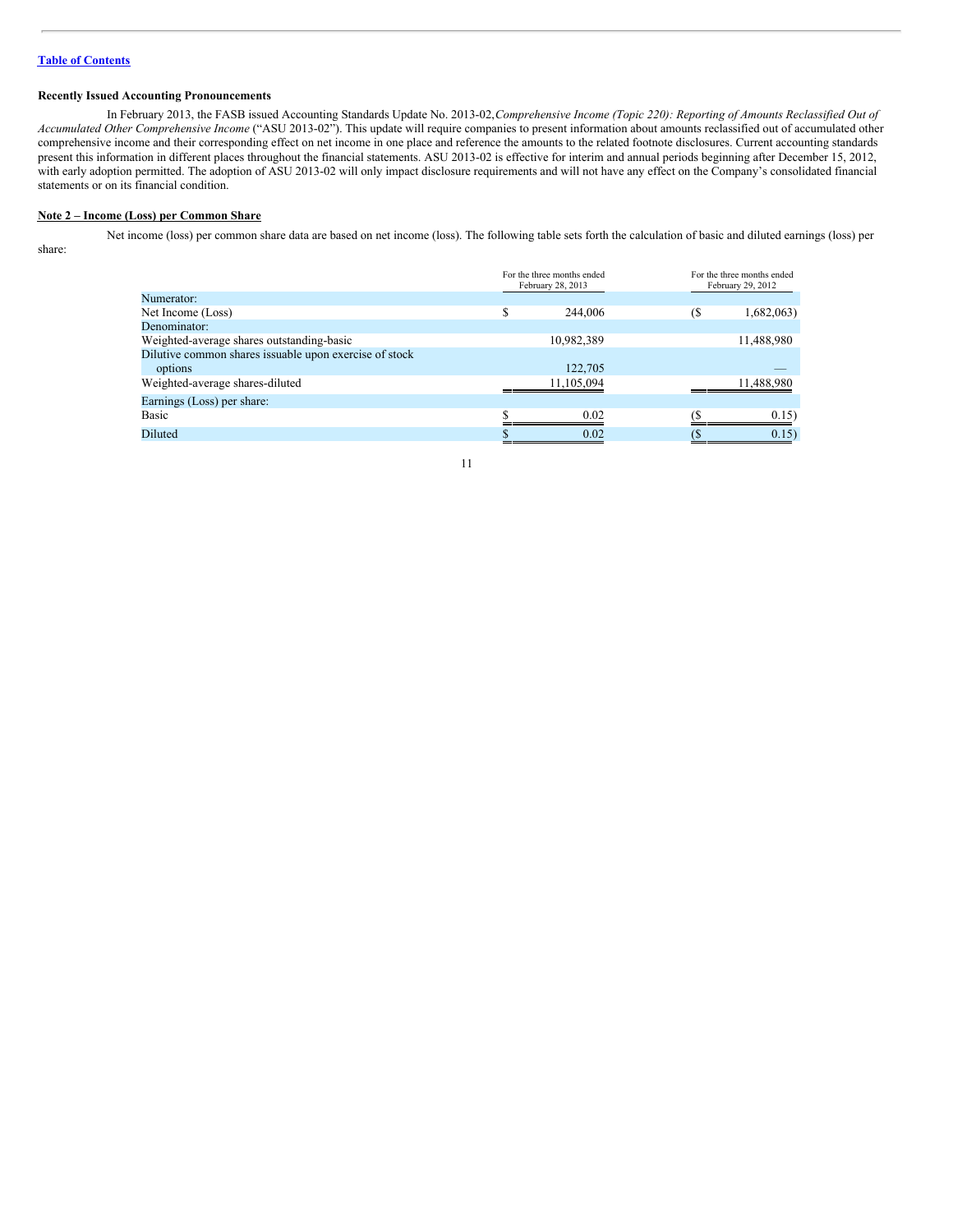For the three months ended February 28, 2013, the Company excluded the effect of 510,589 outstanding options from the computation of diluted earnings per share, as the effect of potentially dilutive shares from the outstanding stock options would be anti-dilutive. For the three months ended February 29, 2012, the Company excluded the effect of all outstanding stock options from the computation of diluted earnings per share, as the effect of potentially dilutive shares would be anti-dilutive.

### **Note 3 – Investment in Saneron CCEL Therapeutics, Inc. ("Saneron")**

As of February 28, 2013 and November 30, 2012, the Company had an ownership interest of approximately 34% in Saneron, which is accounted for under the equity method of accounting. During 2006, the Company ceased recording its share of Saneron's losses once the investment balance was written down to the total amount of goodwill, as goodwill is not amortized. As of February 28, 2013 and November 30, 2012, the net Saneron investment, which represents goodwill, is reflected on the consolidated balance sheets at approximately \$684,000. As of February 28, 2013 and November 30, 2012, management reviewed the Saneron investment to determine if there were any indicators that would imply that the investment was impaired. Based on management's review, there were no indicators of other than temporary impairment and goodwill was not impaired as of February 28, 2013 and November 30, 2012.

For the three months ended February 28, 2013 and February 29, 2012, the Company recorded equity in losses of Saneron operations of approximately \$38,000 and \$39,000, respectively, related to certain stock awards that were granted by Saneron to certain employees, consultants and members of Saneron management who represent owners of Saneron and serve on its board of directors. The Company will continue to record equity in losses of affiliates related to stock compensation expense as this offsets additional paid-in capital and not the investment balance.

As of February 28, 2013 and November 30, 2012, the Company has classified the Company's portion of the value of Company stock held by Saneron of approximately \$485,000 within stockholders' deficit as treasury stock.

In January 2008, the Company announced that it has formalized a research and development agreement with Saneron to develop regenerative therapies utilizing Cryo-Cell's menstrual stem cell technology. Cryo-Cell and Saneron collaborate on research in pre-clinical models for certain neurological diseases and disorders. Under terms of the agreement, the Company provides Saneron with menstrual stem cells along with proprietary methodology associated with the technology. Saneron provides study materials and develops the research methodology for potential therapeutic applications associated with designated pre-clinical applications. Intellectual property resulting from this research collaboration will be jointly owned by the parties.

### **Note 4 – Stock Options**

The Company maintains the 2000 Stock Incentive Plan as amended ("the 2000 Plan") that has reserved 2,250,000 shares of the Company's common stock for issuance pursuant to stock options or restricted stock. Options issued under the Plan have a term ranging from five to seven years from the date of grant and have a vesting period ranging from immediately upon issuance to three years from the date of grant. The options are exercisable for a period of 90 days after termination. As of February 28, 2013 and November 30, 2012, there were 58,089 and 60,589 shares outstanding under the 2000 Plan, respectively. No further options will be issued under the 2000 Plan.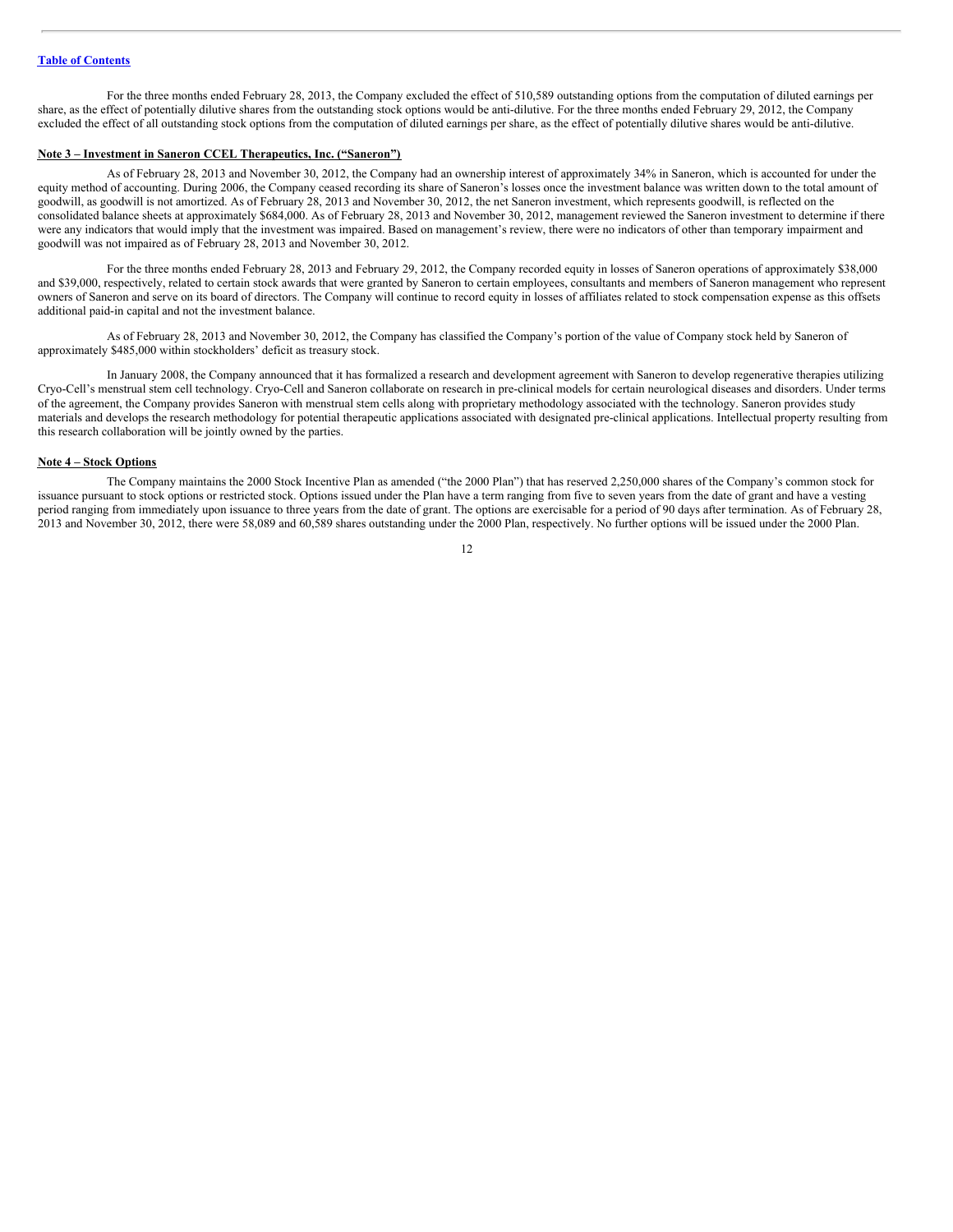The Company also maintains the 2006 Stock Incentive Plan (the "2006 Plan"). The 2006 Plan has reserved 1,000,000 shares of the Company's common stock for issuance pursuant to stock options, restricted stock, stock-appreciation rights (commonly referred to as "SARs") and stock awards (i.e. performance shares and performance units). As of February 28, 2013 and November 30, 2012, there were 759,759 and 762,509 shares outstanding under the 2006 plan, respectively. As of February 28, 2013, there were 142,845 shares available for future issuance under the 2006 Plan.

The Company also maintains the 2012 Equity Incentive Plan (the "2012 Plan") which became effective December 1, 2011 as approved by the Board of Directors and approved by the stockholders at the 2012 Annual Meeting on July 10, 2012. The 2012 Plan reserved 1,500,000 shares of the Company's common stock for issuance pursuant to stock options, restricted stock, stock-appreciation rights (commonly referred to as "SARs") and stock awards (i.e. performance shares and performance units). In May 2012, the Board of Directors approved an amendment to the Plan to increase the number of shares of the Company's common stock reserved for issuance under the 2012 Plan to 2,500,000 shares. As of February 28, 2013 and November 30, 2012, there were 1,000,000 performance options to purchase shares granted under the 2012 plan and 1,500,000 shares available for future issuance.

### *Service-based vesting condition options*

The fair value of each option award is estimated on the date of the grant using the Black-Scholes valuation model that uses the assumptions noted in the following table. Expected volatility is based on the historical volatility of the Company's stock over the most recent period commensurate with the expected life of the Company's stock options. The Company uses historical data to estimate option exercise and employee termination within the valuation model. The risk-free rate for periods within the contractual life of the option is based on the U.S. Treasury yield curve in effect at the time of grant. The expected term of options granted to employees is calculated, in accordance with the "simplified method" for "plain vanilla" stock options allowed under GAAP. Expected dividends are based on the historical trend of the Company not issuing dividends.

Variables used to determine the fair value of the options granted for the three months ended February 28, 2013 and February 29, 2012 are as follows:

|                          | February 28, 2013 | February 29, 2012 |
|--------------------------|-------------------|-------------------|
| Weighted average values: |                   |                   |
| Expected dividends       | $0\%$             | $0\%$             |
| Expected volatility      | 113.8%            | 111.5%            |
| Risk free interest rate  | $.80\%$           | .93%              |
| Expected life            | 5.0 years         | 5.8 years         |

The range of expected volatilities for options issued during the three months ended February 28, 2013 and February 29, 2012 are as follows:

| February 28, 2013 | 29.2012                 |
|-------------------|-------------------------|
| 4.9%              | $113.3\%$               |
| $112.9\%$ -       | $11.3\% -$ <sup>1</sup> |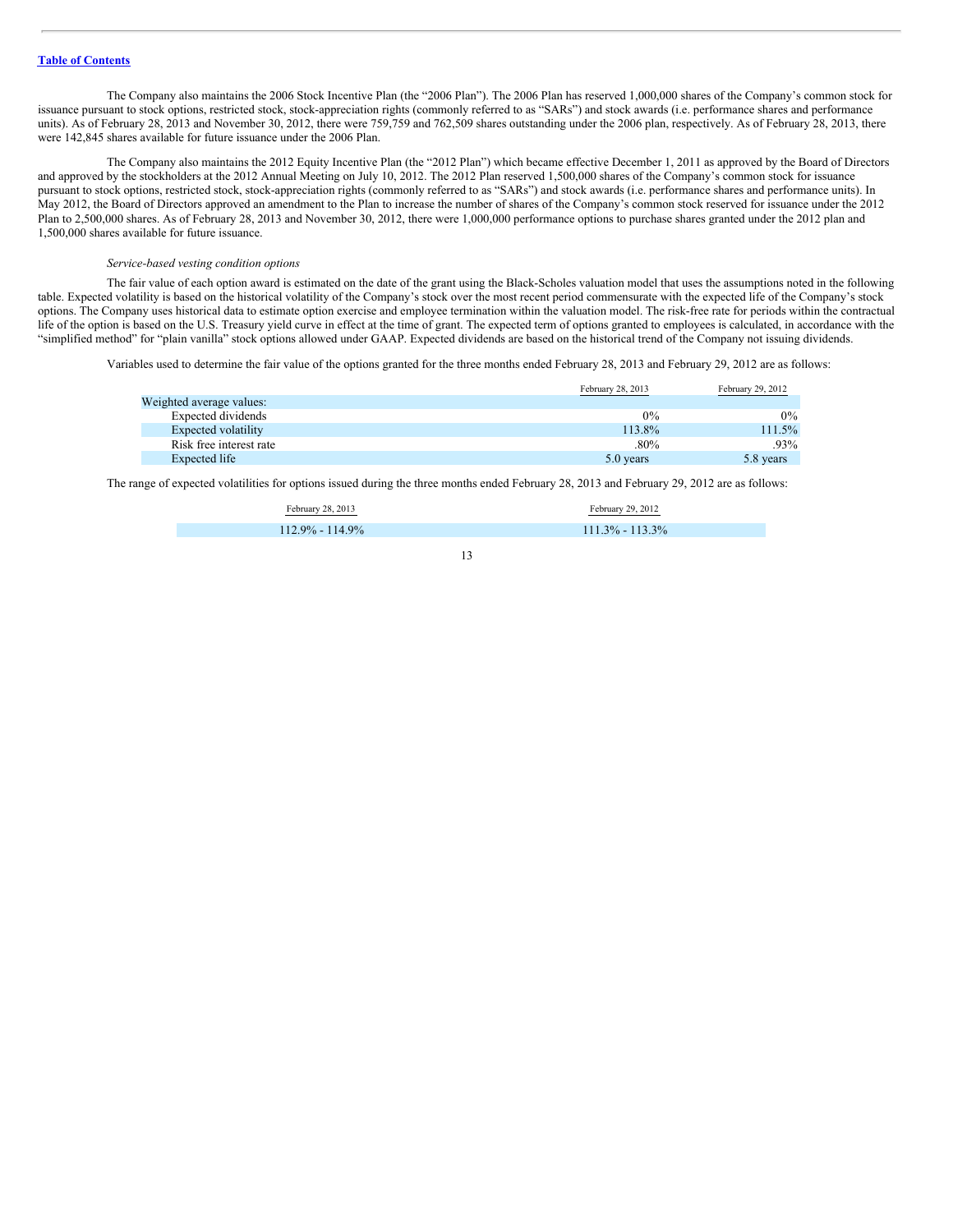Stock option activity for the three months ended February 28, 2013, was as follows:

|                                  | Shares                            | Weighted<br>Average<br>Exercise<br>Price | Weighted<br>Average<br>Remaining<br>Contractual<br>Life (Years) | Aggregate<br>Intrinsic<br>Value |
|----------------------------------|-----------------------------------|------------------------------------------|-----------------------------------------------------------------|---------------------------------|
| Outstanding at November 30, 2012 | 1,183,098                         | \$2.15                                   | 7.12                                                            | \$580,730                       |
| Granted                          | 8,500                             | 2.09                                     |                                                                 |                                 |
| Exercised                        | $-$                               | _                                        |                                                                 |                                 |
| Expired/forfeited                | (13,750)                          | 1.94                                     |                                                                 |                                 |
| Outstanding at February 28, 2013 | 1,177,848                         | \$2.15<br>_____                          | 6.90                                                            | \$233,259                       |
| Exercisable at February 28, 2013 | 972,866<br><u>. _ _ _ _ _ _ _</u> | \$2.12<br>----                           | 7.11                                                            | \$224,577                       |

The weighted average grant date fair value of options granted during the three months ended February 28, 2013 and February 29, 2012 was \$1.68 and \$1.47, respectively.

The aggregate intrinsic value represents the total value of the difference between the Company's closing stock price on the last trading day of the period and the exercise price of the options, multiplied by the number of in-the-money stock options that would have been received by the option holders had all option holders exercised their options on either February 28, 2013 or February 29, 2012, as applicable. The intrinsic value of the Company's stock options changes based on the closing price of the Company's stock.

There were no options exercised during the three months ended February 28, 2013 and February 29, 2012.

Significant option groups exercisable at February 28, 2013 and related price and contractual life information are as follows:

|                          |             | Outstanding                                                     |    |                                              | Exercisable |    |                                              |
|--------------------------|-------------|-----------------------------------------------------------------|----|----------------------------------------------|-------------|----|----------------------------------------------|
| Range of Exercise Prices | Outstanding | Weighted<br>Average<br>Remaining<br>Contractual<br>Life (Years) |    | Weighted<br>Average<br><b>Exercise Price</b> | Outstanding |    | Weighted<br>Average<br><b>Exercise Price</b> |
| \$0.42 to \$1.00         | 7,500       | 2.15                                                            | ٠D | 0.78                                         | 7,500       | \$ | 0.78                                         |
| \$1.01 to \$2.00         | 529,259     | 7.57                                                            |    | 1.69                                         | 516,763     |    | 1.69                                         |
| \$2.01 to \$3.00         | 600,500     | 6.82                                                            | ъ  | 2.50                                         | 408,014     | \$ | 2.58                                         |
| \$3.01 to \$4.00         | 40,589      | 0.10                                                            | S  | 3.34                                         | 40,589      | S  | 3.34                                         |
|                          | 1,177,848   | 6.90                                                            |    | 2.15                                         | 972,866     |    | 2.12                                         |

A summary of the status of the Company's non-vested shares as of February 28, 2013, and changes during the three months ended February 28, 2013, is presented below:

|                                 | Shares   | Weighted Average<br>Grant-Date<br>Fair Value |
|---------------------------------|----------|----------------------------------------------|
| Non-vested at November 30, 2012 | 251.403  | \$<br>1.77                                   |
| Granted                         | 8.500    | 1.68                                         |
| Vested                          | (49,089) | 1.50                                         |
| Forfeited                       | (5,832)  | 1.96                                         |
| Non-vested at February 28, 2013 | 204.982  | \$<br>1.83                                   |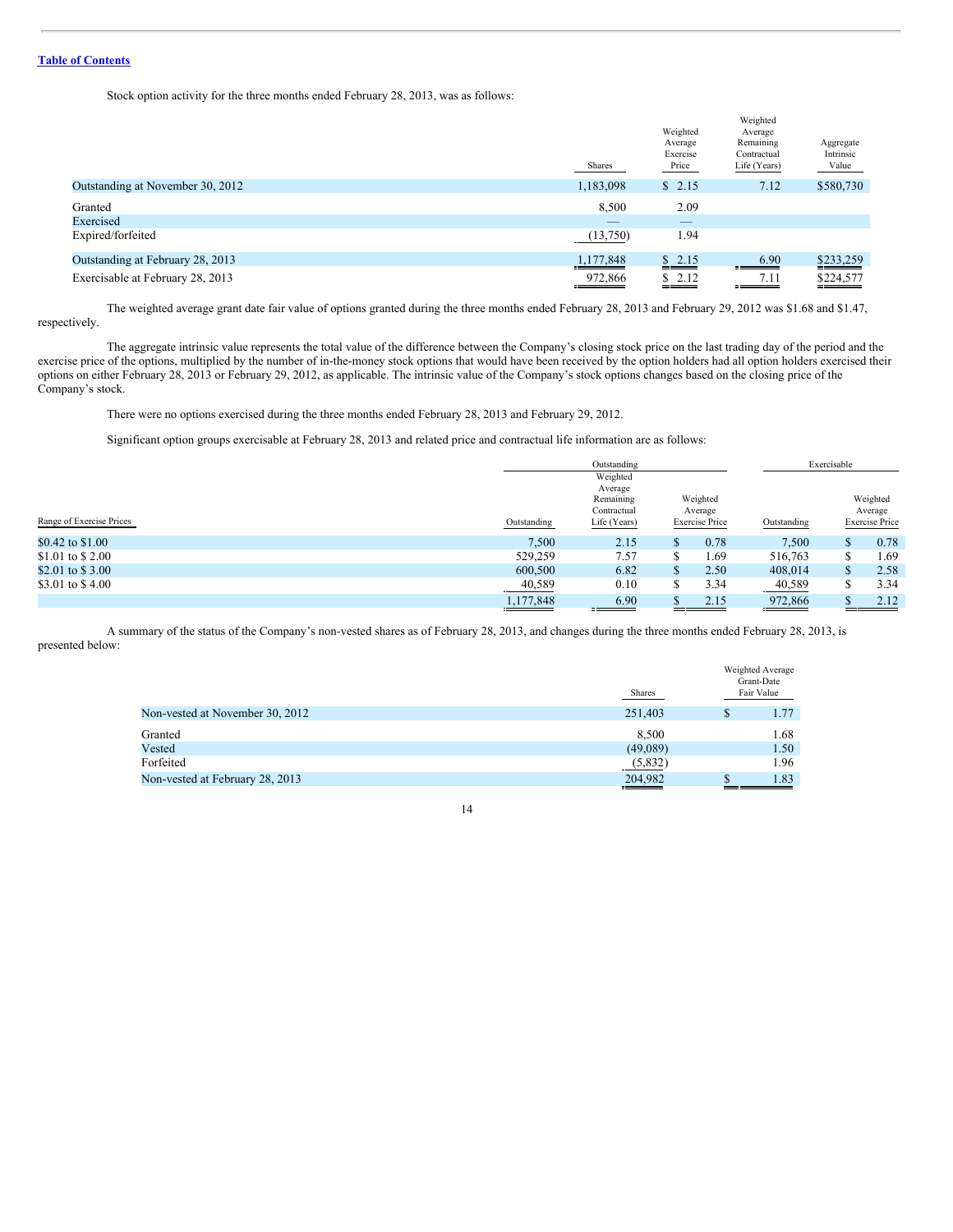As of February 28, 2013 there was approximately \$204,000 of total unrecognized compensation cost related to non-vested service related share-based compensation arrangements granted under the 2000 Plan, 2006 Plan and the 2012 Plan. The cost is expected to be recognized over a weighted-average period of 1.5 years as of February 28, 2013. The total fair value of shares vested during the three months ended February 28, 2013 was approximately \$73,500.

### *Performance and market-based vesting condition options*

There were no performance-based or market-based vesting condition options granted during the three months ended February 28, 2013. Variables used to determine the fair value of options with performance-based and market-based vesting conditions granted during the three months ended February 29, 2012 are as follows:

|                          | February 29, 2012 |
|--------------------------|-------------------|
| Weighted average values: |                   |
| Expected dividends       | $0\%$             |
| Expected volatility      | 112.3%            |
| Risk free interest rate  | .90%              |
| Expected life            | 5.5 years         |

The range of expected volatilities for performance-based and market-condition options issued during the three months ended February 29, 2012 are as follows:

| February 29, 2012   |  |
|---------------------|--|
|                     |  |
| $111.3\% - 113.5\%$ |  |

Stock option activity for options with performance-based and market-based conditions for the three months ended February 28, 2013, was as follows:

|                                  | Shares  | Weighted<br>Average<br>Exercise<br>Price | Weighted<br>Average<br>Remaining<br>Contractual<br>Life (Years) | Aggregate<br>Intrinsic Value |
|----------------------------------|---------|------------------------------------------|-----------------------------------------------------------------|------------------------------|
| Outstanding at November 30, 2012 | 640,000 | \$1.74                                   | 8.83                                                            | 511,600<br><sup>S</sup>      |
| Granted                          | __      | __                                       |                                                                 |                              |
| Exercised                        | _       | _                                        |                                                                 |                              |
| Expired/forfeited                | _       |                                          |                                                                 |                              |
| Outstanding at February 28, 2013 | 640,000 | \$1.74                                   | 8.58                                                            | 230,000<br>S.                |
| Exercisable at February 28, 2013 |         | <b>Contract Contract Contract</b>        |                                                                 |                              |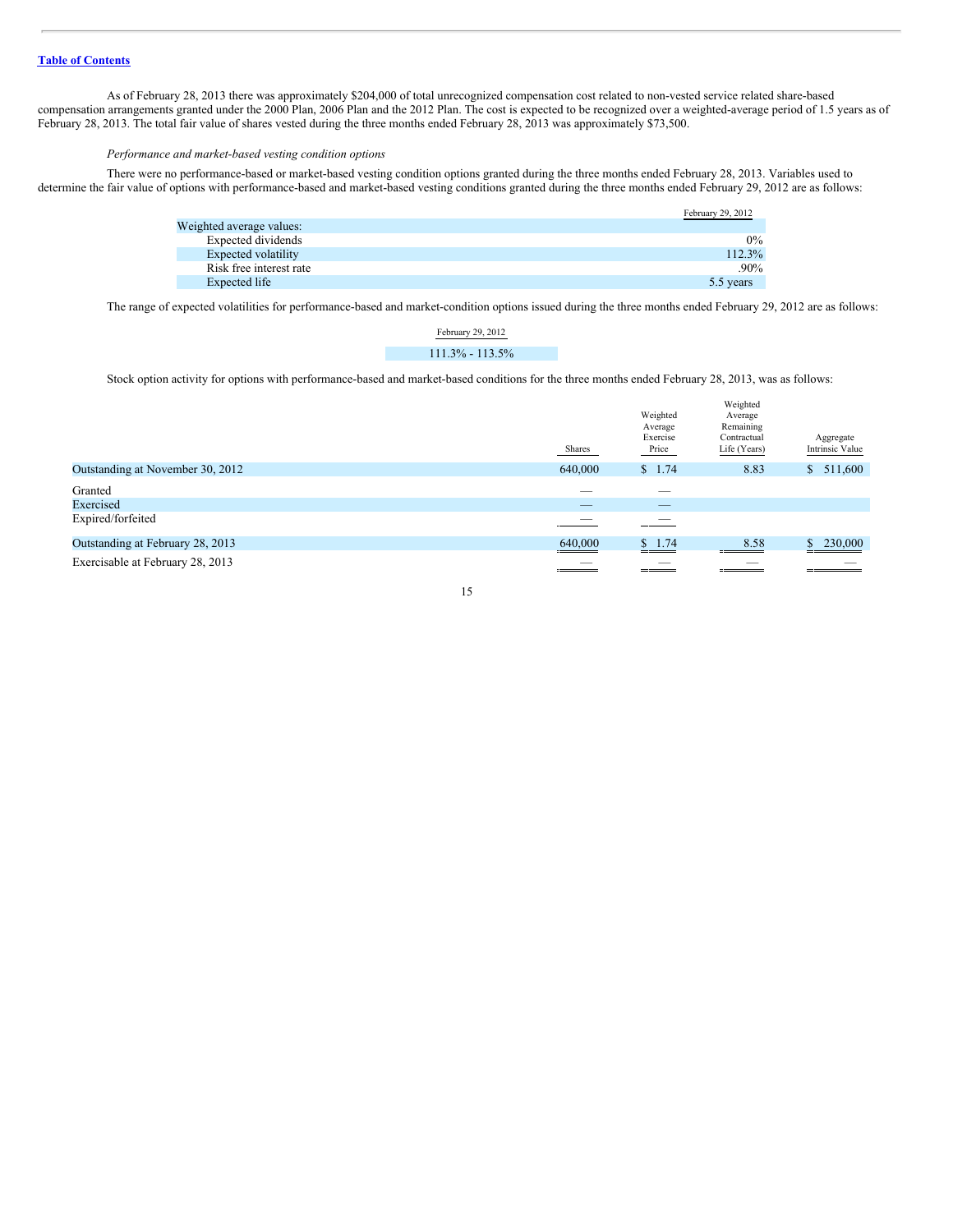The weighted average grant date fair value of performance and market conditions options granted during the three months ended February 29, 2012 was \$1.21.

During the fiscal year ended November 30, 2012, the Company granted 213,334 options that begin to vest based on the achievement of certain share prices of the Company's common stock at certain future dates. For market-based vesting condition options, accounting principles do not require that the market condition be met in order for the compensation cost to be recognized. Fair value of these options has been determined using a binomial model and is being recognized over the requisite service period, regardless if the market condition will be met. As of February 28, 2013 there was approximately \$111,600 of total unrecognized compensation cost related to the non-vested market-based vesting condition options that will be amortized over three years.

The remaining 426,666 options granted to executives and consultants during the fiscal year ended November 30, 2012 require certain performance targets to be met before vesting can occur. Management has deemed these performance targets to be improbable as of February 28, 2013 and November 30, 2012 and thus no compensation cost has been recognized through these dates. The Company will reevaluate the probability of achieving these targets on a quarterly basis, and adjust compensation expense accordingly. As of February 28, 2013 and November 30, 2012 there was approximately \$616,000 of total unrecognized compensation cost related to the non-vested performance-based vesting condition options. If the performance conditions are not achieved by a certain date as specified in each option agreement, no compensation expense associated with these performance based options will be recognized. Total unrecognized compensation cost may fluctuate from quarter to quarter as performance based options issued to consultants are marked to market over the requisite service period.

### **Note 5 – License Agreements**

The Company has entered into licensing agreements with certain investors in various international markets in an attempt to capitalize on the Company's technology. The investors typically pay a licensing fee to receive Company marketing programs, technology and know-how in a selected area. The licensing agreement may also give the investor the right to sell sub-license agreements. As part of the accounting for the up-front license revenue, revenue from the up-front license fee is recognized based on such factors as when the payment is due, collectability and when all material services or conditions relating to the sale have been substantially performed based on the terms of the agreement.

The Company enters into two types of licensing agreements and in both types, the Company earns revenue on the initial license fees. Under the technology agreements, the Company earns processing and storage royalties from the affiliates that process in their own facility. Under the marketing agreements, the Company earns processing and storage revenues from affiliates that store specimens in the Company's facility in Oldsmar, Florida.

### **Technology Agreements**

The Company has entered into definitive License and Royalty Agreements with Cryo-Cell de Mexico ("Mexico") and Asia Cryo-Cell Private Limited to establish and market its umbilical cord blood program in Mexico and India, respectively.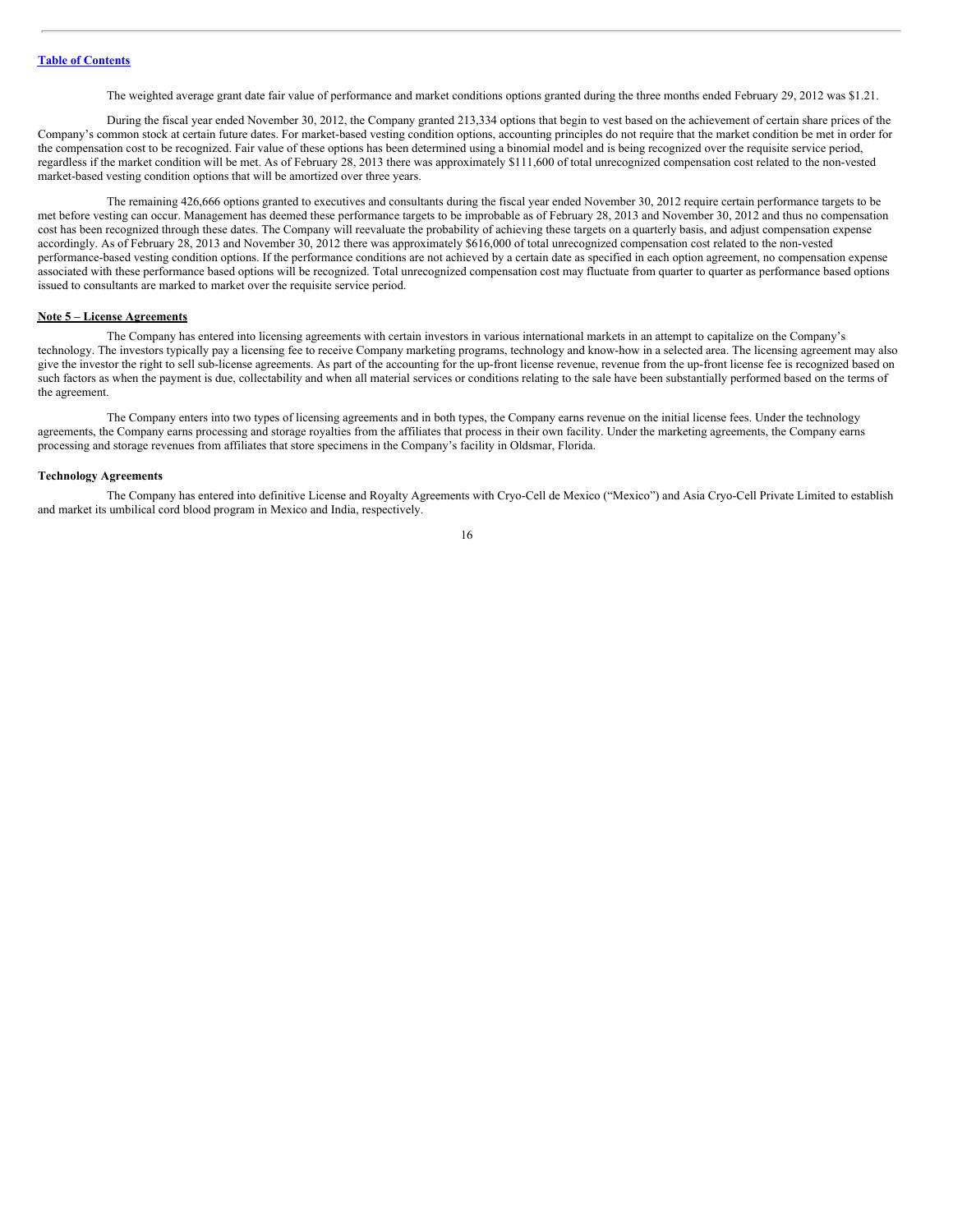The Company has entered into definitive License and Royalty Agreements with Asia Cryo-Cell Private Limited and S-Evans Bio-Sciences, Inc. to establish and market its menstrual stem cell program in India and China, respectively.

On August 19, 2011, the Company received notification from Mexico that it was terminating the license agreement effective immediately due to an alleged breach of the license agreement. On October 17, 2011, the Company and Mexico entered into an amendment to the license agreement whereby the termination has been revoked and Mexico will pay the Company \$1,863,000 in 37 monthly installments of \$50,000 beginning on October 17, 2011 with a final payment of \$13,000. Mexico will have no other continuing obligations to the Company for royalties or other license payments and the agreement will be effectively terminated once the entire \$1,863,000 has been received. Mexico also has the option to pay off the amount early with no penalties. The amendment is expected to result in a reduction of licensee income in future periods.

As of February 28, 2013 and November 30, 2012, the Company recorded a receivable of \$976,454 and \$1,115,505, respectively, and deferred revenue of \$970,245 and \$1,104,623, respectively, in the accompanying consolidated balance sheets. Accounts receivable is calculated using the present value of all of the monthly installments using a discount rate that reflects both the risk-free rate at the inception of the contract and the contract period. In accordance with the agreement, the Company received three installments of \$50,000 during the first quarter of 2013 and the first quarter of 2012, which is reflected in the consolidated statement of operations as of February 28, 2013 and February 29, 2012 as licensee and interest income. The installment amounts that are to be received and recognized within the next twelve months have been classified as short-term as Accounts Receivable in the accompanying consolidated balance sheets.

### **Marketing Agreements**

The Company has definitive license agreements to market both the Company's umbilical cord blood and menstrual stem cell programs in Costa Rica, El Salvador, Guatemala, Honduras, Nicaragua, Panama and Pakistan. In October 2012, the Company sent notice of termination to the Company's Venezuelan affiliate, which represents Venezuela, Chile, Colombia and Peru, for failure to meet its payment obligation in accordance with the contract. Subsequent to the notice of termination, payment was received for outstanding processing and storage fees due from Venezuela. The Company is in the process of discussing a new agreement. The Company continues to accept umbilical cord blood and menstrual stem cell specimens to be processed and stored during the negotiations. In December 2012, the Company sent notice of termination to the Company's affiliate in Ecuador for failure to meet its payment obligation in accordance with the contract. Subsequent to the notice of termination, payment was received for outstanding processing and storage fees due from Ecuador. The Company is in the process of discussing a new agreement. The Company continues to accept umbilical cord blood and menstrual stem cell specimens to be processed and stored during the negotiations.

Processing and storage revenues from specimens originating in territories that store at the Company's facility in Oldsmar, Florida totaled \$374,221 and \$406,385 for the three months ended February 28, 2013 and February 29, 2012, respectively, and are reflected in processing and storage fees in the accompanying consolidated statements of operations.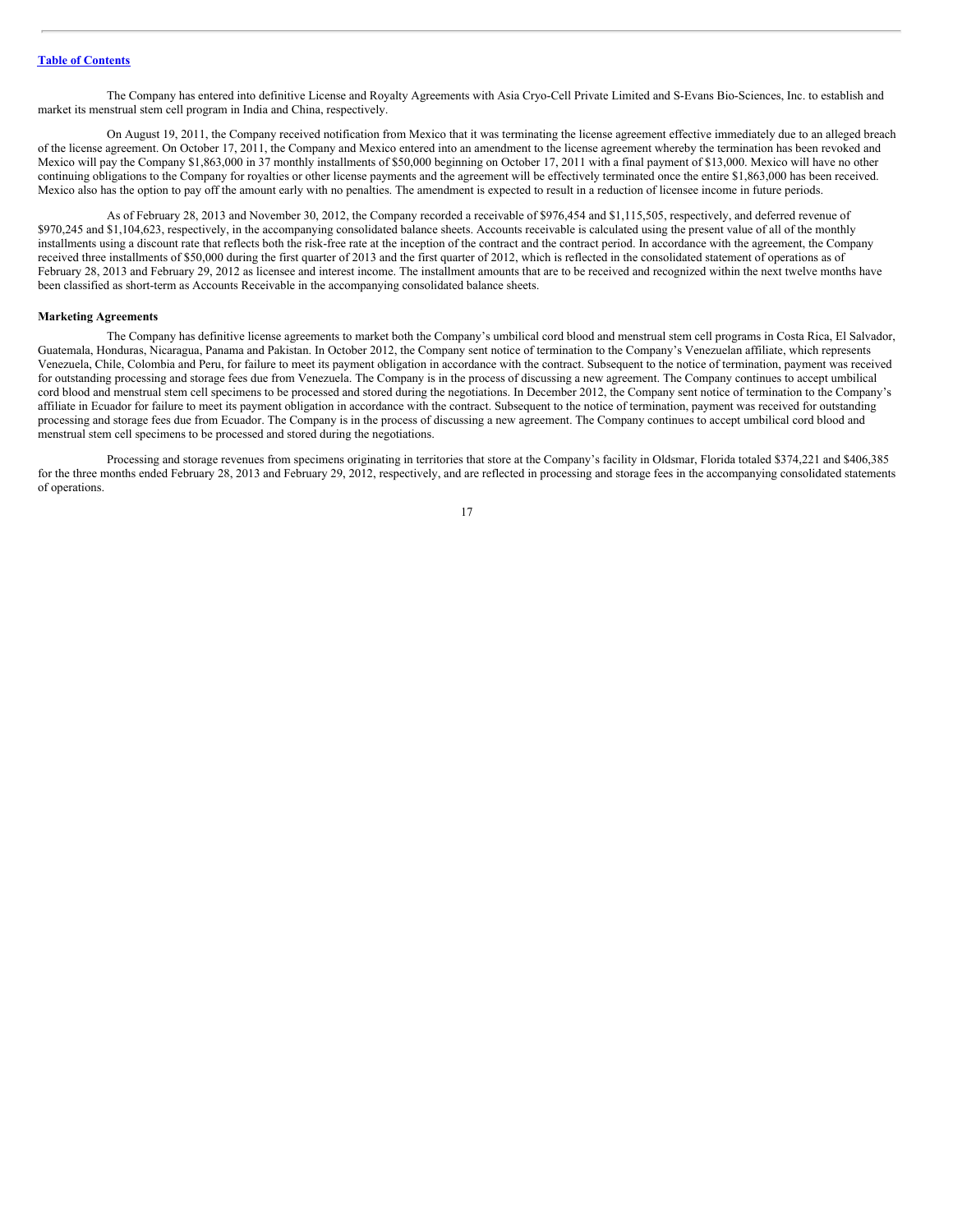### **Table of [Contents](#page-1-0)**

The following table details the initial license fees for the technology and marketing agreements and processing and storage royalties earned for the technology agreements for the three months ended February 28, 2013 and February 29, 2012. The initial license fees and processing and storage royalties are reflected in licensee income in the accompanying consolidated statements of operations.

|           |                                 |                          |                                 | For the three months ended |                                |           |
|-----------|---------------------------------|--------------------------|---------------------------------|----------------------------|--------------------------------|-----------|
|           |                                 | February 28, 2013        |                                 |                            | February 29, 2012              |           |
|           |                                 | Process                  |                                 |                            | Process                        |           |
|           |                                 | and                      |                                 |                            | and                            |           |
|           | License                         | Storage                  |                                 | License                    | Storage                        |           |
|           | Fee                             | Royalties                | Total                           | Fee                        | Royalties                      | Total     |
| India     | $s -$                           | \$169,412                | \$169,412                       | $\overline{\phantom{m}}$   | \$169,412                      | \$169,412 |
| Mexico    |                                 | 154,122                  | 154,122                         |                            | 167,330                        | 167,330   |
| Nicaragua | $-$                             | $\overline{\phantom{a}}$ | $\hspace{0.1mm}-\hspace{0.1mm}$ | 5,000                      | $\overbrace{\hspace{25mm}}^{}$ | 5,000     |
| Total     | $\overline{\phantom{m}}$<br>=== | \$323,534                | \$323,534                       | \$5,000<br>___             | \$336,742<br>_____             | \$341,742 |

### **Note 6 – Proxy Contest**

In August 2007, Mr. David Portnoy (the plaintiff) brought an action against the Company and its directors in Delaware Chancery Court in New Castle County. The plaintiff alleged breaches of fiduciary duties in connection with the Company's 2007 Annual Meeting and requested declaratory and injunctive relief relating to the election of directors at that meeting. On January 22, 2008, the Court issued an order under which the Company was required to hold a special meeting of stockholders for the election of directors on March 4, 2008; and the order provided that directors who sat on the Company's Board of Directors prior to the 2007 Annual Meeting would continue in office until the special meeting. The order provided that the members of the management slate pay their own proxy solicitation costs in connection with the special meeting; any costs to the Company of holding the special meeting; and the costs of a special master to preside over the special meeting. On March 4, 2008, the Company held a Special Meeting of Stockholders, at which the directors nominated in management's proxy statement dated February 11, 2008 were elected by the Company's stockholders.

On May 9, 2011, the Company was notified that Mr. David Portnoy nominated five directors to the Company's board of directors to compete with the Company's board of directors at the 2011 Annual Meeting. Mr. Portnoy conducted his own solicitation of the Company's stockholders in favor of his nominees. In light of the activities associated with the 2007 annual meeting, on June 6, 2011, Mr. Portnoy brought another action seeking declaratory relief in the Delaware Chancery Court before the same judge that had ruled on the 2007 action.

On August 24, 2011, the Board of Directors of the Company approved funding a Grantor trust to escrow the amounts that may become payable to certain members of senior management ("the Participants") under their respective Employment Agreements as a result of a Change in Control (as that term is defined in the respective employment agreements as a majority change in the Company's Board of Directors). The trustee of the Grantor Trust Agreement is Wells Fargo Bank, National Association ("Trustee"). On August 25, 2011, the Company transferred \$2,500,000 to the Trust which is reflected as restricted cash in the accompanying consolidated balance sheets as of February 28, 2013 and November 30, 2012. The trust became irrevocable upon the Change in Control on August 25, 2011. The Company has no power to direct the Trustee to return the funds to the Company. The funds will be returned to the Company when the Trustee is satisfied that the obligations have been satisfied per any agreed upon terms. If the Company becomes insolvent, the Trustee will cease payments of benefits to the Participants and the cash will revert to the Company. Upon written approval of all Participants, the Company may terminate the trust. During the three months ended February 28, 2013 and February 29, 2012, \$8,434 and \$34,903, respectively, in legal fees were paid from the trust on behalf of one of the Participants. As of February 28, 2013 and November 30, 2012 the balance in the trust is \$2,343,413 and \$2,372,439, respectively, which is reflected in the accompanying consolidated balance sheets as of February 28, 2013 and November 30, 2012. As of February 28, 2013, one of the three Participants continues to be employed by the Company.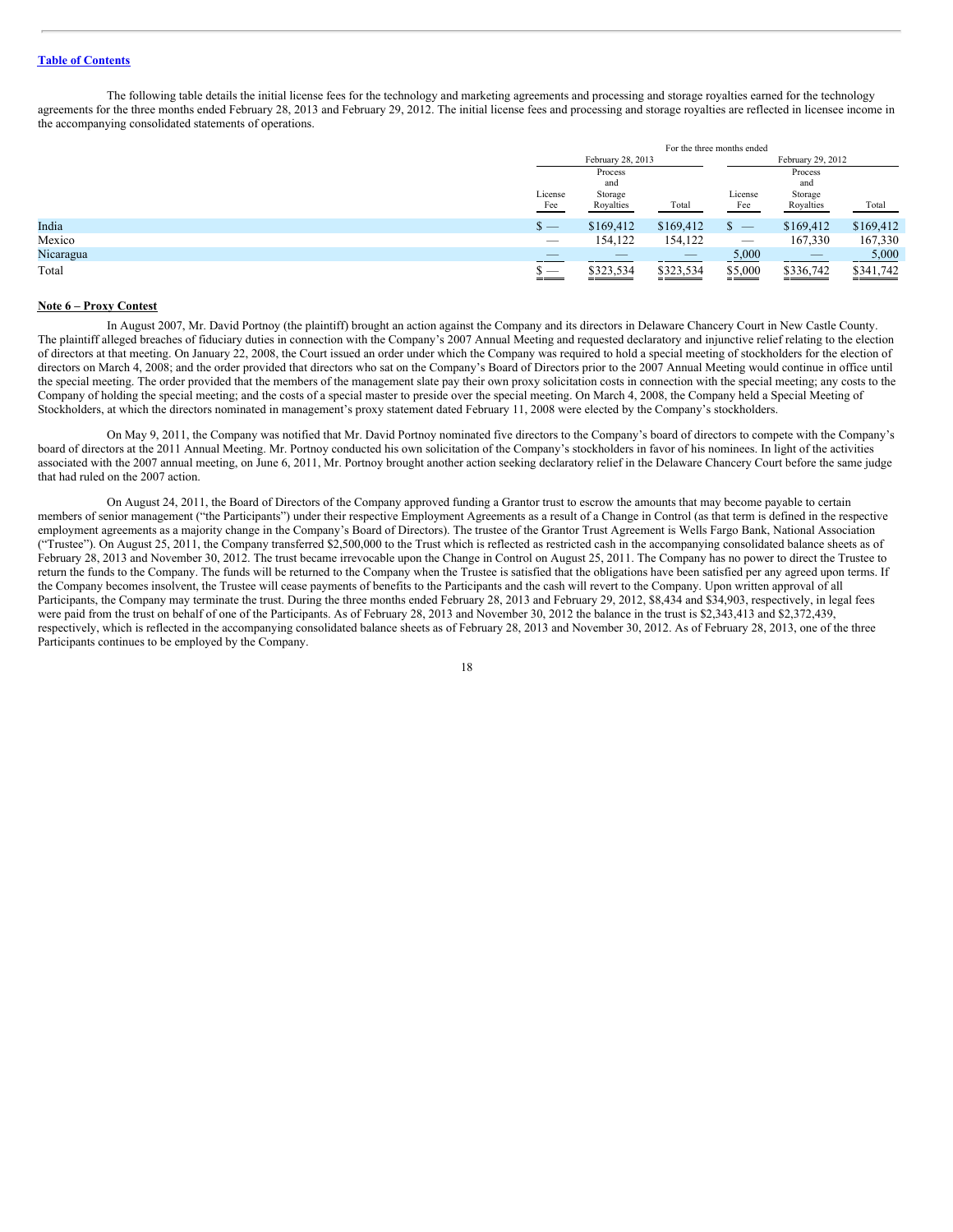On August 24, 2011, the Board of Directors of the Company approved the acceleration of any unvested stock options and the extension of the exercise period of such options for options held by the Board of Directors and the Participants in the event of a Change in Control. On November 23, 2011, the Board of Directors of the Company revoked the previous resolution.

The Company held its 2011 Annual Meeting of Stockholders on August 25, 2011 ("the Annual Meeting"). The final voting results were certified by the Inspector of Elections on August 30, 2011. Mr. Portnoy's nominees were elected to the Company's Board of Directors triggering a complete change in the Company's Board of Directors.

On August 30, 2011, the newly elected Board of Directors of the Company terminated its Chief Executive Officer and former Chairman of the Board of Directors, Mercedes Walton, for cause. In accordance with Ms. Walton's employment agreement dated August 15, 2005, as amended July 16, 2007, Ms. Walton could be entitled to severance in the amount up to \$950,000 related to lost salary, bonuses and benefits. In addition, the Company could be required to pay all reasonable legal fees and expenses incurred by Ms. Walton as a result of the termination, as well as outplacement services. The Company has recorded an accrual of approximately \$950,000 associated with the agreement which is reflected as an accrued expense in the accompanying consolidated balance sheets as of February 28, 2013 and November 30, 2012. The Company believes that Ms. Walton was terminated for cause as defined in her employment agreement and therefore, the Company believes that Ms. Walton has not earned the right to this severance and intends to defend itself against the agreement.

On August 31, 2011 the Company's Board of Director's approved the reimbursement by the Company to the Portnoy Group of its costs associated with the litigation resulting from the 2007 Annual Meeting and the 2011 Annual Meeting's proxy contest. The total costs reimbursed during the fourth quarter of fiscal 2011 were approximately \$528,000.

On May 30, 2012, the Company received a Nomination Solicitation Notice nominating six individuals to the Company's board of directors to compete with the Company's board of directors at the 2012 Annual Meeting. Pursuant to the Co-CEOs employment agreements, upon receipt by the Company of this Nomination Solicitation Notice, as defined in the Company's Bylaws, all of the service-based vesting condition options that were issued to the Co-CEOs vested. Due to the immediate vesting of the options issued to the Co-CEOs, approximately \$700,000 was recorded as stock option compensation expense during the second quarter of fiscal 2012.

#### **Note 7 – Legal Proceedings**

On May 26, 2011, a complaint for monetary damages was served against the Company. The complaint did not specify the amount claimed, other than stating that it is more than \$75,000 which is the jurisdictional amount of the court in which the complaint was filed. At this time, it is not possible for the Company to estimate the loss or the range of possible loss, due to the current early stage of the litigation, the meaningful legal uncertainties associated with the claim and the fact that the complaint did not specify the amount of damages sought. No amounts have been accrued as of February 28, 2013 and November 30, 2012. The Company believes it has meritorious defenses to the claims included in this complaint and intends to vigorously defend itself; however, the ultimate resolution of this complaint is uncertain at this time. A trial has been scheduled for September 3, 2013.

On October 25, 2011, Mercedes Walton, the Company's former chief executive officer, filed a demand for arbitration with the American Arbitration Association. See Note 6.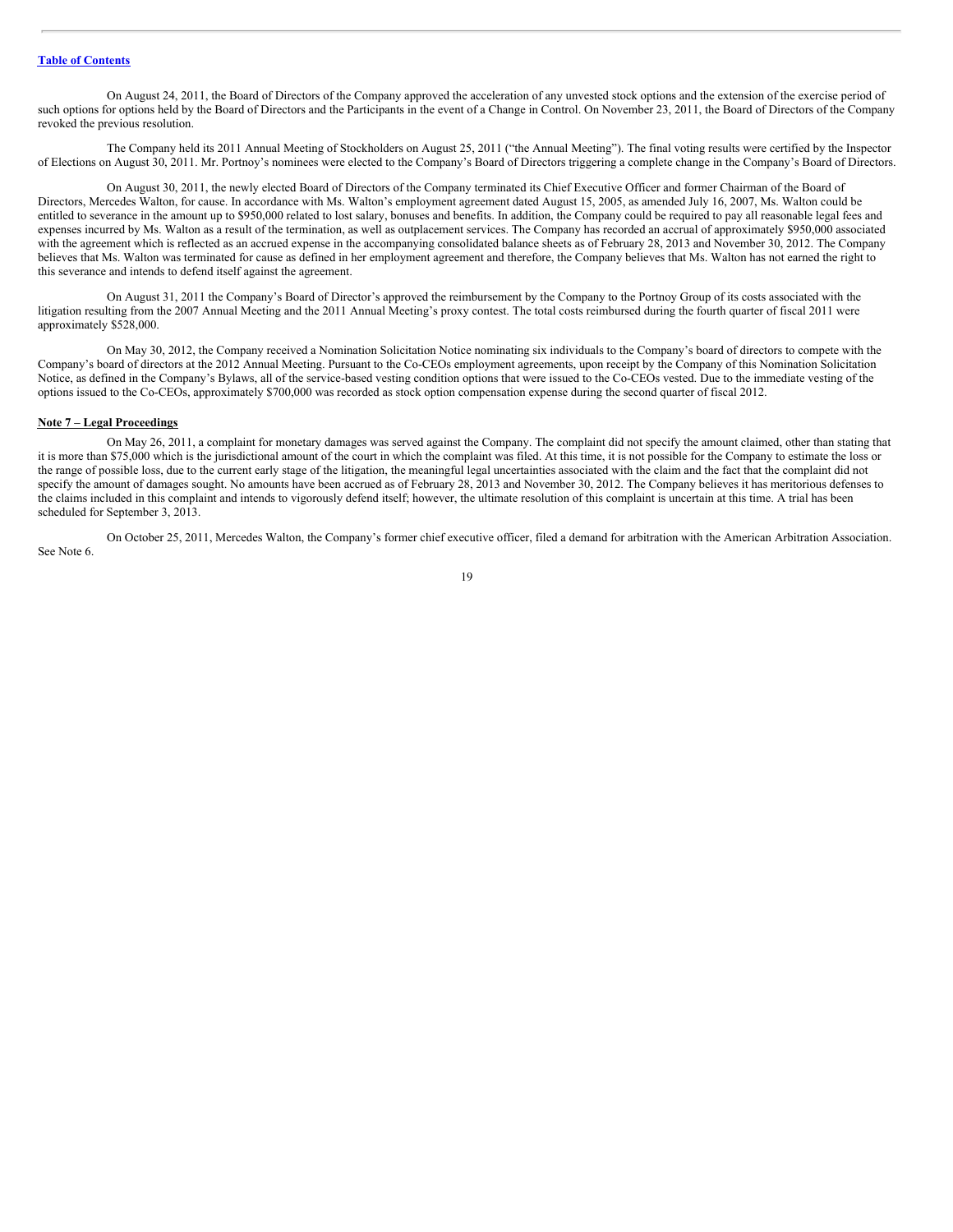In addition, from time to time the Company is subject to proceedings, lawsuits, contract disputes and other claims in the normal course of its business. The Company believes that the ultimate resolution of current matters should not have a material adverse effect on the Company's business, consolidated financial position or results of operations. It is possible, however, that there could be an unfavorable ultimate outcome for or resolution which could be material to the Company's results of operations for a particular quarterly reporting period. Litigation is inherently uncertain and there can be no assurance that the Company will prevail. The Company does not include an estimate of legal fees and other related defense costs in its estimate of loss contingencies.

### **Note 8 – Cancellation of Revenue Sharing Agreements**

On December 6, 2011, the Company entered into an Asset Purchase Agreement with Bio-Stor canceling the Bio-Stor Revenue Sharing Agreement ("RSA"). Pursuant to the terms of the Asset Purchase Agreement, on December 6, 2011, the Company made a one-time, lump-sum payment in the amount of \$2.3 million to Bio-Stor, and Bio-Stor sold, assigned, conveyed, transferred, and delivered to the Company all of its rights, interest and title in the RSA. The payment amount of \$2.3 million was offset by the carrying amount of the short-term liability related to Bio-Stor in the amount of \$900,000 and an accrued expense in the amount of \$172,610 to reflect the extinguishment of revenue sharing agreements in the amount of \$1,227,390 for the three months ended February 29, 2012.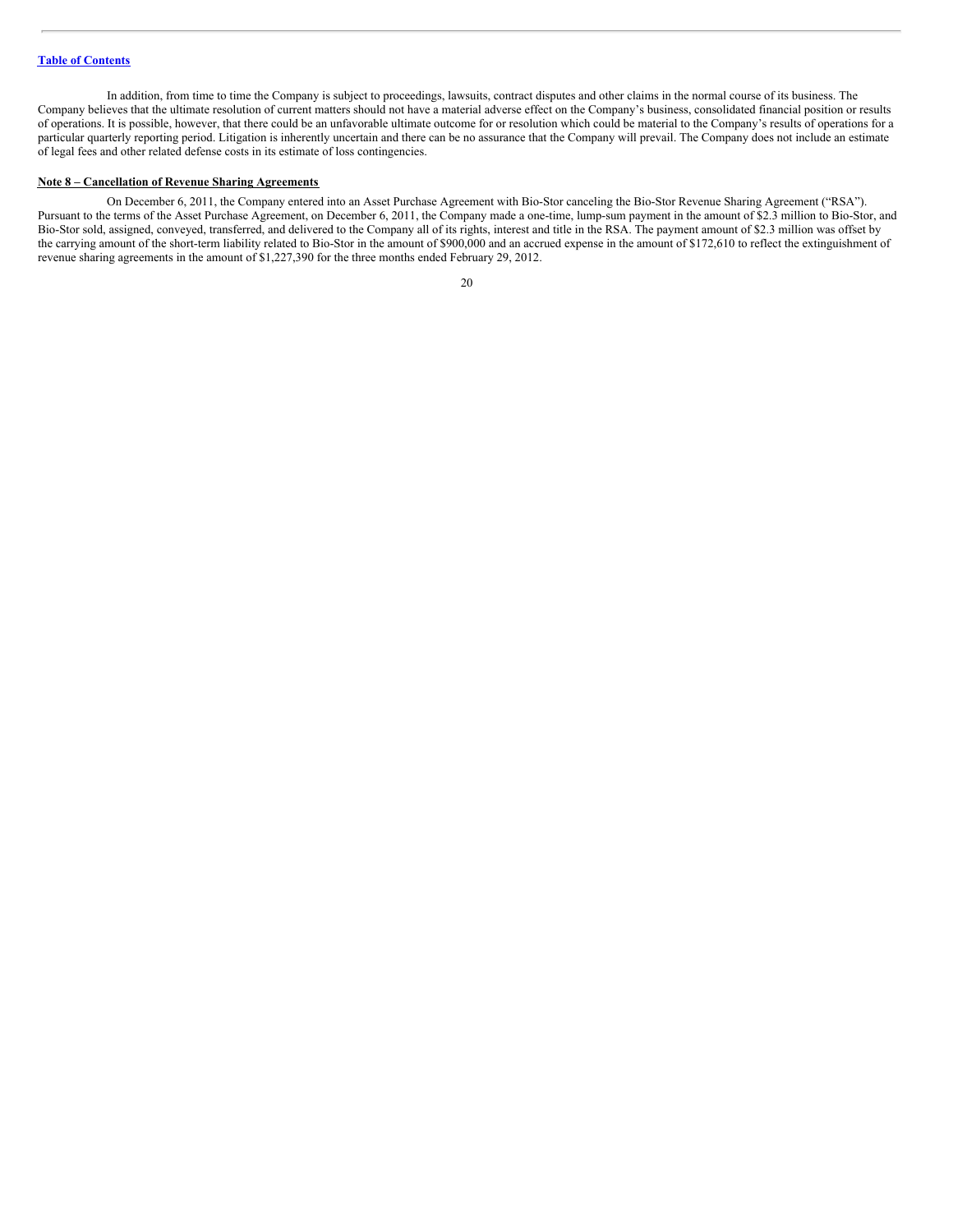### **Note 9 – Share Repurchase Plan**

In December 2011, the Company's Board of Directors authorized management at its discretion to repurchase up to one million (1,000,000) shares of the Company's outstanding common stock. On June 6, 2012, the Board of Directors of the Company increased the number of shares of the Company's outstanding common stock that management is authorized to repurchase to up to three million (3,000,000). The repurchases must be effectuated through open market purchases, privately negotiated block trades, unsolicited negotiated transactions, and/or pursuant to any trading plan that may be adopted in accordance with Rule 10b5-1 of the Securities and Exchange Commission or in such other manner as will comply with the provisions of the Securities Exchange Act of 1934.

As of February 28, 2013, the Company had repurchased a total of 899,502 shares of the Company's common stock at an average price of \$2.17 per share through open market and privately negotiated transactions. The Company purchased 107,128 and 415,117 shares of the Company's common stock during the first quarters of fiscal 2013 and 2012, respectively, at an average price of \$2.31 per share and \$1.82 per share, respectively.

The repurchased shares will be held as treasury stock at cost and have been removed from common shares outstanding as of February 28, 2013 and November 30, 2012. As of February 28, 2013 and November 30, 2012, 1,049,602 and 942,474 shares, respectively, were held as treasury stock, which include 150,100 and 150,100 shares, respectively, which is the Company's portion of the value of the Company stock held by Saneron.

#### <span id="page-20-0"></span>**Item 2. Management's Discussion and Analysis of Financial Condition and Results of Operations.**

### **Forward Looking Statements**

This Form 10-Q, press releases and certain information provided periodically in writing or orally by the Company's officers or its agents may contain statements which constitute "forward-looking statements" within the meaning of Section 27A of the Securities Act of 1933, as amended and Section 21E of the Securities Exchange Act of 1934, as amended. The terms "Cryo-Cell International, Inc.," "Cryo-Cell," "Company," "we," "our" and "us" refer to Cryo-Cell International, Inc. The words "expect," "anticipate," "believe," "goal," "strategy," "plan," "intend," "estimate" and similar expressions and variations thereof, if used, are intended to specifically identify forward-looking statements. Those statements appear in a number of places in this Form 10-Q and in other places, and include statements regarding the intent, belief or current expectations of the Company, its directors or its officers with respect to, among other things:

- (i) our future performance and operating results;
- (ii) our future operating plans;
- (iii) our liquidity and capital resources; and
- (iv) our financial condition, accounting policies and management judgments.

Investors and prospective investors are cautioned that any such forward-looking statements are not guarantees of future performance and involve risks and uncertainties, and that actual results may differ materially from those projected in the forward-looking statements as a result of various factors. The factors that might cause such differences include, among others, the risk factors set forth in Part I, "Item 1A. Risk Factors" of our most recent Annual Report on Form 10-K and the following:

- (i) any adverse effect or limitations caused by recent increases in government regulation of stem cell storage facilities;
- (ii) any increased competition in our business including increasing competition from public cord blood banks particularly in overseas markets but also in the U.S.;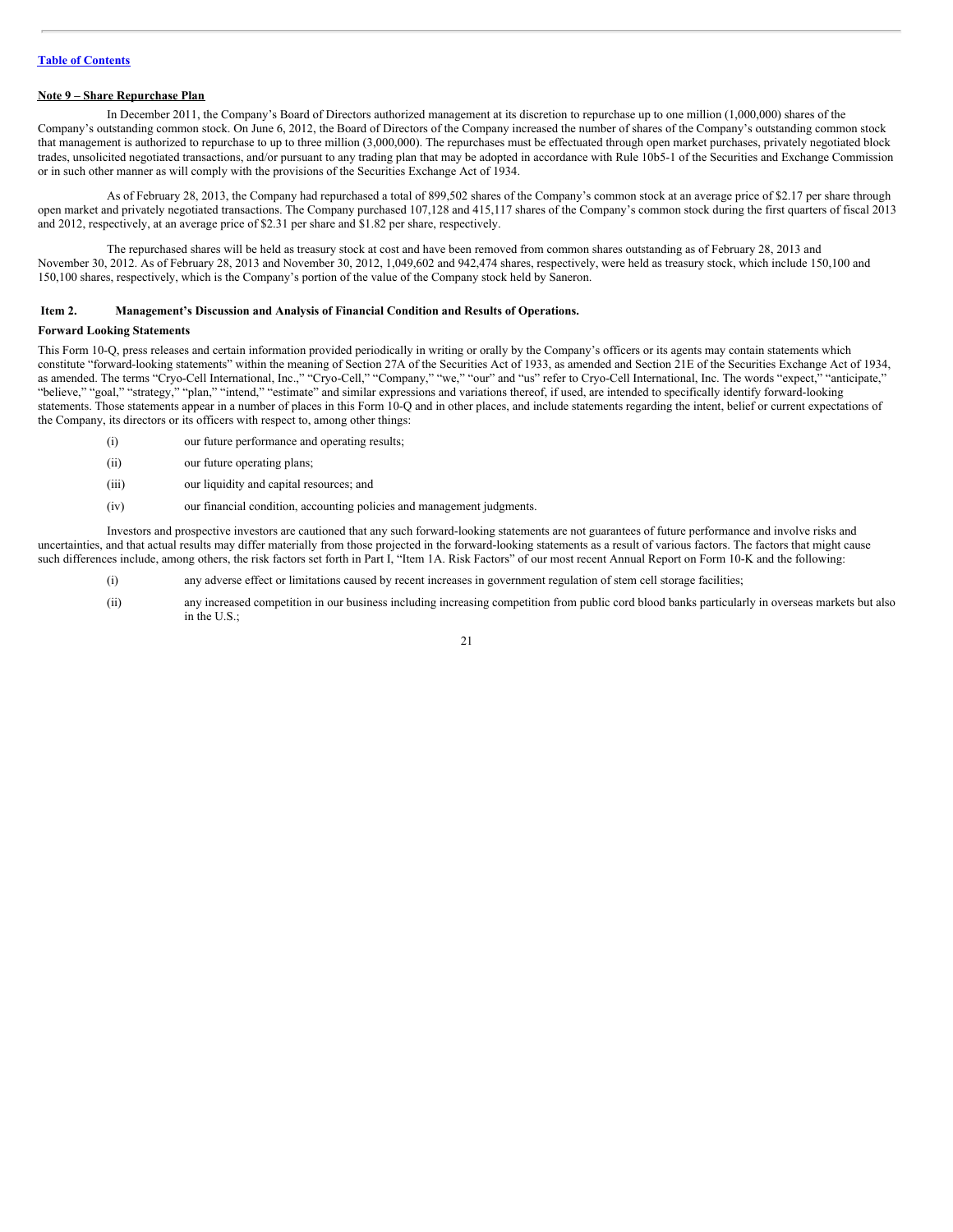### **Table of [Contents](#page-1-0)**

| (iii)  | any decrease or slowdown in the number of people seeking to store umbilical cord blood stem cells or decrease in the number of people paying<br>annual storage fees;                                                                                                                                                                                  |
|--------|-------------------------------------------------------------------------------------------------------------------------------------------------------------------------------------------------------------------------------------------------------------------------------------------------------------------------------------------------------|
| (iv)   | market acceptance of our menstrual stem cell service will require publication of scientific studies, consumer awareness, and the development of new<br>therapies from the menstrual stem cell technology, none of which are certain;                                                                                                                  |
| (v)    | any new services relating to other types of stem cells that have not yet been offered commercially, and there is no assurance that other stem cell<br>services will be launched or will gain market acceptance;                                                                                                                                       |
| (vi)   | any adverse impacts on revenue or operating margins due to the costs associated with increased growth in our business, including the possibility of<br>unanticipated costs relating to the operation of our facility and costs relating to the commercial launch of the placental stem cell service offering or<br>any other new types of stem cells; |
| (vii)  | any unique risks posed by our international activities, including but not limited to local business laws or practices that diminish our affiliates' ability<br>to effectively compete in their local markets;                                                                                                                                         |
| (viii) | any technological or medical breakthroughs that would render our business of stem cell preservation obsolete;                                                                                                                                                                                                                                         |
| (ix)   | any material failure or malfunction in our storage facilities; or any natural disaster or act of terrorism that adversely affects stored specimens;                                                                                                                                                                                                   |
| (x)    | any adverse results to our prospects, financial condition or reputation arising from any material failure or compromise of our information systems;                                                                                                                                                                                                   |
| (xi)   | the costs associated with defending or prosecuting litigation matters, particularly including litigation related to intellectual property, litigation<br>resulting from the termination of the former Chairman and CEO, and any material adverse result from such matters;                                                                            |
| (xii)  | current market, business and economic conditions in general and in our industry in particular;                                                                                                                                                                                                                                                        |
| (xiii) | the success of our licensing agreements and their ability to provide us with royalty fees;                                                                                                                                                                                                                                                            |
| (xiv)  | any difficulties and increased expense in enforcing our international licensing agreements;                                                                                                                                                                                                                                                           |
| (xv)   | any adverse performance by or relations with any of our licensees;                                                                                                                                                                                                                                                                                    |
| (xvi)  | any inability to enter into new licensing arrangements including arrangements with non-refundable upfront fees;                                                                                                                                                                                                                                       |
| (xvii) | any inability to realize cost savings as a result of recent acquisitions;                                                                                                                                                                                                                                                                             |

(xviii) any inability to realize a return on an investment;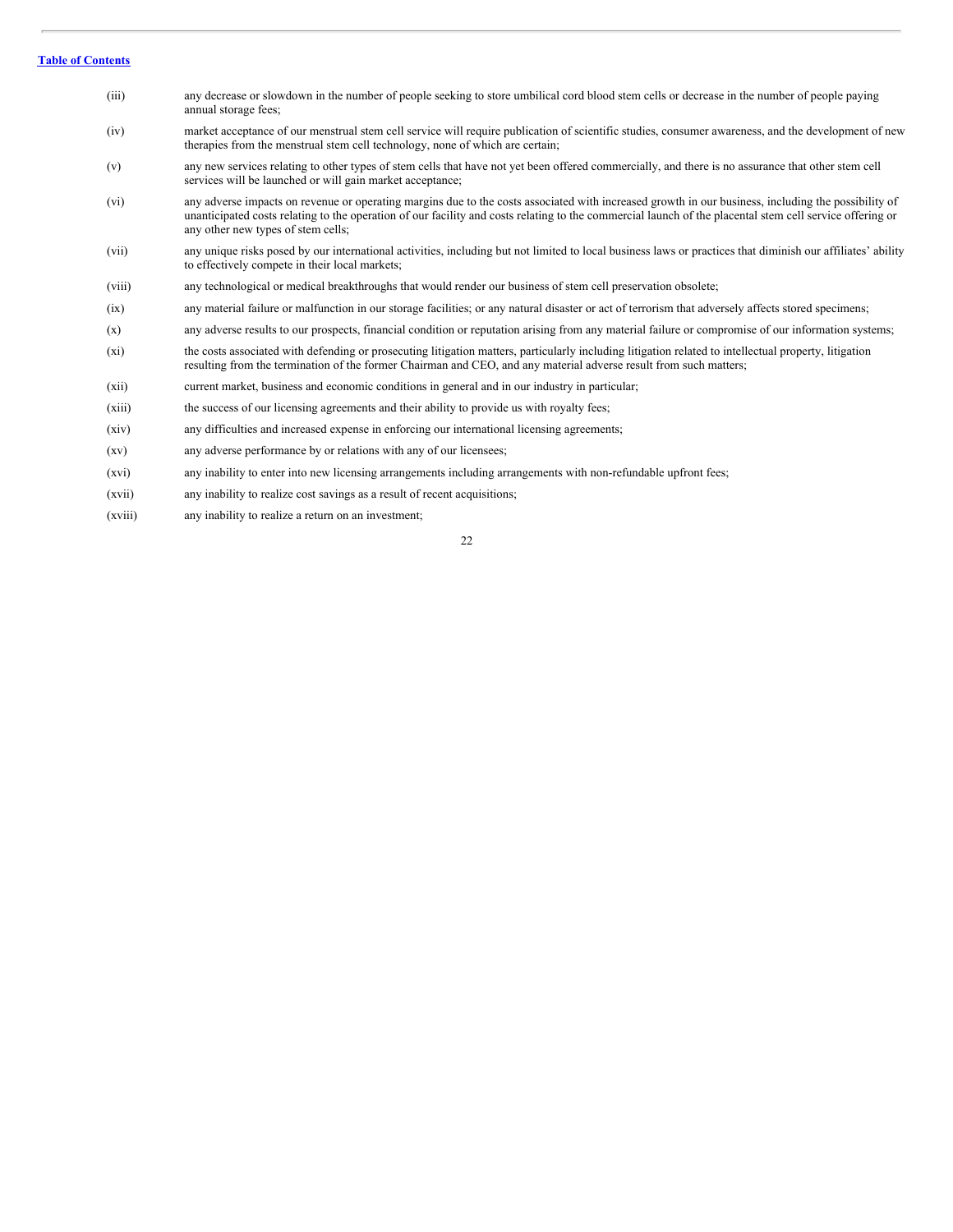| (xix)    | any increased U.S. income tax expense as a result of inability to utilize or exhaustion of net operating losses;                                                                                                            |
|----------|-----------------------------------------------------------------------------------------------------------------------------------------------------------------------------------------------------------------------------|
| (xx)     | any adverse impact on our revenues as a result of greater emphasis in the future on the promotion of our menstrual stem cell service and any shifting<br>of our marketing dollars towards our menstrual stem cell service;  |
| (xxi)    | any adverse impact on our revenues and operating margins as a result of discounting of our services in order to generate new business in tough<br>economic times where consumers are selective with discretionary spending; |
| (xxii)   | the success of our global expansion initiatives;                                                                                                                                                                            |
| (xxiii)  | our actual future ownership stake in future therapies emerging from our collaborative research partnerships;                                                                                                                |
| (xxiv)   | the ability of our reproductive tissue storage services to generate new revenues;                                                                                                                                           |
| (xxy)    | our ability to minimize our future costs related to R&D initiatives and collaborations and the success of such initiatives and collaborations;                                                                              |
| (xxvi)   | any inability to successfully identify and consummate strategic acquisitions;                                                                                                                                               |
| (xxvii)  | any inability to realize benefits from any strategic acquisitions;                                                                                                                                                          |
| (xxviii) | the costs associated with proxy contests and its impact on our business and                                                                                                                                                 |
| (xxix)   | other factors many of which are beyond our control.                                                                                                                                                                         |

We undertake no obligation to publicly update or revise the forward-looking statements made in this Form 10-Q to reflect events or circumstances after the date of this Form 10-Q or to reflect the occurrence of unanticipated events.

Readers are cautioned not to place undue reliance on these forward-looking statements, which reflect management's analysis only as of the date hereof. Cryo-Cell International, Inc. undertakes no obligation to publicly revise these forward-looking statements to reflect events or circumstances that arise after the date hereof. Readers should carefully review the risk factors described in other documents the Company files from time to time with the Securities and Exchange Commission, including the Annual Report on Form 10-K filed by the Company and any Current Reports on Form 8-K filed by the Company.

#### **Overview**

The Company is engaged in cellular processing and cryogenic storage, with a current focus on the collection and preservation of umbilical cord blood stem cells for family use. The Company's principal sources of revenues are service fees for cord blood processing and preservation for new customers and recurring annual storage fees. Effective February 1, 2012, the Company charges fees of \$2,074 to new clients for the collection kit, processing and testing and return medical courier service, with discounts in the case of multiple children from the same family and in other circumstances. The Company currently charges an annual storage fee of \$125 for new clients; storage fees for existing customers depend on the contracts with such customers. The Company also offers a one-time payment plan, where the client is charged \$3,949 less discounts in the case of multiple children from the same family and in other circumstances. The one-time plan includes the collection kit, processing and testing, return medical courier service and 21 years of pre-paid storage fees. The Company also receives other income from licensing fees and royalties from global affiliates.

In recent years, the Company has expanded its research and development activities to develop technologies related to stem cells harvested from sources beyond umbilical cord blood stem cells. In 2006, the Company discovered technology related to menstrual stem cells. During 2007, much of the Company's research and development activities focused on the development of proprietary technology related to maternal placental stem cells (MPSCs). In November 2007, the Company announced the commercial launch of the menstrual stem cell service related to this patent-pending technology. The Company continues to conduct independently-funded research and development activities through a vast network of research collaboration partners.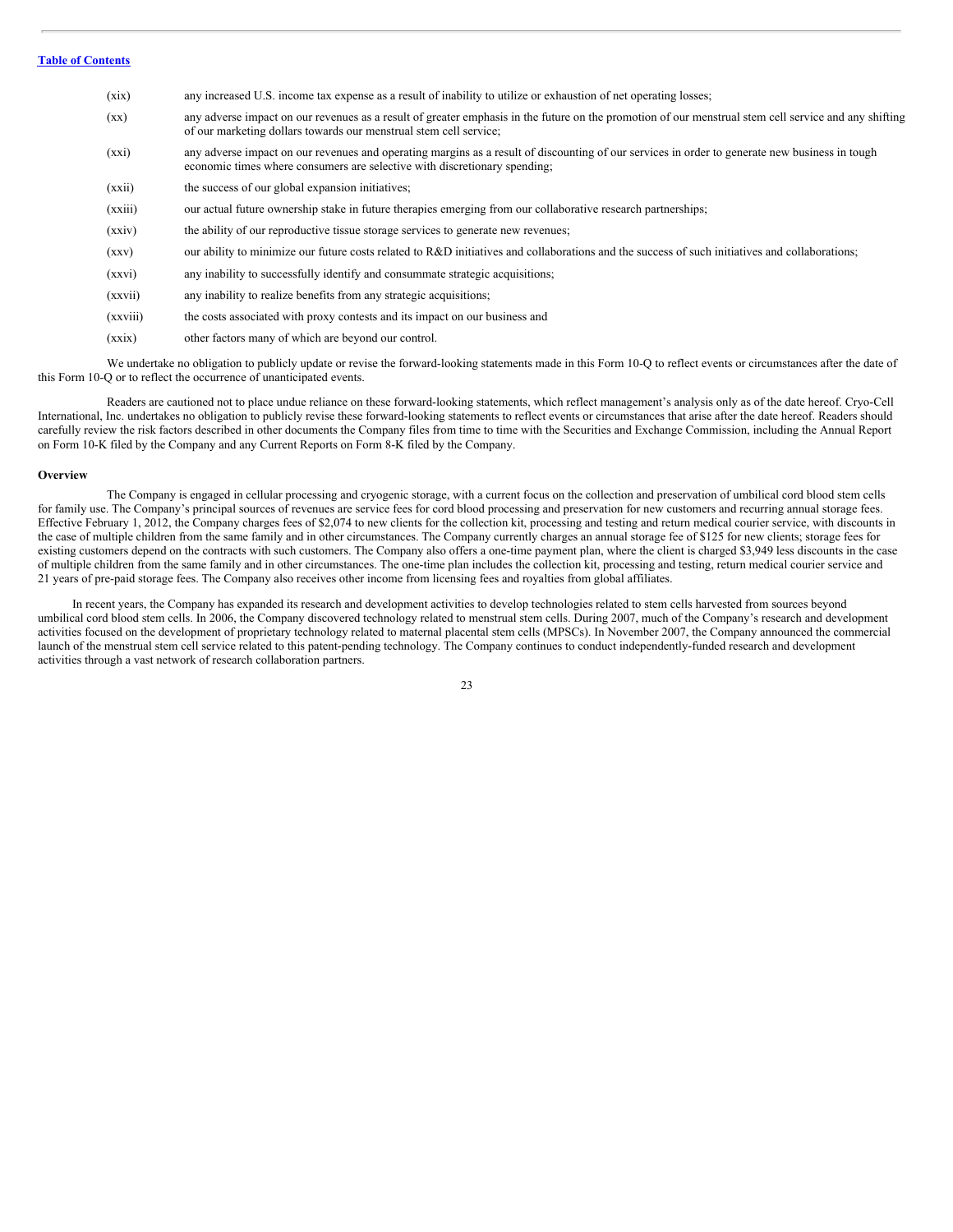In August 2011, there was a change in control of the board of directors. Subsequent to this change, the Company is refocusing its efforts on the Company's umbilical cord blood and cord tissue business while continuing to develop the menstrual stem cell technology.

During the three months ended February 28, 2013, the Company's revenues increased 10% as compared to the same period in 2012. The Company reported net income of approximately \$244,000, or \$0.02 per basic common share for the three months ended February 28, 2013 compared to a net loss of approximately (\$1,700,000) or (\$0.15) per basic common share for the same period in 2012. The increase in net income for the three months ended February 28, 2013 principally resulted from the 10% increase in revenues and a 15% decrease in selling, general and administrative expenses. This was partially offset by a 25% increase in cost of sales. During the three months ended February 29, 2012, the cancellation of the Bio-Stor Revenue Sharing Agreement resulted in a loss from extinguishment of revenue sharing agreement in the amount of approximately \$1,200,000.

At February 28, 2013, the Company had cash and cash equivalents of \$2,859,056. The Company's cash increased by approximately \$182,000 during the first three months of fiscal 2013, primarily as a result of approximately \$506,000 provided by operations which was partially offset by approximately \$250,000 used for the stock repurchase plan pursuant to which the Company repurchased 107,128 shares of the Company's common stock during the three months ended February 28, 2013. As of February 28, 2013, the Company had no long-term indebtedness.

#### **Results of Operations**

*Revenues.* Revenues for the three months ended February 28, 2013 were \$4,600,087 as compared to \$4,178,589 for the same period in 2012, a 10% increase. The increase in revenue was primarily attributable to an 11% increase in processing and storage fees, which was partially offset by a 5% decrease in licensee income.

*Processing and Storage Fees.* The increase in processing and storage fee revenue is primarily attributable to an increase in specimens processed of 12% and a 4% increase in recurring annual storage fee revenue.

*Licensee Income.*Licensee income for the three months ended February 28, 2013, was \$323,534 as compared to \$341,742 for the 2012 period. Licensee income for the three months ended February 28, 2013 consisted of \$323,534 in royalty income earned on the processing and storage of specimens in geographical areas where the Company has license agreements. Licensee income for the three months ended February 29, 2012 consisted of \$336,742 in royalty income earned on the processing and storage of specimens in geographical areas where the Company has license agreements. The remaining licensee income related to an installment payment of a non-refundable up-front license fee from the licensee of the Company's umbilical cord blood program in Nicaragua.

Cost of Sales. Cost of sales for the three months ended February 28, 2013 was \$1,279,813 as compared to \$1,026,903 for the same period in 2012, representing a 25% increase. Cost of sales was 30% and 27% of processing and storage fee revenue for the three months ended February 28, 2013 and February 28, 2012, respectively. Cost of sales includes wages and supplies associated with process enhancements to the existing production procedures and quality systems in the processing of cord blood specimens at the Company's facility in Oldsmar, Florida and depreciation expense of approximately \$54,000 for the three months ended February 28, 2013 and February 29, 2012.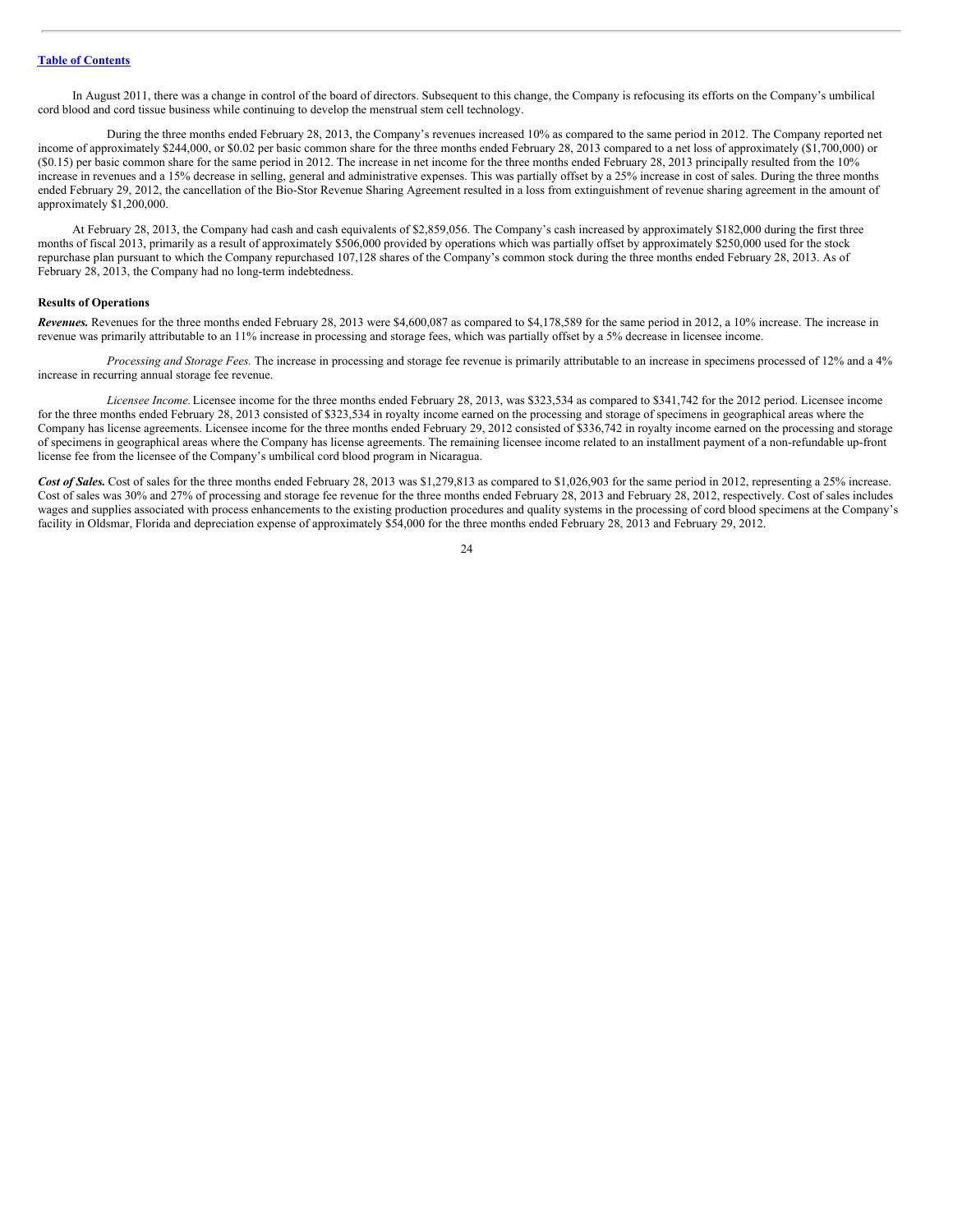### **Table of [Contents](#page-1-0)**

*Selling, General and Administrative Expenses.* Selling, general and administrative expenses for the three months ended February 28, 2013 were \$2,695,278 as compared to \$3,160,797 for the 2012 period representing a 15% decrease. These expenses are primarily comprised of expenses for consumer advertising, salaries and wages for personnel and professional fees. The decrease in selling, general and administrative expenses is primarily due to a decrease of approximately \$313,000 or 22% in sales and marketing due to Company's new sales initiatives, a decrease of approximately \$169,000 or 65% in stock option expense and a decrease of approximately \$77,000 or 24% in professional services.

*Research, Development and Related Engineering Expenses.*Research, development and related engineering expenses for the three months ended February 28, 2013 were \$10,921 as compared to \$14,579 for the three months ended February 29, 2012. The expenses for each period primarily relate to the implementation of the Company's cord tissue service and the continued commercialization of the Company's menstrual stem cell technology, which was launched in November 2007.

*Depreciation and Amortization*. Depreciation and Amortization (not included in Cost of Sales) for the three months ended February 28, 2013 was \$51,014 compared to \$56,255 for the 2012 period. The decrease was caused by a portion of the Company's property and equipment becoming fully depreciated during fiscal 2012.

*Extinguishment of Revenue Sharing Agreement*. On December 6, 2011, the Company entered into an Asset Purchase Agreement with Bio-Stor canceling the Bio-Stor Revenue Sharing Agreement ("RSA"). Pursuant to the terms of the Asset Purchase Agreement, on December 6, 2011, the Company made a one-time, lump-sum payment in the amount of \$2.3 million to Bio-Stor, and Bio-Stor sold, assigned, conveyed, transferred, and delivered to the Company all of its rights, interest and title in the RSA. The payment amount of \$2.3 million was offset by the carrying amount of the short-term liability related to Bio-Stor in the amount of \$900,000 and an accrued expense in the amount of \$172,610 to reflect the extinguishment of revenue sharing agreement in the amount of \$1,227,390 for the three months ended February 29, 2012.

*Interest Expense.* Interest expense during the three months ended February 28, 2013, was \$250,538 compared to \$299,165 during the prior year period. The decrease in interest expense is a result of the Company entering into Asset Purchase Agreements with certain RSA's which cancelled these RSA's during fiscal 2012. Interest expense is mainly comprised of payments made to the other parties to the Company's revenue sharing agreements based on the Company's storage revenue.

*Equity in Losses of Af iliate.*Equity in losses of affiliate was \$38,450 for the three months ended February 28, 2013, compared to \$38,832 for the 2012 period. Equity in losses of affiliate for the three months ended February 28, 2013 and February 29, 2012, consists solely of amounts related to compensation expense for stock option awards that were granted by Saneron to certain consultants and employees.

*Income Taxes*. Deferred tax assets and liabilities are measured using enacted tax rates expected to be recovered or settled. The ultimate realization of our deferred tax assets depends upon generating sufficient future taxable income prior to the expiration of the tax attributes. In assessing the need for a valuation allowance, we must project future levels of taxable income. This assessment requires significant judgment. We examine the evidence related to the recent history of tax losses, the economic conditions in which we operate and our forecasts and projections to make that determination.

The Company records foreign income taxes withheld from installment payments of non-refundable up-front license fees and royalty income earned on the processing and storage of cord blood stem cell specimens in geographic areas where the Company has license agreements. The Company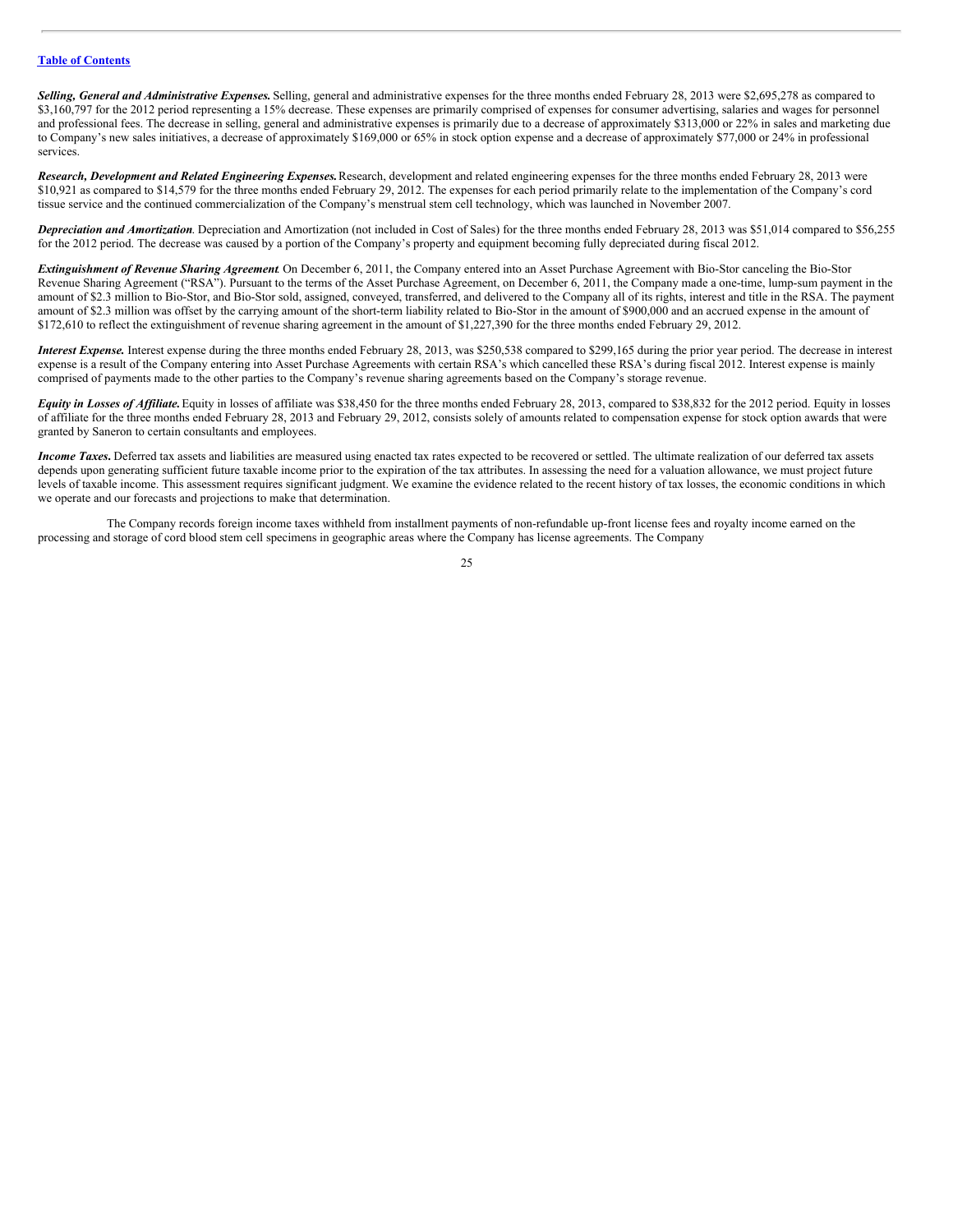recorded approximately \$42,000 and \$57,000 for the three months ended February 28, 2013 and February 29, 2012, respectively, of foreign income tax expense, which is included in income tax expense in the accompanying consolidated statements of operations. The decrease in foreign tax expense is attributable to the decrease in royalties recognized during the period ended February 28, 2013 compared to February 29, 2012.

There was no U.S. income tax expense for the three months ended February 28, 2013 and for the same period in 2012. The Company did not record income tax expense during the first quarters of 2013 and 2012 due to the utilization of net operating losses and foreign tax credit carryforwards, which were not previously benefited in the Company's financial statements.

### **Liquidity and Capital Resources**

Through February 28, 2013, the Company's principal source of cash has been from sales of its umbilical cord blood program to customers, the sale of license agreements and royalties from licensees. The Company does not expect a change in its principal source of cash flow.

At February 28, 2013, the Company had cash and cash equivalents of \$2,859,056 as compared to \$2,677,382 at November 30, 2012. The increase in cash and cash equivalents during the three months ended February 28, 2013 was primarily attributable to the following:

Net cash provided by operating activities for the three months ended February 28, 2013 was \$505,675, which was primarily attributable to the Company's operating results.

Net cash provided by operating activities for the three months ended February 29, 2012 was \$157,907, which was primarily attributable to the Company's operating results.

Net cash used in investing activities for the three months ended February 28, 2013 was \$76,956, which was primarily attributable to the purchases of property and equipment.

Net cash provided by investing activities for the three months ended February 29, 2012 was \$910,582, which was primarily attributable to the sale of marketable securities which was offset by the purchase of property and equipment and the investment in patents.

Net cash used by financing activities for the three months ended February 28, 2013 was \$247,045 which was attributable to the stock repurchase plan pursuant to which the Company has repurchased 107,128 shares of the Company's common stock.

Net cash used by financing activities for the three months ended February 29, 2012 was \$3,053,511 which was primarily attributable to the cancellation of the Bio-Stor Revenue Sharing Agreement and the stock repurchase plan pursuant to which the Company has repurchased 415,117 shares of the Company's common stock.

The Company does not have a line of credit.

The Company anticipates making discretionary capital expenditures of approximately \$750,000 over the next twelve months for software enhancements and purchases of property and equipment. The Company anticipates funding future property and equipment purchases with cash-on-hand and cash flows from future operations.

The Company anticipates that its cash and cash equivalents, marketable securities and cash flows from future operations will be sufficient to fund its known cash needs for at least the next 12 months.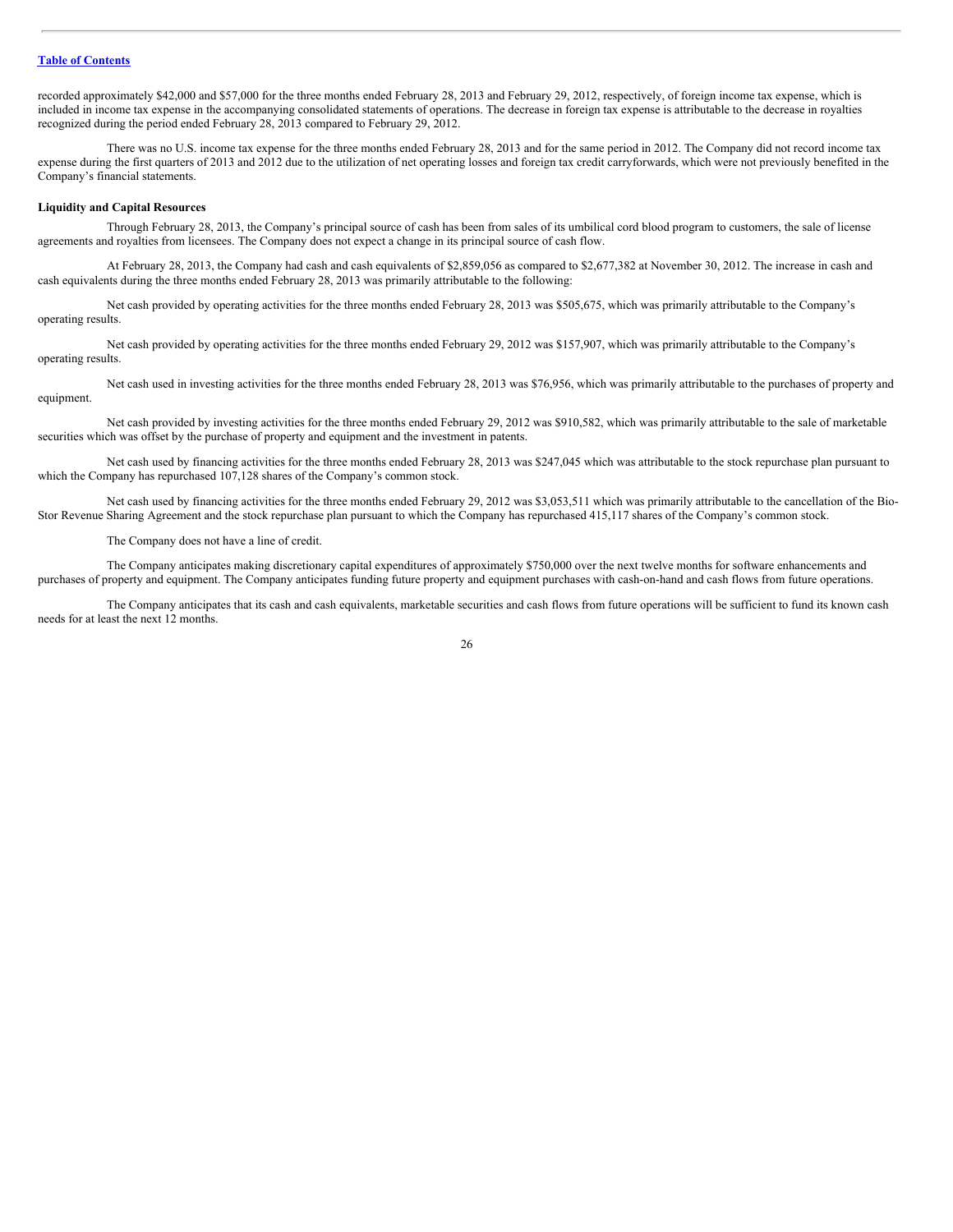### **Table of [Contents](#page-1-0)**

Cash flows from operations will depend primarily upon increasing revenues from sales of its umbilical cord blood and cord tissue cellular storage services and the menstrual stem cell service, and managing discretionary expenses. If expected increases in revenues are not realized, or if expenses are higher than anticipated, the Company may be required to reduce or defer cash expenditures or otherwise manage its cash resources during the next 12 months so that they are sufficient to meet the Company's cash needs for that period. In addition, the Company may consider seeking equity or debt financing if deemed appropriate for its plan of operations, and if such financing can be obtained on acceptable terms. There is no assurance that any reductions in expenditures, if necessary, will not have an adverse effect on the Company's business operations, including sales activities and the development of new services and technology.

### **Critical Accounting Policies**

This discussion and analysis of our financial condition and results of operations is based on our consolidated financial statements, which have been prepared in accordance with U.S. generally accepted accounting principles. The preparation of these financial statements requires us to make judgments, estimates, and assumptions that affect the reported amounts of assets, liabilities, revenues, expenses and disclosures of contingent assets and liabilities. For a full discussion of our accounting policies please refer to Note 1 to the Consolidated Financial Statements included in our 2012 Annual Report on Form 10-K filed with the SEC. Our most critical accounting policies and estimates include: recognition of revenue and the related allowance for doubtful accounts, stock-based compensation, income taxes and license and revenue sharing agreements. We continually evaluate our judgments, estimates and assumptions. We base our estimates on the terms of underlying agreements, historical experience and other factors that we believe are reasonable based on the circumstances, the results of which form our management's basis for making judgments about the carrying value of assets and liabilities that are not readily apparent from other sources. Actual results may differ from these estimates. There have been no material changes to our critical accounting policies and estimates from the information provided in Item 7, Management's Discussion and Analysis of Financial Condition and Results of Operations included in our 2012 Annual Report on Form 10-K.

#### **Recently Issued Accounting Pronouncements**

In February 2013, the FASB issued Accounting Standards Update No. 2013-02,*Comprehensive Income (Topic 220): Reporting of Amounts Reclassified Out of Accumulated Other Comprehensive Income* ("ASU 2013-02"). This update will require companies to present information about amounts reclassified out of accumulated other comprehensive income and their corresponding effect on net income in one place and reference the amounts to the related footnote disclosures. Current accounting standards present this information in different places throughout the financial statements. ASU 2013-02 is effective for interim and annual periods beginning after December 15, 2012, with early adoption permitted. The adoption of ASU 2013-02 will only impact disclosure requirements and will not have any effect on the Company's consolidated financial statements or on its financial condition.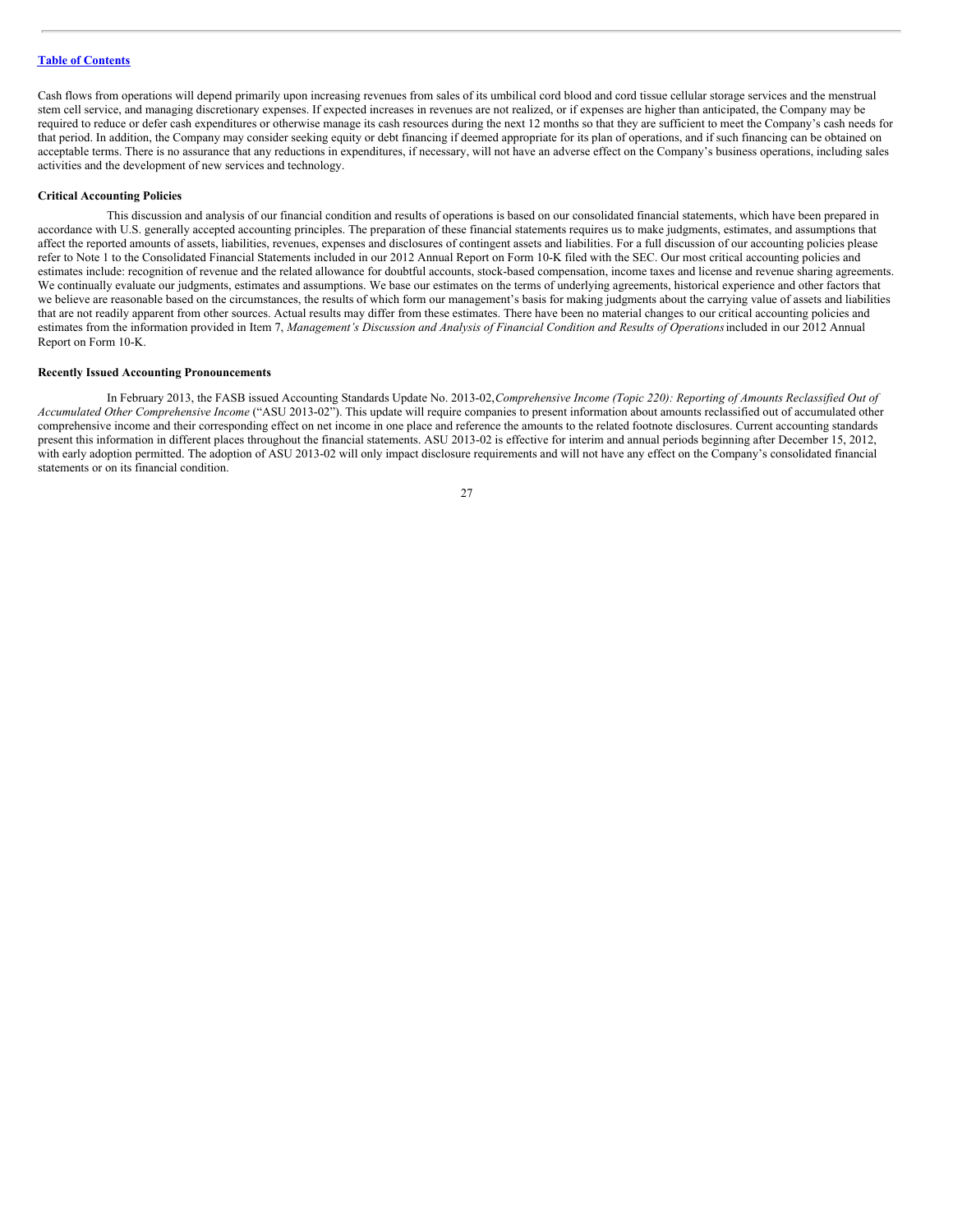### **Off-Balance Sheet Arrangements**

The Company has no off-balance sheet arrangements that have or are reasonable likely to have a current or future effect on its financial condition, changes in financial condition, revenues or expenses, results of operations, liquidity, capital expenditures or capital resources that is material to investors.

### <span id="page-27-0"></span>**Item 3. Quantitative and Qualitative Disclosures About Market Risk.**

Not applicable.

### <span id="page-27-1"></span>**Item 4. Controls and Procedures**

### **Evaluation of Disclosure Controls and Procedures**

Based on their most recent review, as of the end of the period covered by this report, the Company's principal executive officer and principal financial officer have concluded that the Company's disclosure controls and procedures are effective, and that information required to be disclosed by the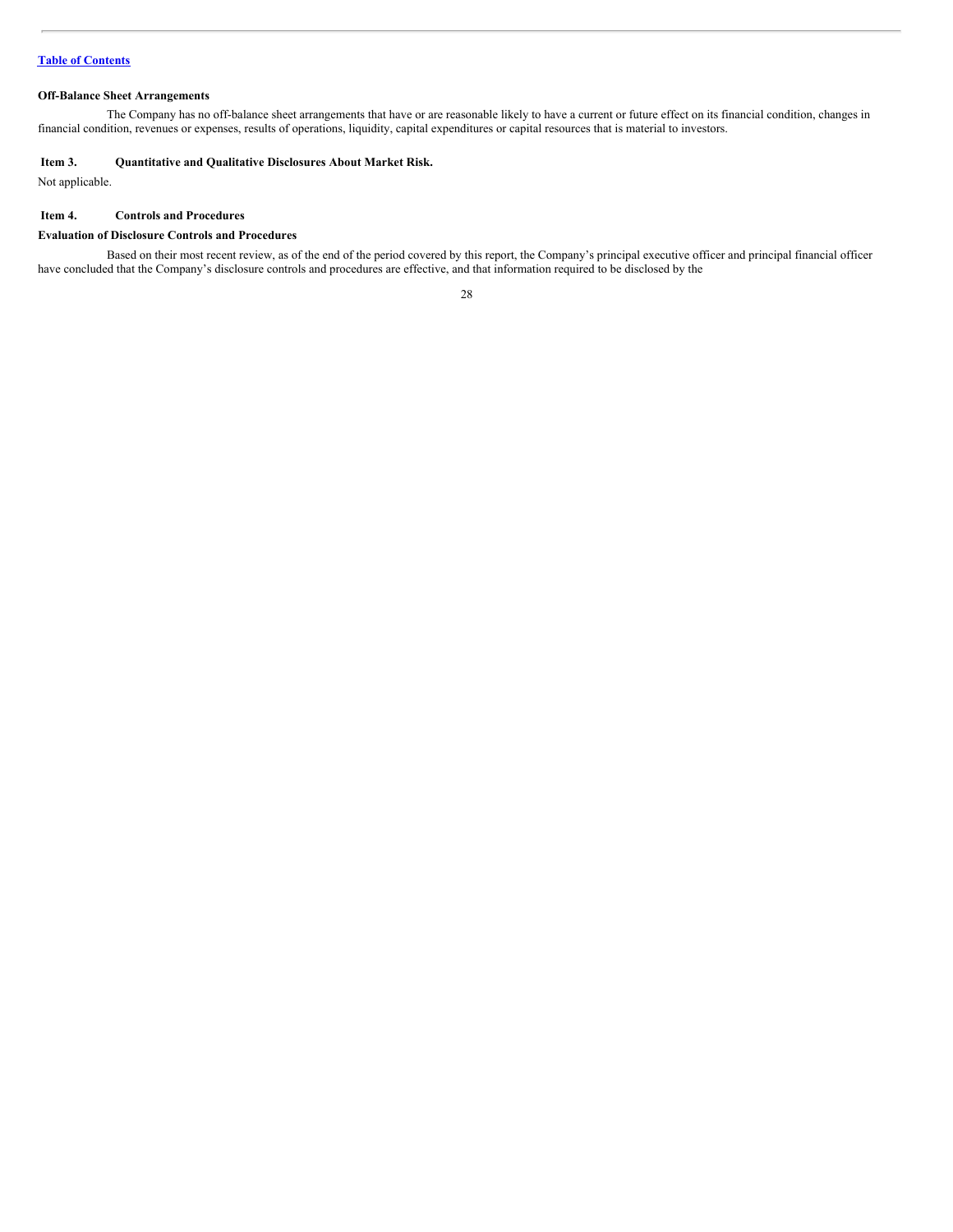Company in the reports that it files or submits under the Securities Exchange Act of 1934, as amended, is accumulated and communicated to the Company's management, including its principal executive officer and principal financial officer, as appropriate to allow timely decisions regarding required disclosure and are effective to ensure that such information is recorded, processed, summarized and reported within the time periods specified in the SEC's rules and forms.

#### **Changes in Internal Control Over Financial Reporting**

There were no changes in the Company's internal controls over financial reporting during the three months ended February 28, 2013 that have materially affected, or are reasonably likely to materially affect, the Company's internal control over financial reporting.

#### **Limitations on the Effectiveness of Controls**

Our management, including our co-CEO's and CFO, does not expect that our disclosure controls and internal controls will prevent all error and all fraud. A control system, no matter how well conceived and operated, can provide only reasonable, not absolute, assurance that the objectives of the control system are met. Further, the design of a control system must reflect the fact that there are resource constraints, and the benefits of controls must be considered relative to their costs. Because of the inherent limitations in all control systems, no evaluation of controls can provide absolute assurance that all control issues and instances of fraud, if any, within the company have been detected. These inherent limitations include the realities that judgments in decision-making can be faulty, and that breakdowns can occur because of simple error or mistake. Additionally, controls can be circumvented by the individual acts of some persons, by collusion of two or more people, or by management or board override of the control.

The design of any system of controls also is based in part upon certain assumptions about the likelihood of future events, and there can be no assurance that any design will succeed in achieving its stated goals under all potential future conditions; over time, controls may become inadequate because of changes in conditions, or the degree of compliance with the policies or procedures may deteriorate. Because of the inherent limitations in a cost-effective control system, misstatements due to error or fraud may occur and not be detected.

### **CEO and CFO Certifications**

Appearing as exhibits 31.1, 31.2 and 31.3 to this report there are Certifications of the Co-CEO's and the CFO. The Certifications are required in accordance with Section 302 of the Sarbanes-Oxley Act of 2002 (the Section 302 Certifications). This Item of this report is the information concerning the evaluation referred to in the Section 302 Certifications and this information should be read in conjunction with the Section 302 Certifications for a more complete understanding of the topics presented.

### <span id="page-28-0"></span>**PART II - OTHER INFORMATION**

### <span id="page-28-1"></span>**ITEM 1. LEGAL PROCEEDINGS**

On May 26, 2011, a complaint for monetary damages was served against the Company. The complaint did not specify the amount claimed, other than stating that it is more than \$75,000 which is the jurisdictional amount of the court in which the complaint was filed. At this time, it is not possible for the Company to estimate the loss or the range of possible loss, due to the current early stage of the litigation, the meaningful legal uncertainties associated with the claim and the fact that the complaint did not specify the amount of damages sought. No amounts have been accrued as of February 28, 2013 and November 30, 2012. The Company believes it has meritorious defenses to the claims included in this complaint and intends to vigorously defend itself; however, the ultimate resolution of this complaint is uncertain at this time. A trial has been scheduled for September 3, 2013.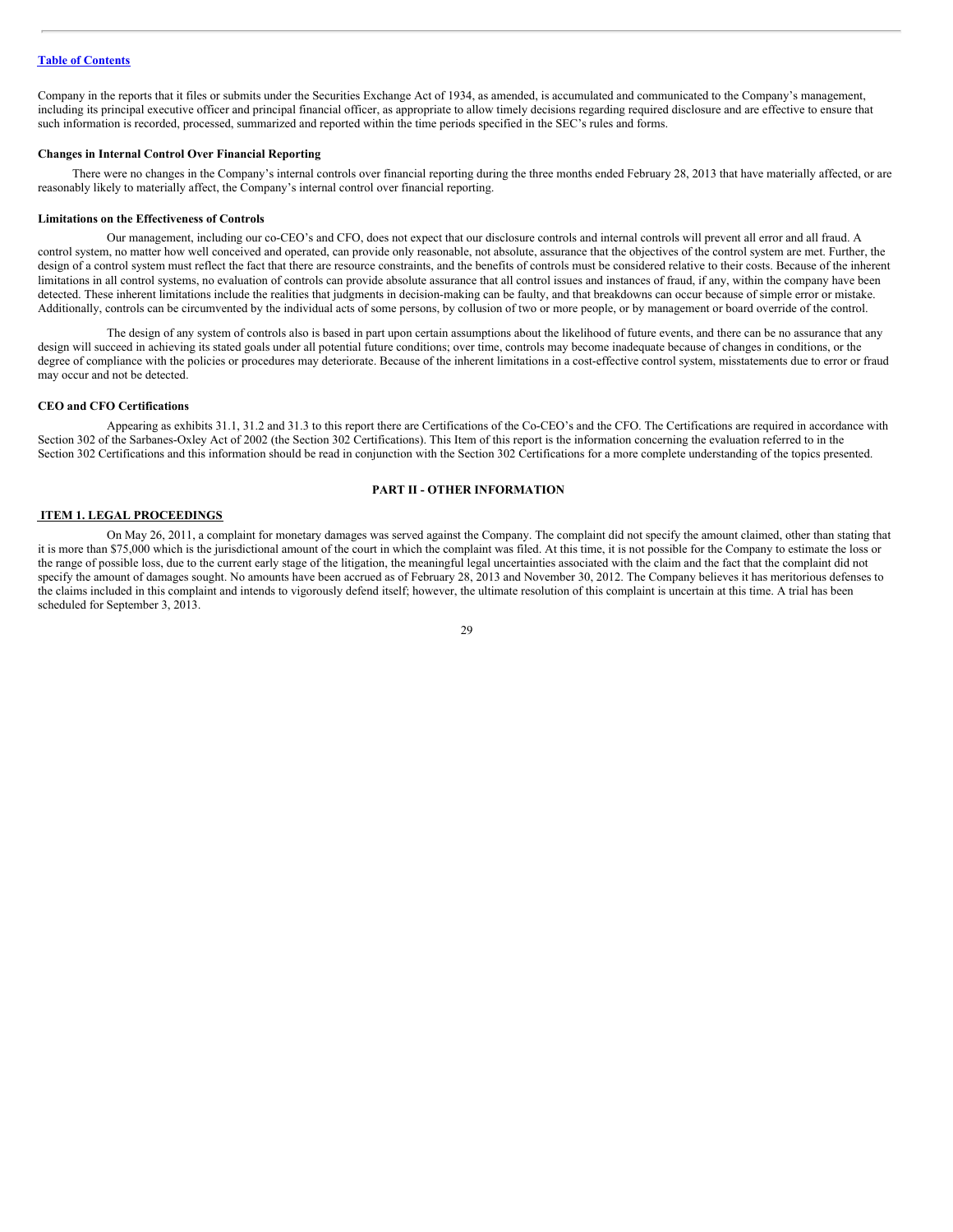On October 25, 2011, Mercedes Walton, the Company's former chief executive officer, filed a demand for arbitration with the American Arbitration Association. Ms. Walton is claiming breach of her employment agreement and defamation. Ms. Walton is seeking arbitration costs, attorneys' fees, interest, compensatory, punitive and liquidated damages, as well as injunctive and declaratory relief in the amount of \$5,000,000 of which potentially \$1,000,000 would be covered by the Company's insurance policy. On August 30, 2011, the Board of Directors of the Company terminated its Chief Executive Officer and former Chairman of the Board of Directors, Ms. Walton, for cause. In accordance with Ms. Walton's employment agreement dated August 15, 2005, as amended July 16, 2007, Ms. Walton could be entitled to severance in the amount up to \$950,000 related to lost salary, bonuses and benefits. In addition, the Company could be required to pay all reasonable legal fees and expenses incurred by Ms. Walton as a result of the termination, as well as outplacement services. The Company has recorded an accrual of approximately \$950,000 as of February 28, 2013 and November 30, 2012, associated with the agreement. On August 24, 2011, the Board of Directors of the Company approved funding a Grantor trust to escrow the amounts that may become payable to Mercedes Walton under her respective Employment Agreement as a result of a Change in Control (as that term is defined in the respective employment agreements as a majority change in the Company's Board of Directors). The Company believes that Ms. Walton was terminated for cause and therefore, the Company believes that Ms. Walton has not earned the right to this severance and intends to defend itself against the agreement. A hearing took place during the week of February 4, 2013 and reconvened on March 19, 2013. Post-trial briefs are due May 1, 2013.

In addition, from time to time the Company is subject to proceedings, lawsuits, contract disputes and other claims in the normal course of its business. The Company believes that the ultimate resolution of current matters should not have a material adverse effect on the Company's business, consolidated financial position or results of operations. It is possible, however, that there could be an unfavorable ultimate outcome for or resolution which could be material to the Company's results of operations for a particular quarterly reporting period. Litigation is inherently uncertain and there can be no assurance that the Company will prevail. The Company does not include an estimate of legal fees and other related defense costs in its estimate of loss contingencies.

### <span id="page-29-0"></span>**ITEM 1A. RISK FACTORS**

In addition to the other information set forth in this report, you should carefully consider the factors discussed in Part I, "Item 1A. Risk Factors" in our Annual Report on Form 10-K for the year ended November 30, 2012, which could materially affect our business, financial condition or future results. The risks described in our Annual Report on Form 10-K are not the only risks we face.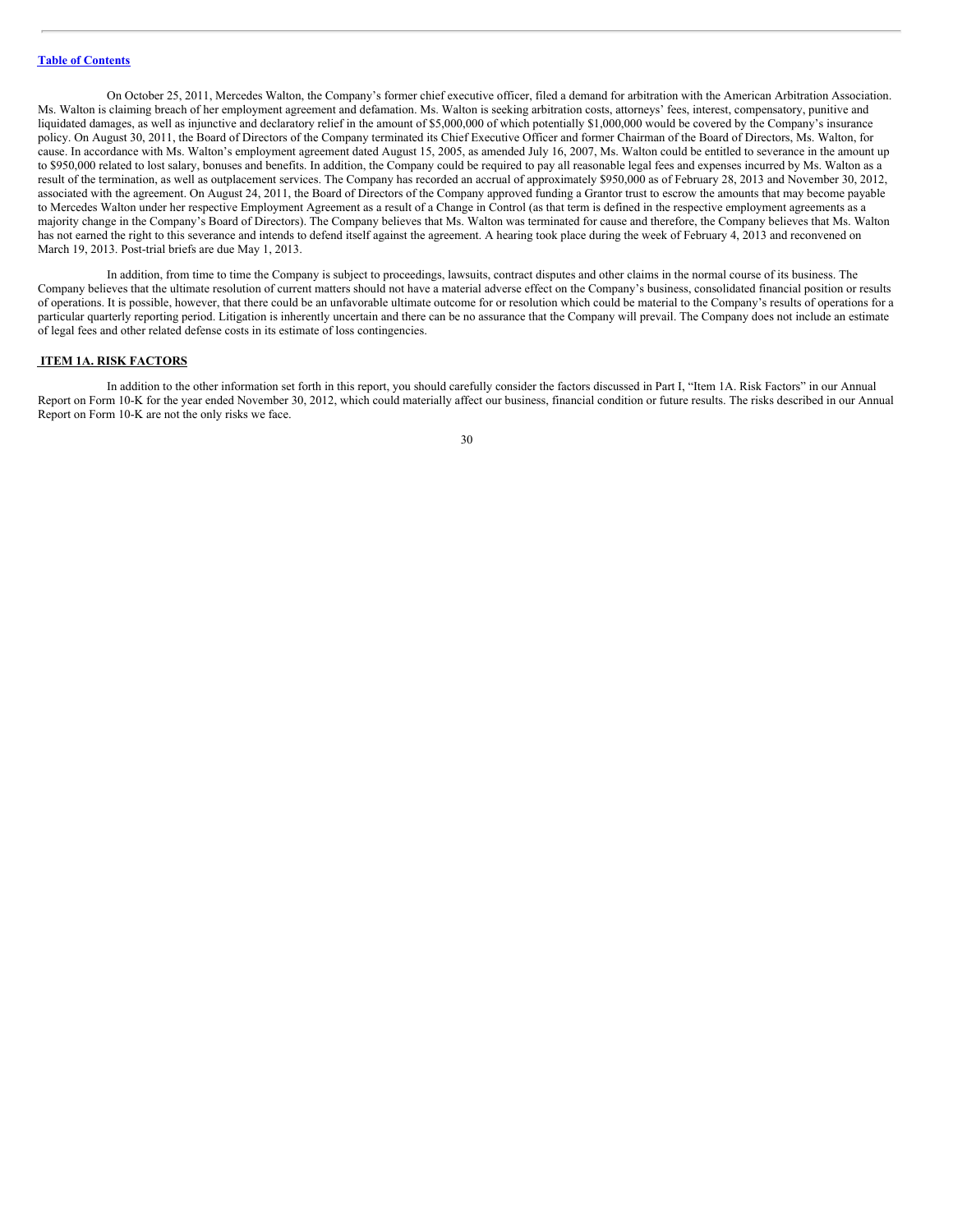# <span id="page-30-0"></span>**ITEM 2. UNREGISTERED SALES OF EQUITY SECURITIES AND USE OF PROCEEDS**

# **ISSUER PURCHASE OF EQUITY SECURITIES**

|                       |                  |                |                         | Maximum            |
|-----------------------|------------------|----------------|-------------------------|--------------------|
|                       |                  |                |                         | Number (or         |
|                       |                  |                |                         | Approximate        |
|                       |                  |                | Total Number of         | Dollar Value) of   |
|                       |                  |                | <b>Shares Purchased</b> | Shares that May    |
|                       |                  |                | as Part of Publicly     | Yet Be Purchased   |
|                       | Total Number of  | Average Price  | <b>Announced Plans</b>  | Under the Plans or |
| Period                | Shares Purchased | Paid per Share | or Programs             | Programs           |
| December 1 - 31, 2012 | 87,868           | 2.33<br>Ф      | 87,868                  | 2,119,758          |
| January 1 - 31, 2013  | 17.450           | 2.24           | 17.450                  | 2,102,308          |
| February 1 - 28, 2013 | 1,810            | 2.01           | 1,810                   | 2,100,498          |

# <span id="page-30-1"></span>**ITEM 3. DEFAULTS UPON SENIOR SECURITIES**

None.

# **ITEM 4. MINE SAFETY DISCLOSURES**

Not Applicable.

### <span id="page-30-2"></span>**ITEM 5. OTHER INFORMATION**

None.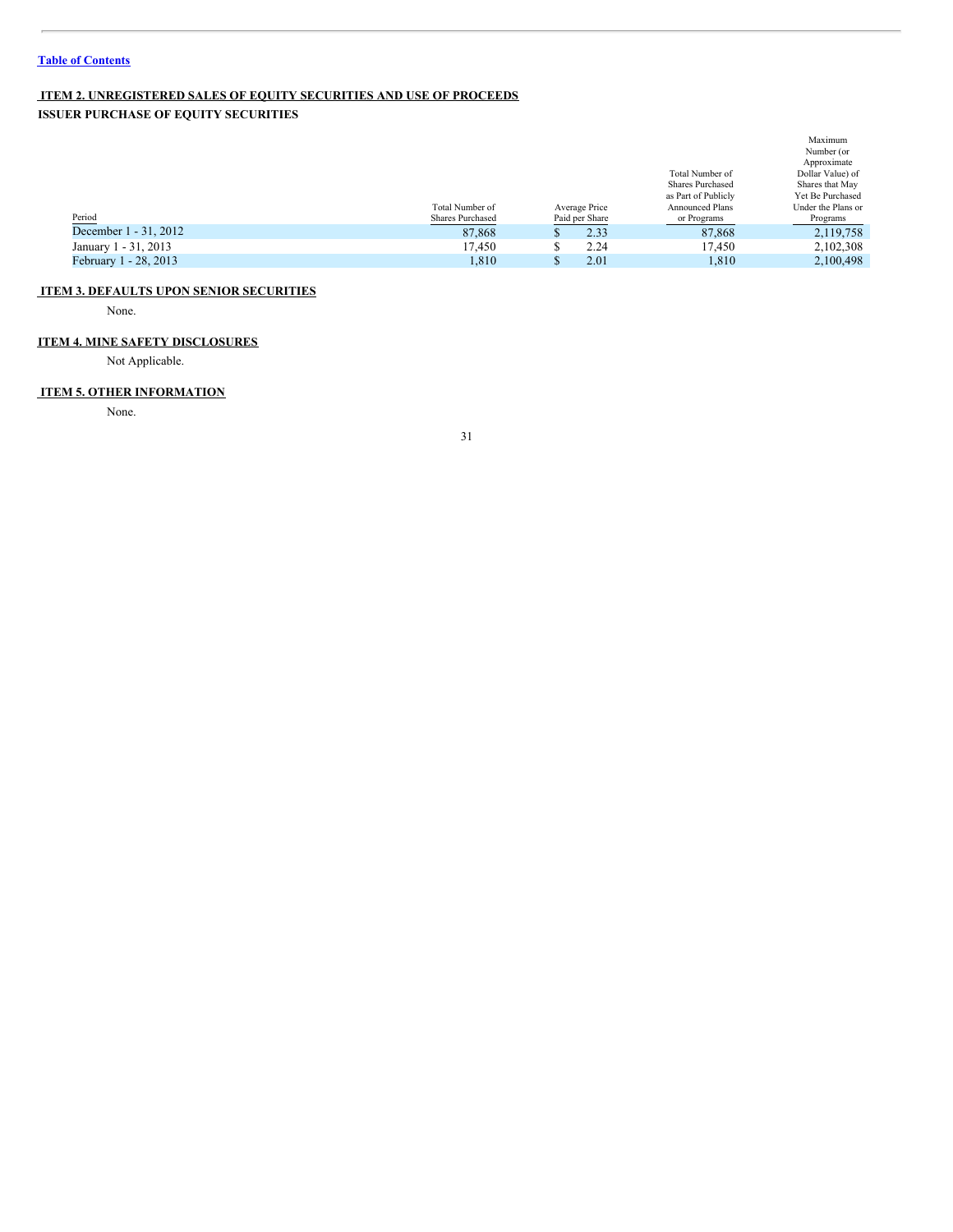### **Table of [Contents](#page-1-0)**

<span id="page-31-0"></span>

| ITEM 6. | <b>EXHIBITS</b> |          |                                                                                                                            |
|---------|-----------------|----------|----------------------------------------------------------------------------------------------------------------------------|
|         | (a)             | Exhibits |                                                                                                                            |
|         |                 | 31.1     | Certification of Co-CEO Pursuant to Section 302 of the Sarbanes-Oxley Act of 2002 (filed herewith).                        |
|         |                 | 31.2     | Certification of Co-CEO Pursuant to Section 302 of the Sarbanes-Oxley Act of 2002 (filed herewith).                        |
|         |                 | 31.3     | Certification of CFO Pursuant to Section 302 of the Sarbanes-Oxley Act of 2002 (filed herewith).                           |
|         |                 | 32.1     | Certification Pursuant to 18 U.S.C. Section 1350, as Adopted Pursuant to Section 906 of the<br>Sarbanes-Oxley Act of 2002. |
|         |                 | 101.INS  | <b>XBRL</b> Instance Document                                                                                              |
|         |                 | 101.SCH  | <b>XBRL Taxonomy Extension Schema Document</b>                                                                             |
|         |                 | 101.CAL  | <b>XBRL Taxonomy Extension Calculation Linkbase Document</b>                                                               |
|         |                 | 101.DEF  | XBRL Taxonomy Extension Definition Linkbase Document                                                                       |
|         |                 | 101.LAB  | XBRL Taxonomy Extension Label Linkbase Document                                                                            |
|         |                 | 101.PRE  | <b>XBRL Taxonomy Extension Presentation Linkbase Document</b>                                                              |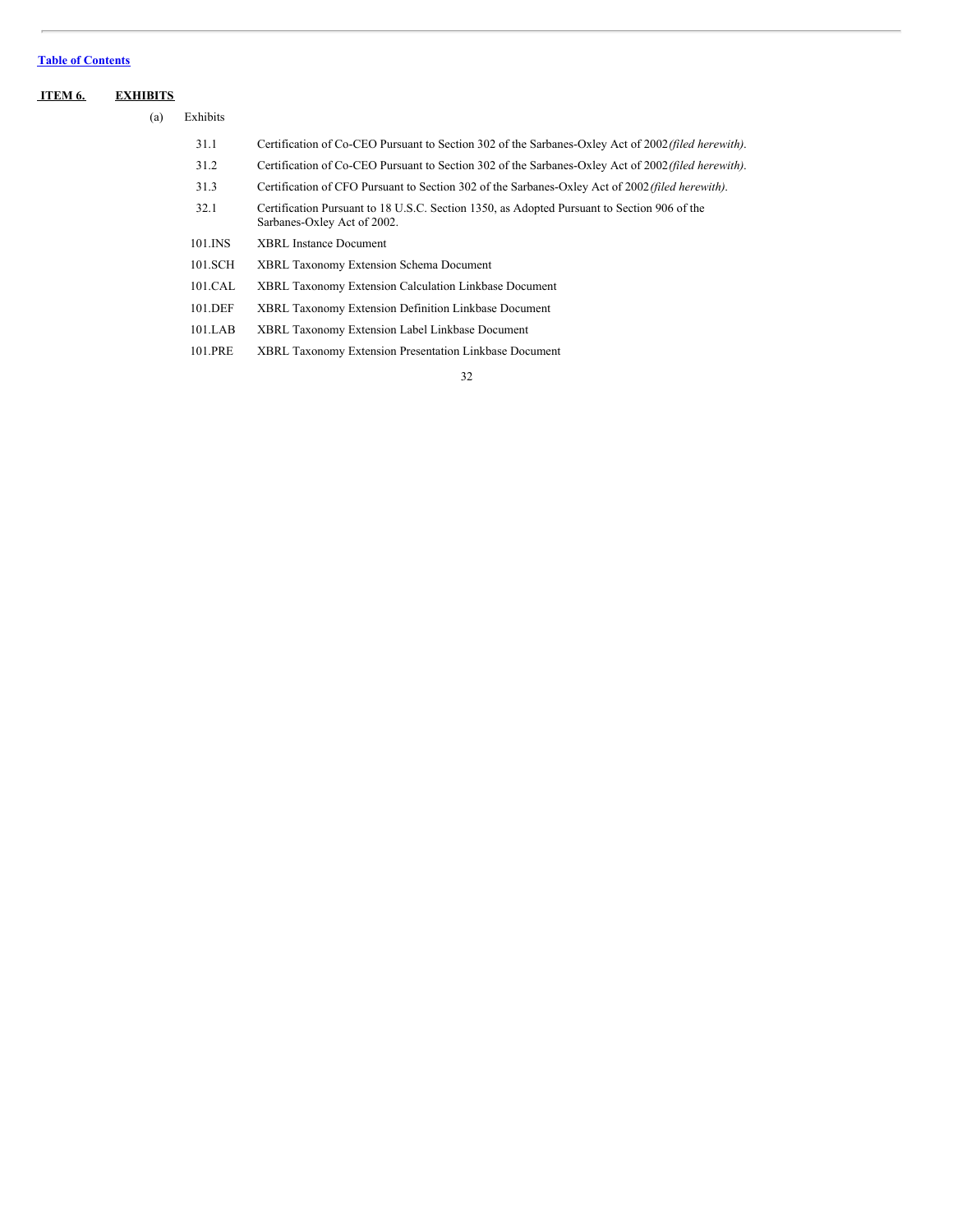### <span id="page-32-0"></span>**SIGNATURES**

In accordance with Section 13 or 15(d) of the Securities Exchange Act of 1934, the registrant has duly caused this report to be signed on its behalf by the undersigned thereunto duly authorized.

Cryo-Cell International, Inc.

/s/ DAVID PORTNOY

David Portnoy Co-Chief Executive Officer

Cryo-Cell International, Inc.

/s/ MARK PORTNOY Co-Chief Executive Officer

Cryo-Cell International, Inc.

/s/ JILL TAYMANS

Jill M. Taymans Vice President, Finance, Chief Financial Officer

Date: April 15, 2013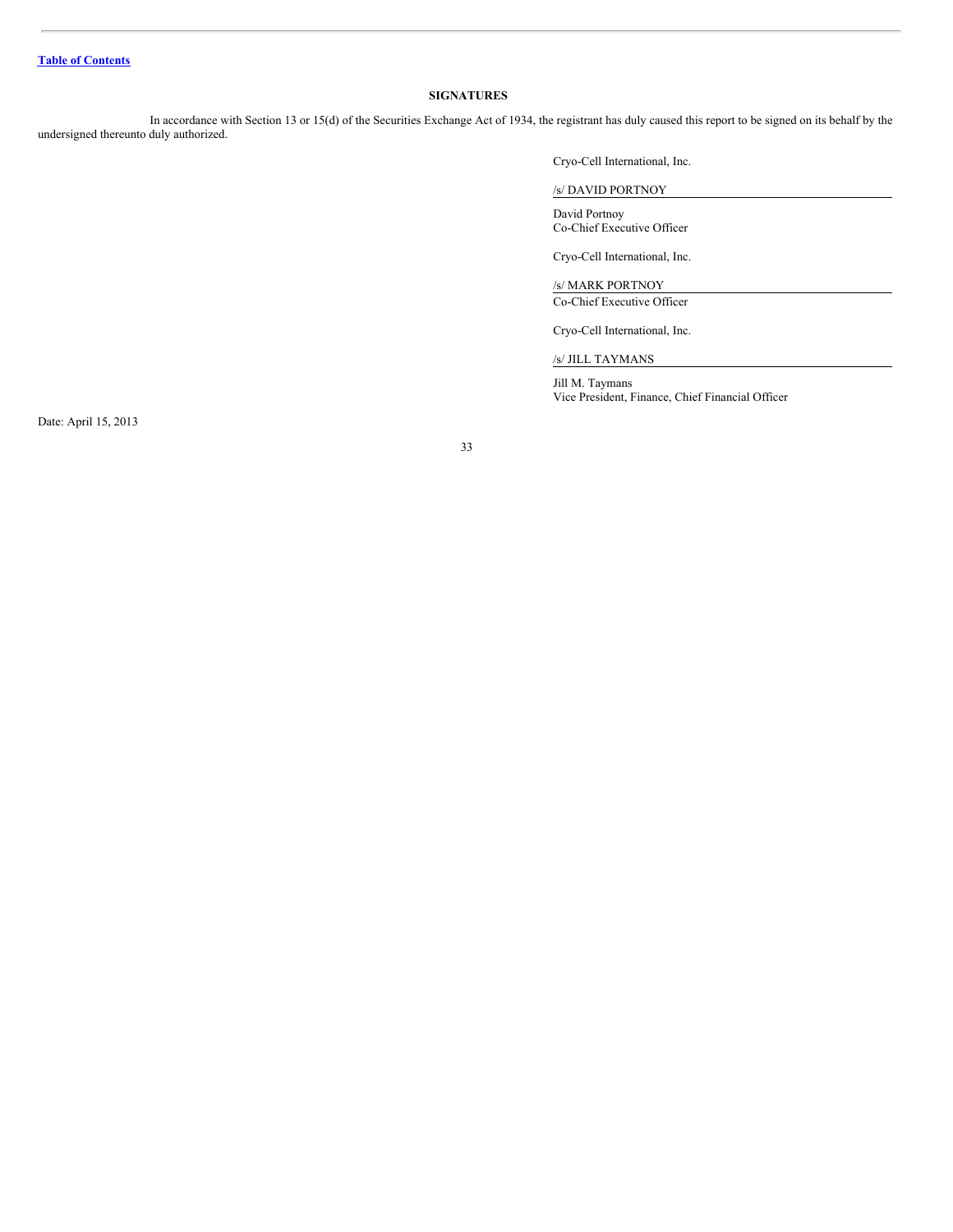### CERTIFICATION OF CO-CHIEF EXECUTIVE OFFICER

I, David Portnoy, certify that:

- 1. I have reviewed this quarterly report on Form 10-Q of Cryo-Cell International, Inc. (the "Registrant");
- 2. Based on my knowledge, this report does not contain any untrue statement of a material fact or omit to state a material fact necessary to make the statements made, in light of the circumstances under which such statements were made, not misleading with respect to the period covered by this report;
- 3. Based on my knowledge, the financial statements, and other financial information included in this report, fairly present in all material respects the financial condition, results of operations and cash flows of the registrant as of, and for, the periods presented in this report;
- 4. The Registrant's other certifying officer(s) and I are responsible for establishing and maintaining disclosure controls and procedures (as defined in Exchange Act Rules 13a-15(e) and 15d-15(e)) and internal control over financial reporting (as defined in Exchange Act Rules 13a-15(f) for the Registrant and have:
- (a) Designed such disclosure controls and procedures, or caused such disclosure controls and procedures to be designed under our supervision, to ensure that material information relating to the Registrant, including its consolidated subsidiaries, is made known to us by others within those entities, particularly during the period in which this quarterly report is being prepared;
- (b) Designed such internal control over financial reporting, or caused such internal control over financial reporting to be designed under our supervision, to provide reasonable assurance regarding the reliability of financial reporting and the preparation of financial statements for external purposes in accordance with generally accepted accounting principles;
- (c) Evaluated the effectiveness of the Registrant's disclosure controls and procedures and presented in this report our conclusions about the effectiveness of the disclosure controls and procedures, as of the end of the period covered by this report based on such evaluation; and
- (d) disclosed in this report any change in the Registrant's internal control over financial reporting that occurred during the Registrant's most recent fiscal quarter that has materially affected, or is reasonably likely to materially affect, the Registrant's internal control over financial reporting;
- 5. The Registrant's other certifying officer(s) and I have disclosed, based on our most recent evaluation of internal control over financial reporting, to the Registrant's auditors and the audit committee of the Registrant's board of directors (or persons performing the equivalent functions):
- (a) All significant deficiencies and material weaknesses in the design or operation of internal control over financial reporting which are reasonably likely to adversely affect the Registrant's ability to record, process, summarize and report financial information; and
- (b) Any fraud, whether or not material, that involves management or other employees who have a significant role in the Registrant's internal control over financial reporting.

Dated: April 15, 2013 /s/ David Portnoy

David Portnoy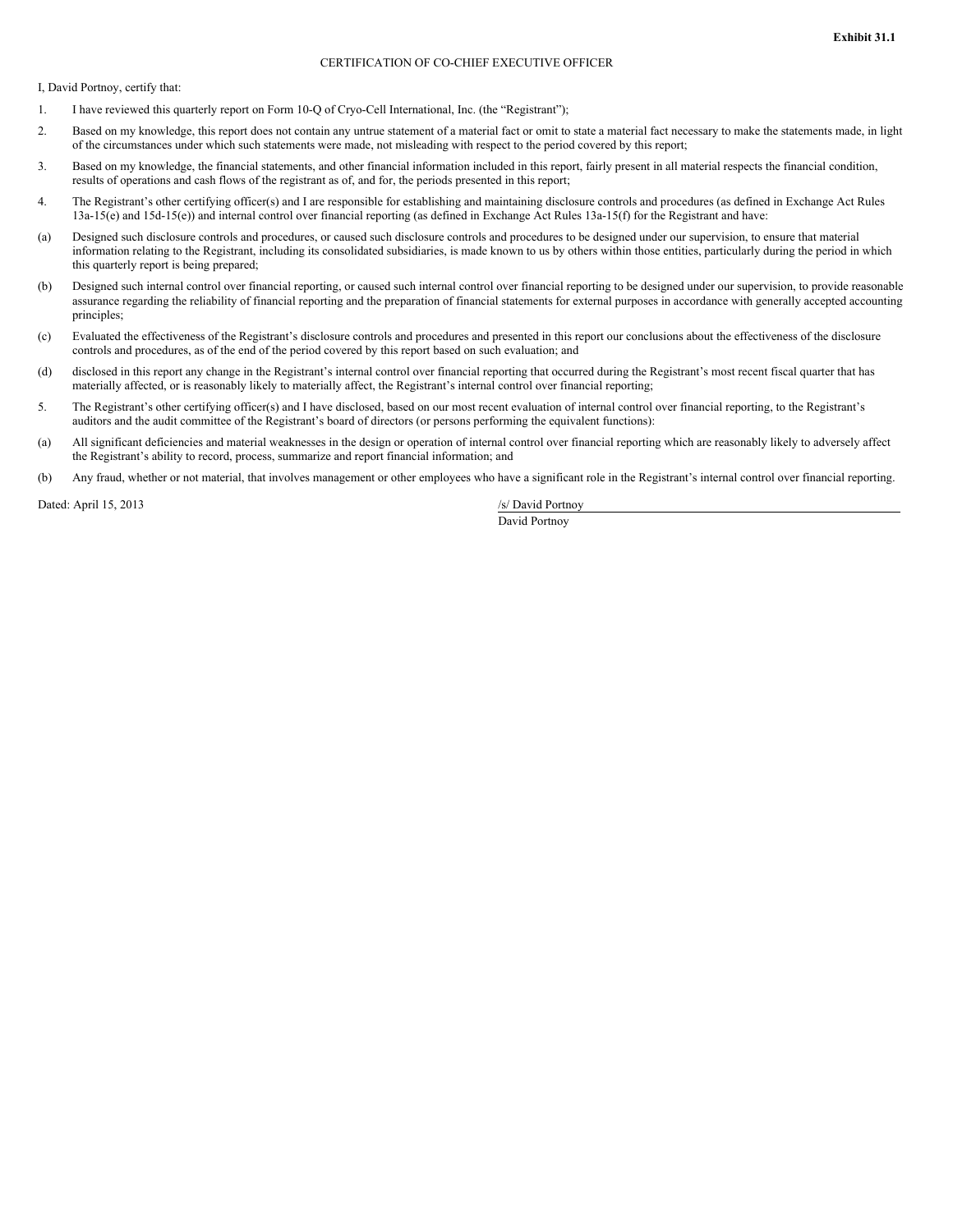### CERTIFICATION OF CO-CHIEF EXECUTIVE OFFICER

I, Mark Portnoy, certify that:

- 1. I have reviewed this quarterly report on Form 10-Q of Cryo-Cell International, Inc. (the "Registrant");
- 2. Based on my knowledge, this report does not contain any untrue statement of a material fact or omit to state a material fact necessary to make the statements made, in light of the circumstances under which such statements were made, not misleading with respect to the period covered by this report;
- 3. Based on my knowledge, the financial statements, and other financial information included in this report, fairly present in all material respects the financial condition, results of operations and cash flows of the registrant as of, and for, the periods presented in this report;
- 4. The Registrant's other certifying officer(s) and I are responsible for establishing and maintaining disclosure controls and procedures (as defined in Exchange Act Rules 13a-15(e) and 15d-15(e)) and internal control over financial reporting (as defined in Exchange Act Rules 13a-15(f) for the Registrant and have:
- (a) Designed such disclosure controls and procedures, or caused such disclosure controls and procedures to be designed under our supervision, to ensure that material information relating to the Registrant, including its consolidated subsidiaries, is made known to us by others within those entities, particularly during the period in which this quarterly report is being prepared;
- (b) Designed such internal control over financial reporting, or caused such internal control over financial reporting to be designed under our supervision, to provide reasonable assurance regarding the reliability of financial reporting and the preparation of financial statements for external purposes in accordance with generally accepted accounting principles;
- (c) Evaluated the effectiveness of the Registrant's disclosure controls and procedures and presented in this report our conclusions about the effectiveness of the disclosure controls and procedures, as of the end of the period covered by this report based on such evaluation; and
- (d) disclosed in this report any change in the Registrant's internal control over financial reporting that occurred during the Registrant's most recent fiscal quarter that has materially affected, or is reasonably likely to materially affect, the Registrant's internal control over financial reporting;
- 5. The Registrant's other certifying officer(s) and I have disclosed, based on our most recent evaluation of internal control over financial reporting, to the Registrant's auditors and the audit committee of the Registrant's board of directors (or persons performing the equivalent functions):
- (a) All significant deficiencies and material weaknesses in the design or operation of internal control over financial reporting which are reasonably likely to adversely affect the Registrant's ability to record, process, summarize and report financial information; and
- (b) Any fraud, whether or not material, that involves management or other employees who have a significant role in the Registrant's internal control over financial reporting.

Dated: April 15, 2013 /s/ Mark Portnoy

Mark Portnoy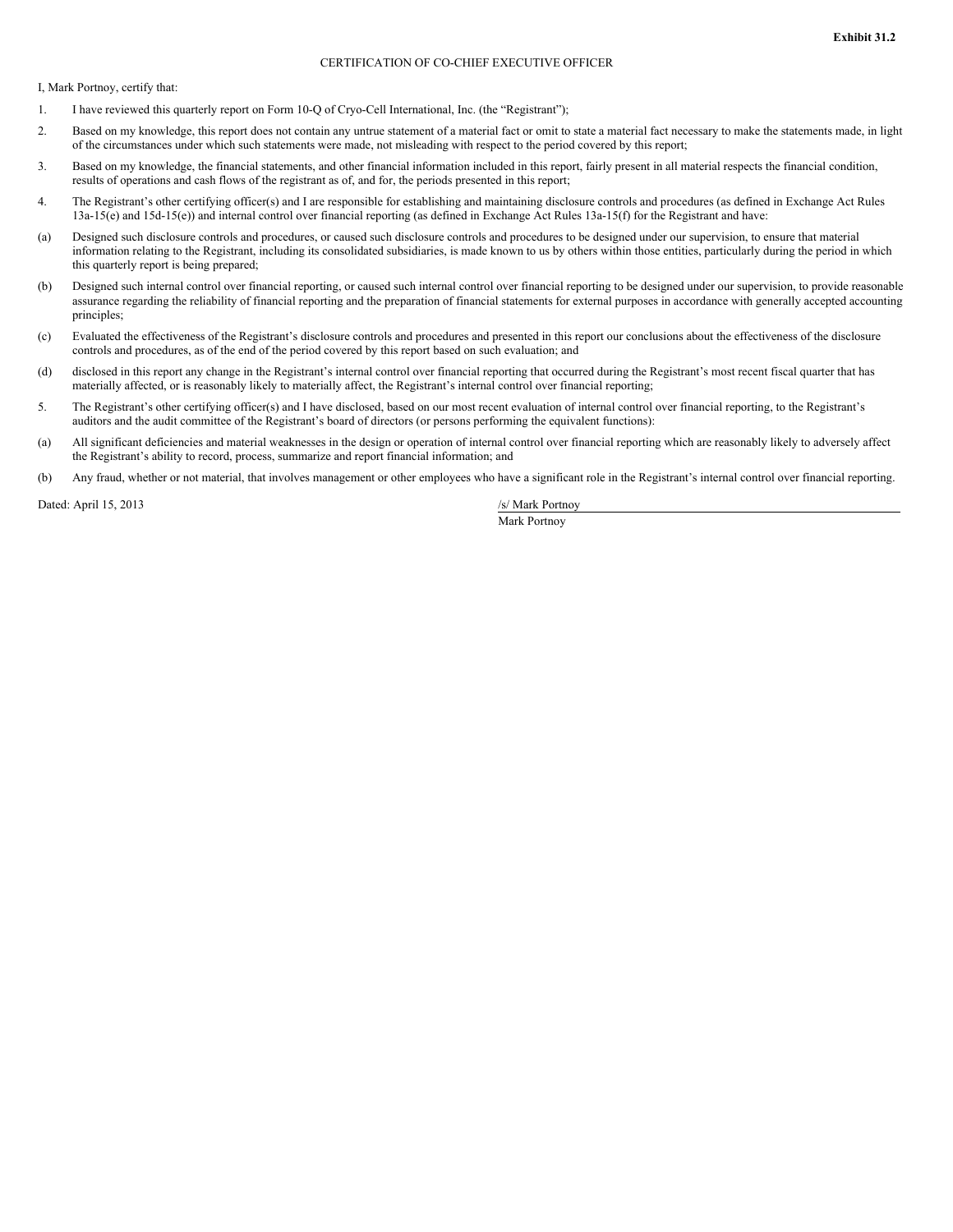### CERTIFICATION OF CHIEF FINANCIAL OFFICER

I, Jill M. Taymans, certify that:

- 1. I have reviewed this quarterly report on Form 10-Q of Cryo-Cell International, Inc. (the "Registrant");
- 2. Based on my knowledge, this report does not contain any untrue statement of a material fact or omit to state a material fact necessary to make the statements made, in light of the circumstances under which such statements were made, not misleading with respect to the period covered by this report;
- 3. Based on my knowledge, the financial statements, and other financial information included in this report, fairly present in all material respects the financial condition, results of operations and cash flows of the registrant as of, and for, the periods presented in this report;
- 4. The Registrant's other certifying officer(s) and I are responsible for establishing and maintaining disclosure controls and procedures (as defined in Exchange Act Rules 13a-15(e) and 15d-15(e)) and internal control over financial reporting (as defined in Exchange Act Rules 13a-15(f) for the Registrant and have:
- (a) Designed such disclosure controls and procedures, or caused such disclosure controls and procedures to be designed under our supervision, to ensure that material information relating to the Registrant, including its consolidated subsidiaries, is made known to us by others within those entities, particularly during the period in which this quarterly report is being prepared;
- (b) Designed such internal control over financial reporting, or caused such internal control over financial reporting to be designed under our supervision, to provide reasonable assurance regarding the reliability of financial reporting and the preparation of financial statements for external purposes in accordance with generally accepted accounting principles;
- (c) Evaluated the effectiveness of the Registrant's disclosure controls and procedures and presented in this report our conclusions about the effectiveness of the disclosure controls and procedures, as of the end of the period covered by this report based on such evaluation; and
- (d) disclosed in this report any change in the Registrant's internal control over financial reporting that occurred during the Registrant's most recent fiscal quarter that has materially affected, or is reasonably likely to materially affect, the Registrant's internal control over financial reporting;
- 5. The Registrant's other certifying officer(s) and I have disclosed, based on our most recent evaluation of internal control over financial reporting, to the Registrant's auditors and the audit committee of the Registrant's board of directors (or persons performing the equivalent functions):
- (a) All significant deficiencies and material weaknesses in the design or operation of internal control over financial reporting which are reasonably likely to adversely affect the Registrant's ability to record, process, summarize and report financial information; and
- (b) Any fraud, whether or not material, that involves management or other employees who have a significant role in the Registrant's internal control over financial reporting.

Dated: April 15, 2013 /s/ Jill M. Taymans

Jill M. Taymans